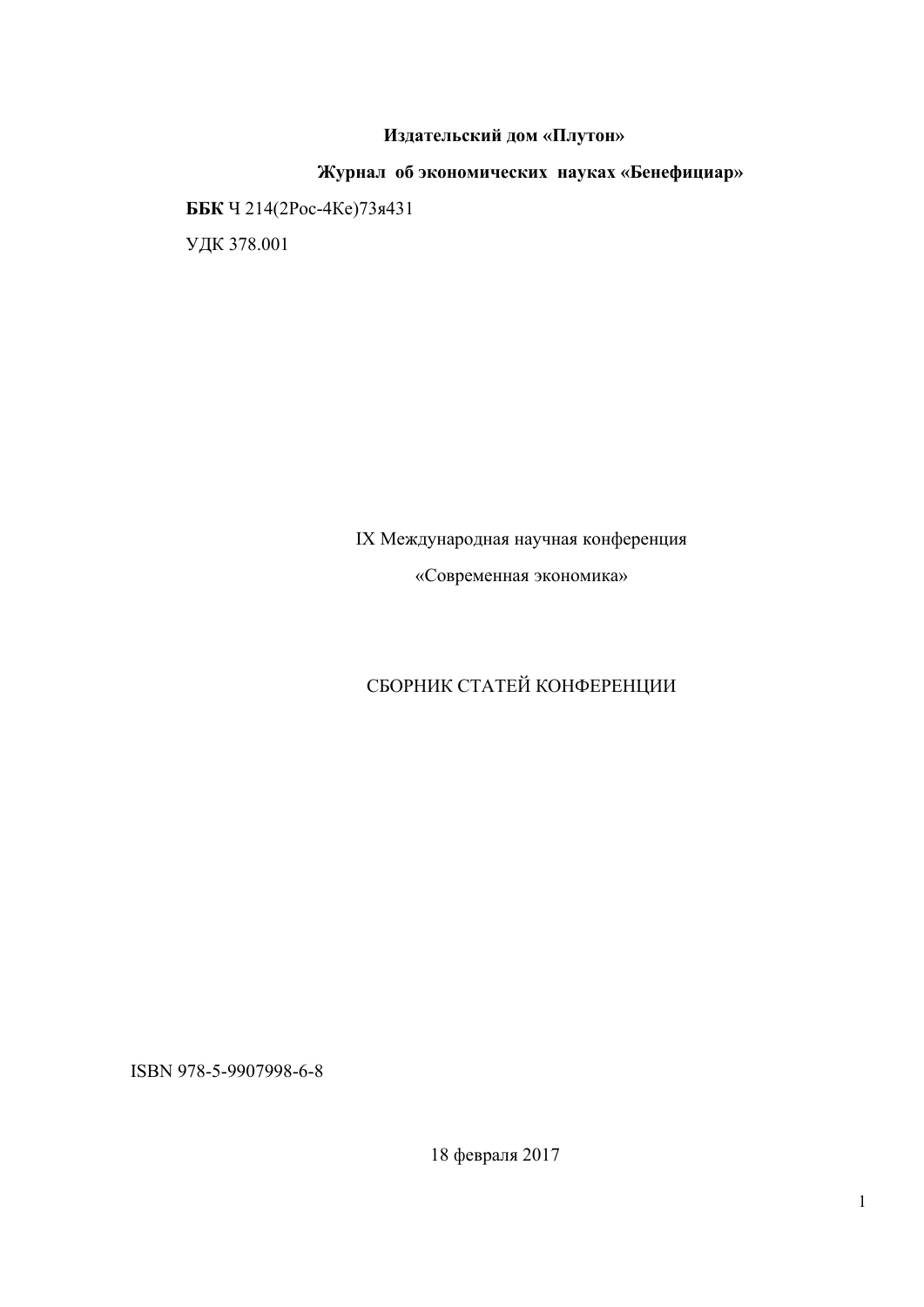Кемерово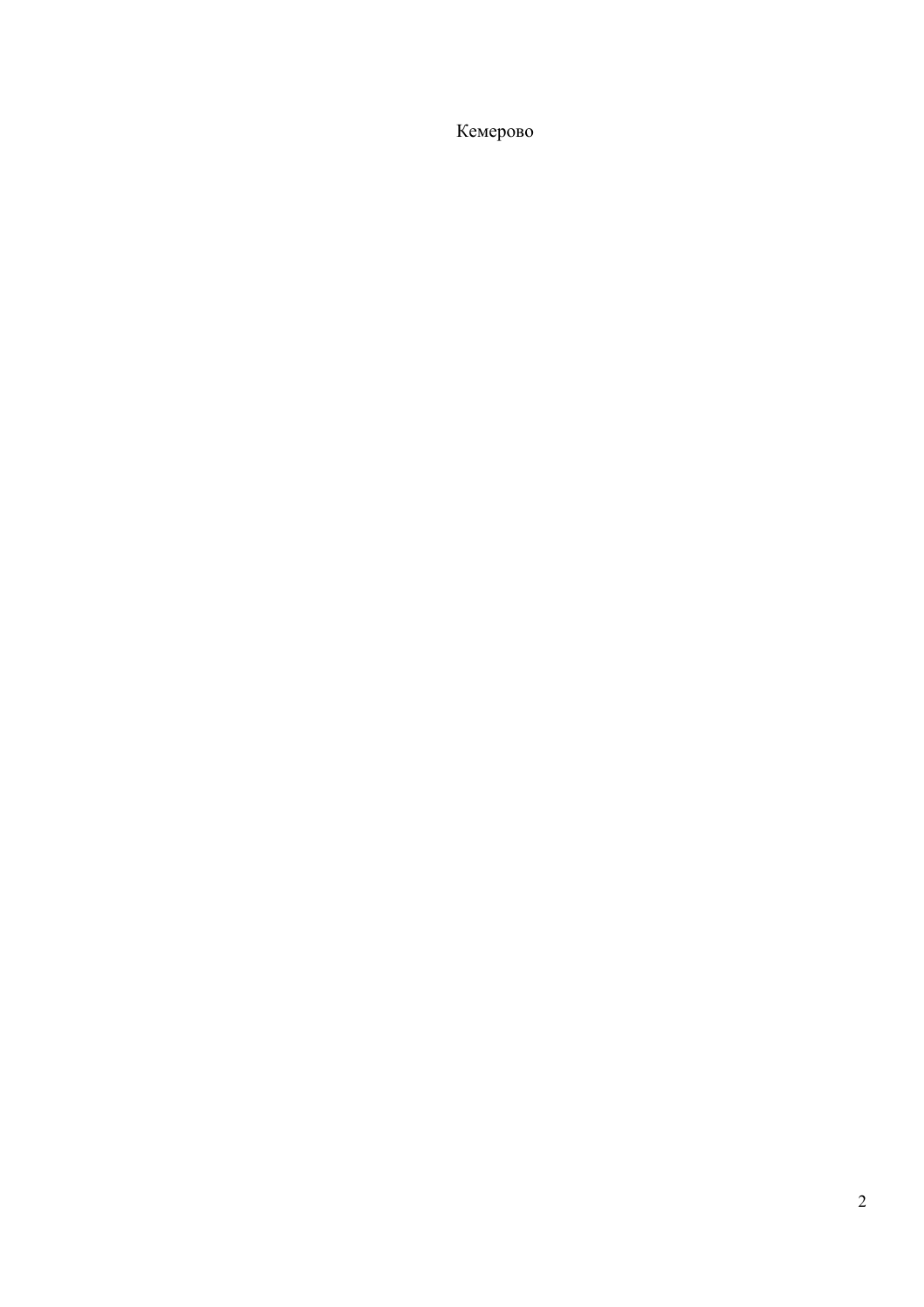# СБОРНИК СТАТЕЙ ДЕВЯТОЙ МЕЖДУНАРОДНОЙ НАУЧНОЙ КОНФЕРЕНЦИИ «СОВРЕМЕННАЯ ЭКОНОМИКА»

18 февраля 2017 г.

**ББК** Ч 214(2Рос-4Ке)73я431

ISBN 978-5-9907998-6-8

Кемерово УДК 378.001. Сборник докладов студентов, аспирантов и профессорскопреподавательского состава. По результатам VI Международной научной конференции «Современная экономика», 18 февраля 2017 г. / Редкол.:

П.И. Никитин - главный редактор, ответственный за выпуск.

Д.С. Лежнин - главный специалист центра кластерного развития ОАО «Кузбасский технопарк», ответственный за первичную модерацию, редактирование и рецензирование статей.

Л.Г. Шутько - кандидат экономических наук, доцент кафедры экономики КузГТУ, ответственный за финальную модерацию и рецензирование статей.

Л. Л. Самородова - кандидат экономических наук, доцент кафедры экономики КузГТУ, ответственный за финальную модерацию и рецензирование статей.

Е. Ю. Доценко - кандидат экономических наук, доцент кафедры политической экономии и истории экономической науки, Москва, Российский экономический университетим. Г. В. Плеханова, ответственный за финальную модерацию и рецензирование статей.

Долбня Николай Владимирович - доктор экономических наук, профессор ВАК, профессор Кубанского социально-экономического института.

Джумабеков Кудайберген Уразбаевич - кандидат экономических наук, доцент кафедры "Технологии и экология" Школы права и социальных наук АО "Университет "НАРХОЗ";

Арутюнян Ирэна Вазгеновна - кандидат технических наук, доцент, зав. кафедрой экономики, управления и информационных технологий, Университет Месроп Маштоц

Полесская Ольга Петровна - кандидат экономических наук, Брянский Государственный университет имени академика И.Г. Петровского (БГУ)

А.О. Сергеева - ответственный администратор[и др.];

В сборнике представлены материалы докладов по результатам научной конференции.

Цель – привлечение студентов к научной деятельности, формирование навыков выполнения научно-исследовательских работ, развитие инициативы в учебе и будущей деятельности в условиях рыночной экономики.

Для студентов, молодых ученых и преподавателей вузов.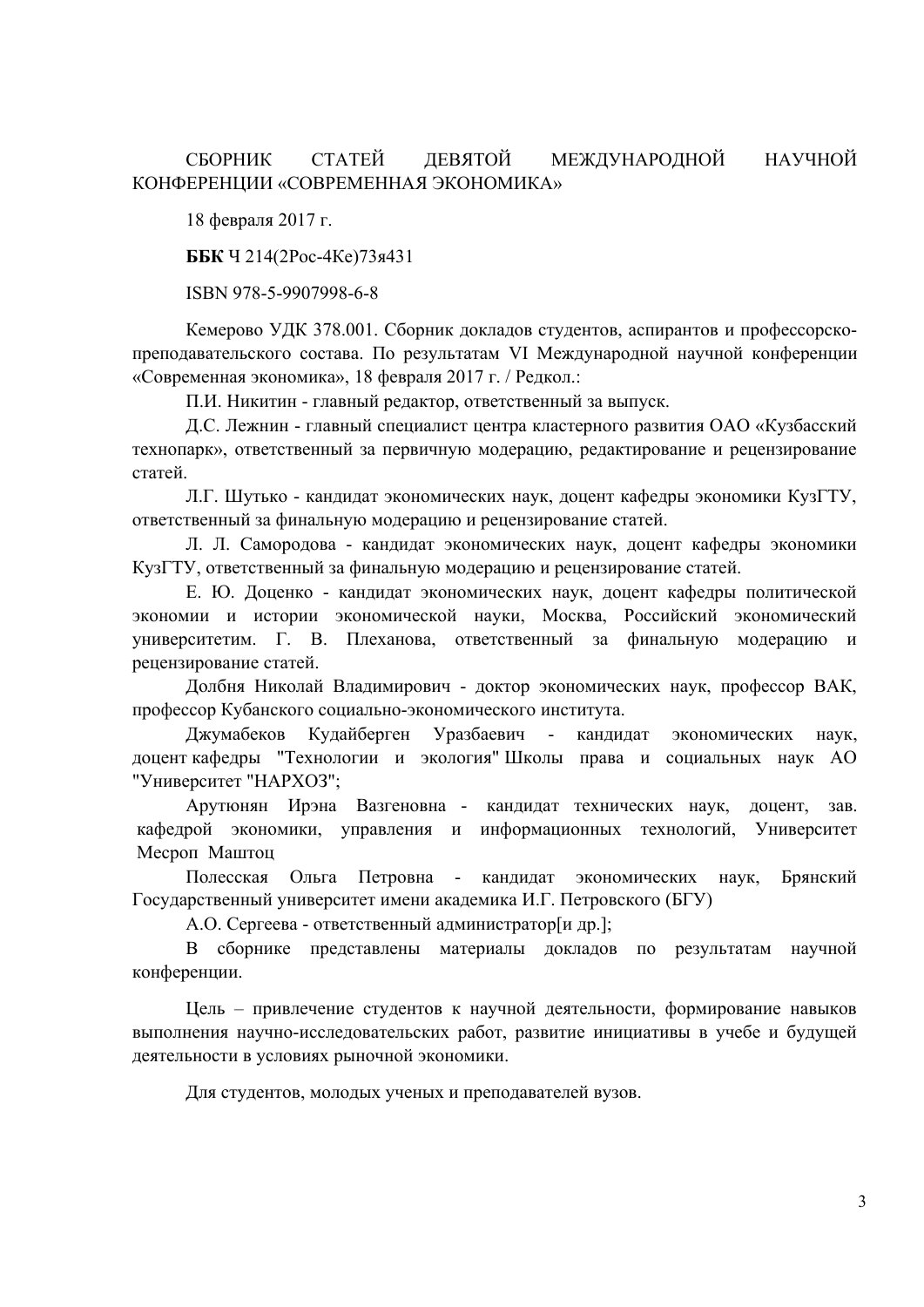# Оглавление

|    | 1. ANALYSIS OF THE EFFECTIVENESS OF FIXED ASSETS IN THE                                                 |
|----|---------------------------------------------------------------------------------------------------------|
|    | Moiseeva A. A.                                                                                          |
|    | 2. РАЗРАБОТКА — ЭФФЕКТИВНОЙ — СТРАТЕГИИ — УПРАВЛЕНИЯ                                                    |
|    | Незаметдинова Э.В.                                                                                      |
|    | 3. ДОМИНИРУЮЩИЕ ОСНОВАНИЯ ОТЗЫВОВ БАНКОВСКИХ ЛИЦЕНЗИЙ<br>БАНКОМ РОССИИ: АНАЛИТИЧЕСКИЙ ОБЗОР СОВРЕМЕННОЙ |
|    | Бабанова Ф.Р., Изгагина Т.В., Полякова А.В.                                                             |
| 4  | СОВЕРШЕНСТВОВАНИЕ НАЛОГА НА ДОБАВЛЕННУЮ СТОИМОСТЬ19                                                     |
|    | Синицына Т.Ю., Левшукова О.А.                                                                           |
| 5. | МОТИВАЦИЯ ПЕРСОНАЛА РАБОТНИКОВ ТОРГОВЛИ24                                                               |
|    | Лифанова С.А., Николаева С.А.                                                                           |
| 6. | СОВРЕМЕННЫЕ ТЕНДЕНЦИИ РАЗВИТИЯ РЫНКА МЯСНЫХ                                                             |
|    | Лифанова С.А., Егорова Е.К.                                                                             |
| 7. |                                                                                                         |
|    | Лифанова С.А., Капуста А.С.                                                                             |
| 8. | АНАЛИЗ ИСПОЛЬЗОВАНИЯ БИЗНЕС-ПЛАНОВ В УСЛОВИЯХ                                                           |
|    | Ворничес М. В.                                                                                          |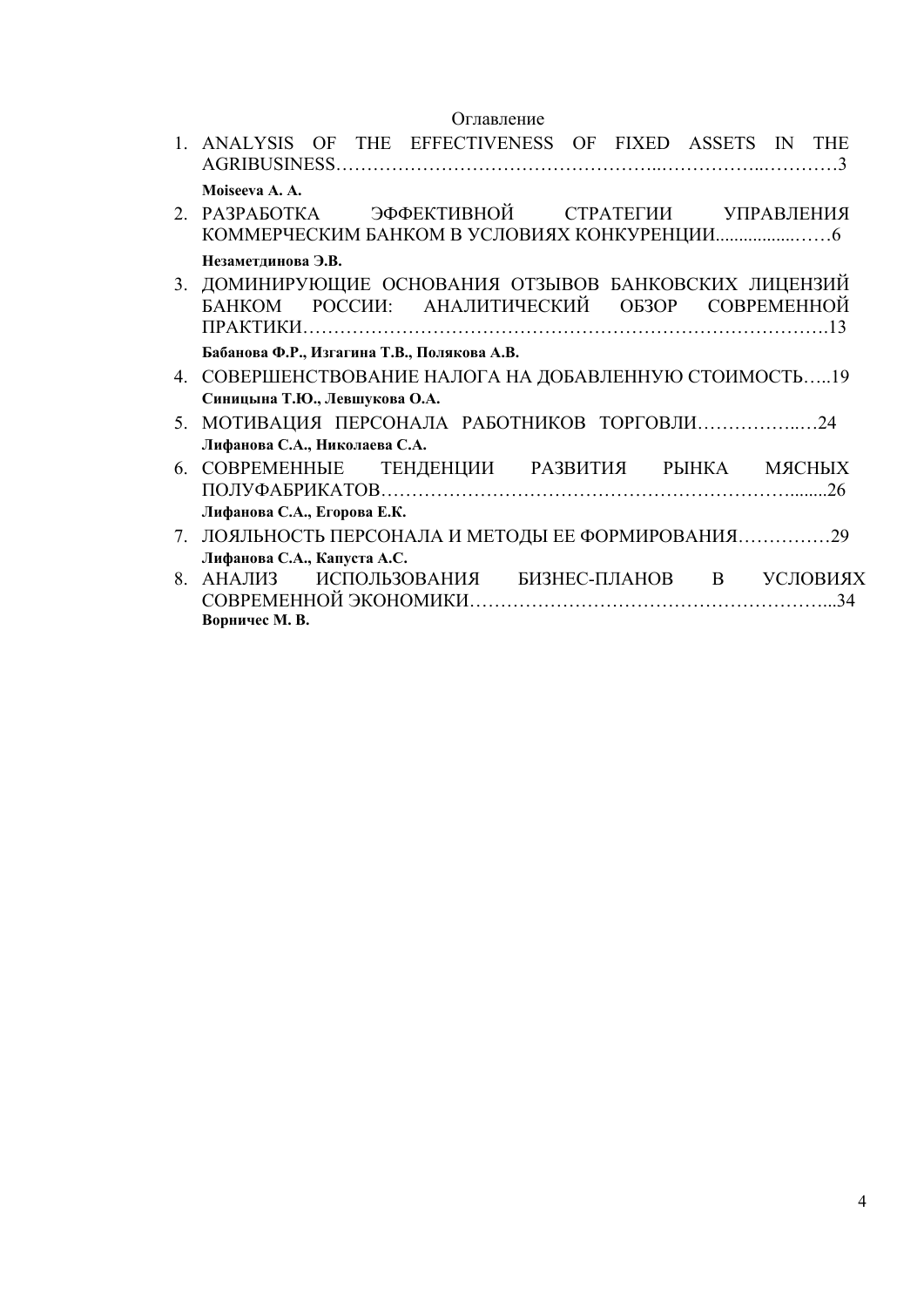Статьи IX Международной научной конференции «Современная экономика»

#### **Моисеева Анастасия Александровна**

**Moiseeva Anastasiya Aleksandrovna**  undergraduate The Russian state agricultural university of name K.A. Timiryazeva, Moscow. E-mail: [anastasia\\_moss@mail.ru](mailto:anastasia_moss@mail.ru)

УДК 33

#### **ANALYSIS OF THE EFFECTIVENESS OF FIXED ASSETS IN THE AGRIBUSINESS**

**Annotation:** The article investigates the characteristics of the analysis of efficiency of use of fixed assets in agriculture. Marked difficulties associated with traditional analysis tools. The necessity and appropriateness of the accounting structure of fixed assets of agricultural enterprises, in the analysis of their effectiveness. There is the integrated indicator reflecting not only the characteristics of fixed assets, but also the position of the company on the market.

**Keywords:** agriculture, analysis, efficiency, fixed assets.

In modern conditions of economy of the agrarian and industrial complex enterprise have to pay special attention to increase in production efficiency and competitiveness of the made production and services. Increase in production is possible on condition of the rational level of development of material and technical resources and its main link - the fixed business assets [1].

From that how optimum and effective the structure of fixed assets of the enterprise as far as they correspond to the directions of specialization of production is, the financial condition of branch, a possibility of attraction of the credits and investments and development of agrarian commercial activity depends [2].

Today in the conditions of an economic crisis the special part is assigned to qualitative characteristics and quantitative structure of the business assets making material resources of branch. High security of the enterprises with material resources promotes effective use of current assets, increase in labor productivity, a growth in volumes of production and decrease in product cost. Thus, the great value acquires the analysis of efficiency of use of fixed assets in the agrarian and industrial complex considering modern market requirements.

The problem of efficiency of use of the fixed business assets was studied by many outstanding scientists and economists. The special contribution to development of this problem was made A. Smith, A. Marshall, A. Carter, etc. In G. Kupalov, I. Lazarishin, A. Sheremet's works, the special place is allocated to studying of questions of security and updating of fixed assets of the agrarian enterprises.

However the existing number of problems of the organization and techniques of assessment of use of fixed assets of agrarian and industrial complex demands further profound developments. Thus, the carried-out analysis of scientific heritage confirms lack of system approach to studying of problems of effective use of fixed assets of agricultural enterprises and to questions of their rational structure.

 Respectively, today in the conditions of an economic crisis topical issue of need of development of modern methods of a research of features of carrying out the analysis of efficiency of use of business assets for agrarian and industrial complex, and also developments of practical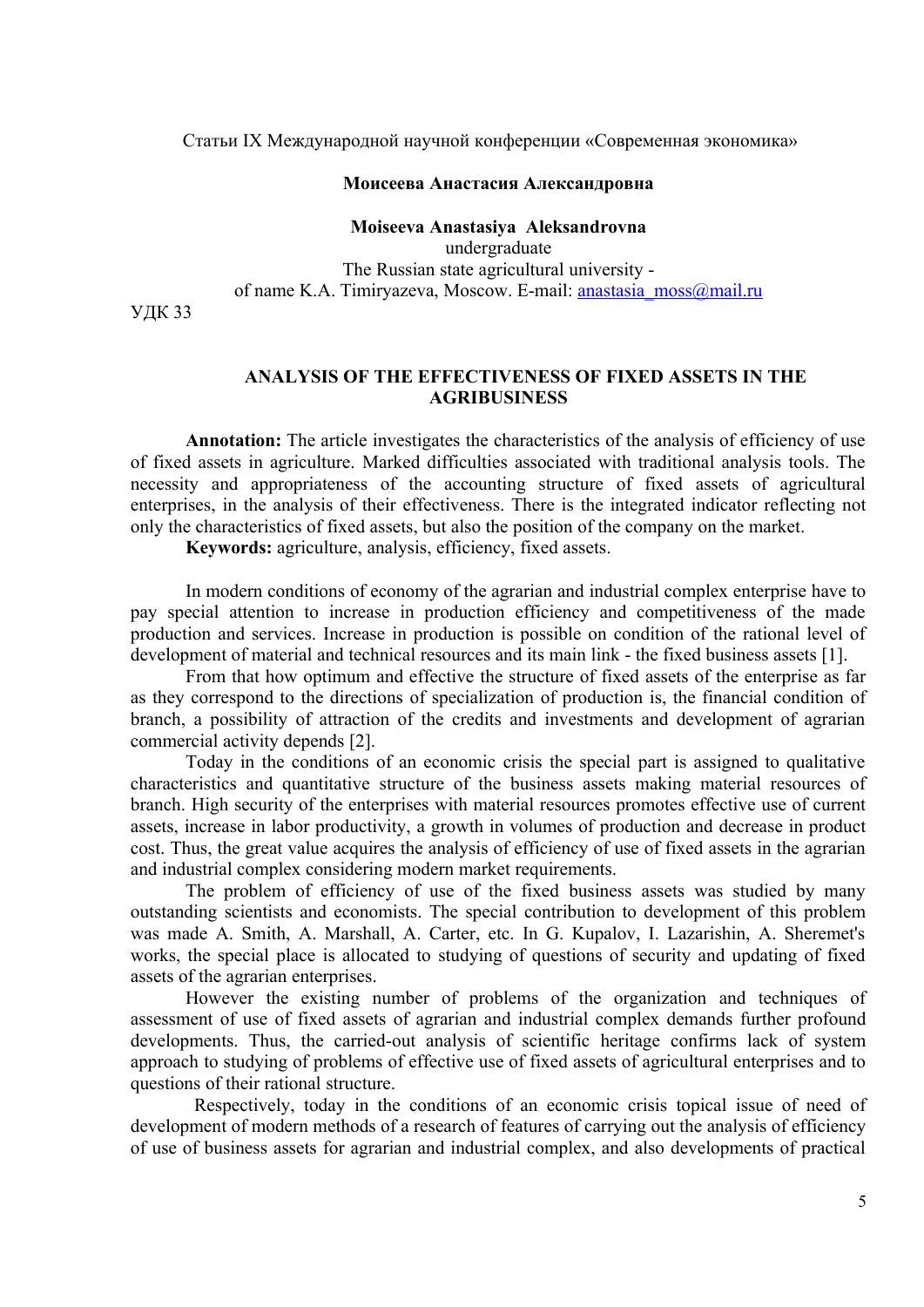recommendations about improvement of analytical procedures according to requirements of the market.

Efficiency of fixed assets is a result in the form of the gained effect which corresponds to the spent resources [3].

For today there is a set of approaches to assessment of efficiency of use of fixed assets of the enterprise. Some scientists consider that efficiency of use of fixed assets can be characterized system of indicators of two groups: in the first group indicators of efficiency of reproduction of fixed assets, and enter the second - indicators of use of fixed assets [4].

However, many researchers and economists as criterion of efficiency of use of business assets allocate a products growth in volumes.

Foreign scientists for definition of efficiency of fixed assets, use system of natural and cost indexes, and also correlate estimates of growth rates of production and growth rates of volume of fixed assets, armaments of work and productivity [5].

The existing approaches and indicators are widely applied to the analysis of efficiency of use of fixed assets in agrarian and industrial complex, but at the same time some of them can distort results owing to specifics of activity of a complex.

Thus, if to count in the course of the analysis of efficiency of use of fixed assets in agrarian and industrial complex such indicators as capital productivity of the fixed business assets, capital productivity of an active part of fixed assets, a capital intensity, a capital-labor ratio, then it can lead to understating of accuracy of results. This fact is connected with the fact that, for example, the capital productivity indicator for the agrarian and industrial complex enterprises has a number of essential shortcomings as its value depends on pricing both on production means, and on the made production. Therefore if prices for products will grow, and the cost of fixed assets will remain invariable, then the indicator of capital productivity will increase though real efficiency of use of fixed assets will not increase.

It is necessary to take into account, features of pricing in the agro-industrial market that is connected, for example, with production of socially important products, the prices for which are established by the state and respectively can not answer their actual market value and cost price. Also special attention is deserved by purchase prices at which processing enterprises buy production from farmers, etc.

Except above the designated facts, use of traditional approaches and indicators to assessment of efficiency of use of fixed assets not only agrarian and industrial complex, but also all industrial sector in general, is limited to influence of new market determinants that causes need of improvement of system of indicators, means and tools of the analysis. It is possible to carry to number of such determinants: promptly growing rates of scientific and technical progress, more strict requirements to competitiveness of products, considerable reduction of a role of state regulation and financing of processes of updating, and also lack of economic and political stability in general.

Thus, the specified circumstances cause need and expediency of search of alternative indicators and approaches to the analysis of efficiency of fixed assets of agrarian and industrial complex.

The structure of fixed assets changes both in dynamics, and depending on specialization of the enterprise. Therefore the optimum level of a fondokosnashchennost and rational structure of funds need to be defined according to the production direction of the enterprise reached by the level of intensity of development of the main direction, an environment, etc.

Thus, it is possible to draw the following conclusions. The analysis of efficiency of use of fixed assets in agrarian and industrial complex has the features caused both by specifics of the branch, and transformations of the economic relations occurring at the present stage that in turn involves increase in probability of obtaining doubtful and inexact data in the course of use of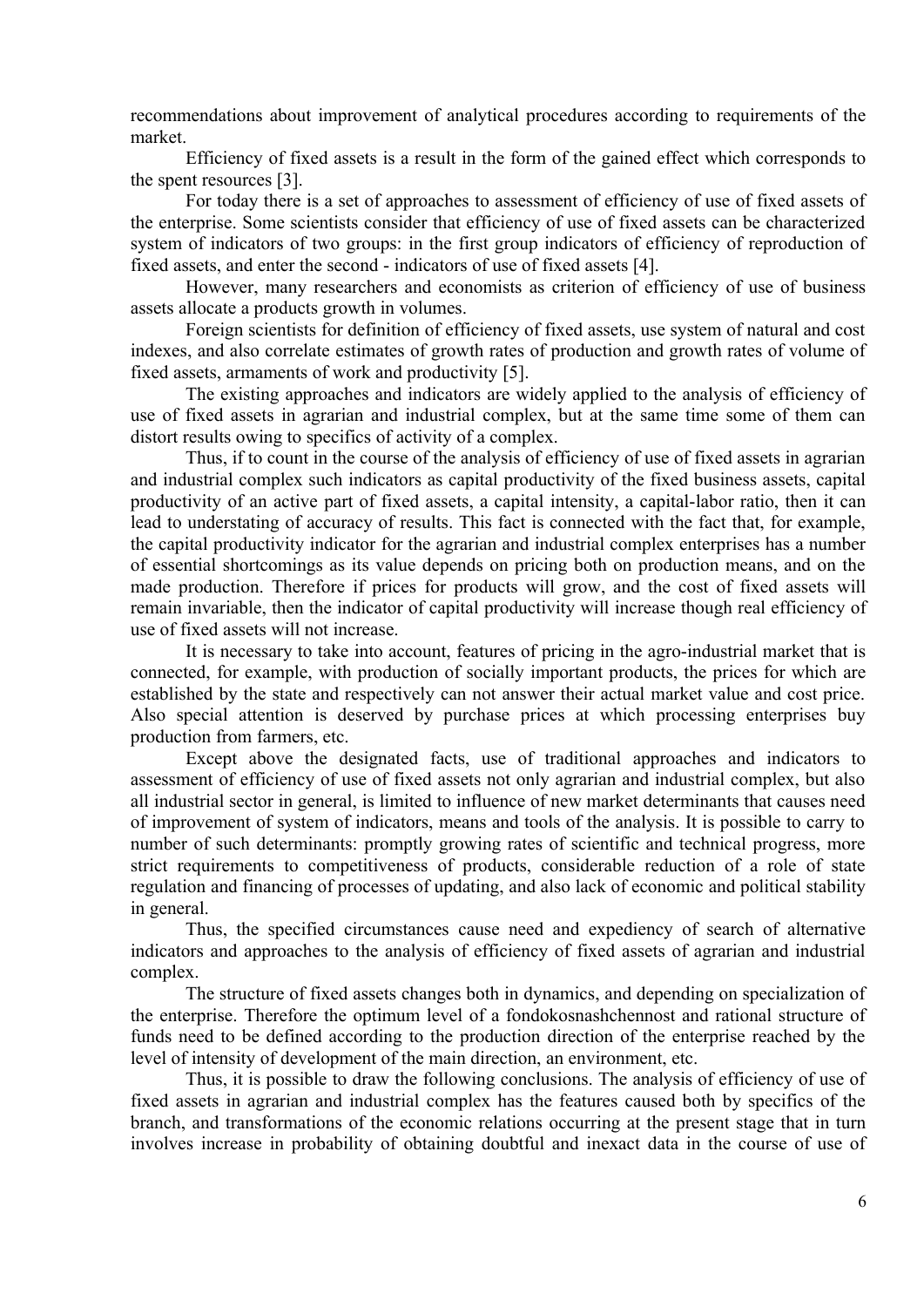traditional approaches, algorithms and indicators of the analysis. In view of these restrictions, it is necessary to consider structures of fixed assets in the analysis of their efficiency.

### **Literature:**

1. Levanova E. Factors and direction to ensure food security of the country // International Journal of Agricultural. - 2016. - №3. - Р. 49-51.

2. AV Garunova Features of formation of a monitoring system of agro-industrial economic condition of the enterprise // Regio-nal problems of economic transformation. - 2016. - №8. - Р. 38-46.

3. Diyarova R. K. Efficiency of use of fixed assets//NovaInfo.Ru. - 2016. - T. 2. - No. 45. – Р. 118-120.

4. Mirosedi SA, Yashin YE The risks affecting the efficiency of fixed assets // Modern aspects of the economy. - 2016. - №4 (224). - Р. 51-54.

5. Zwolak, J. Efficiency of Reproduction of Fixed Assets in Polish Agriculture // Bulgarian journal of agricultural science: BJAS. - 2016. - №2. - P. 182-187.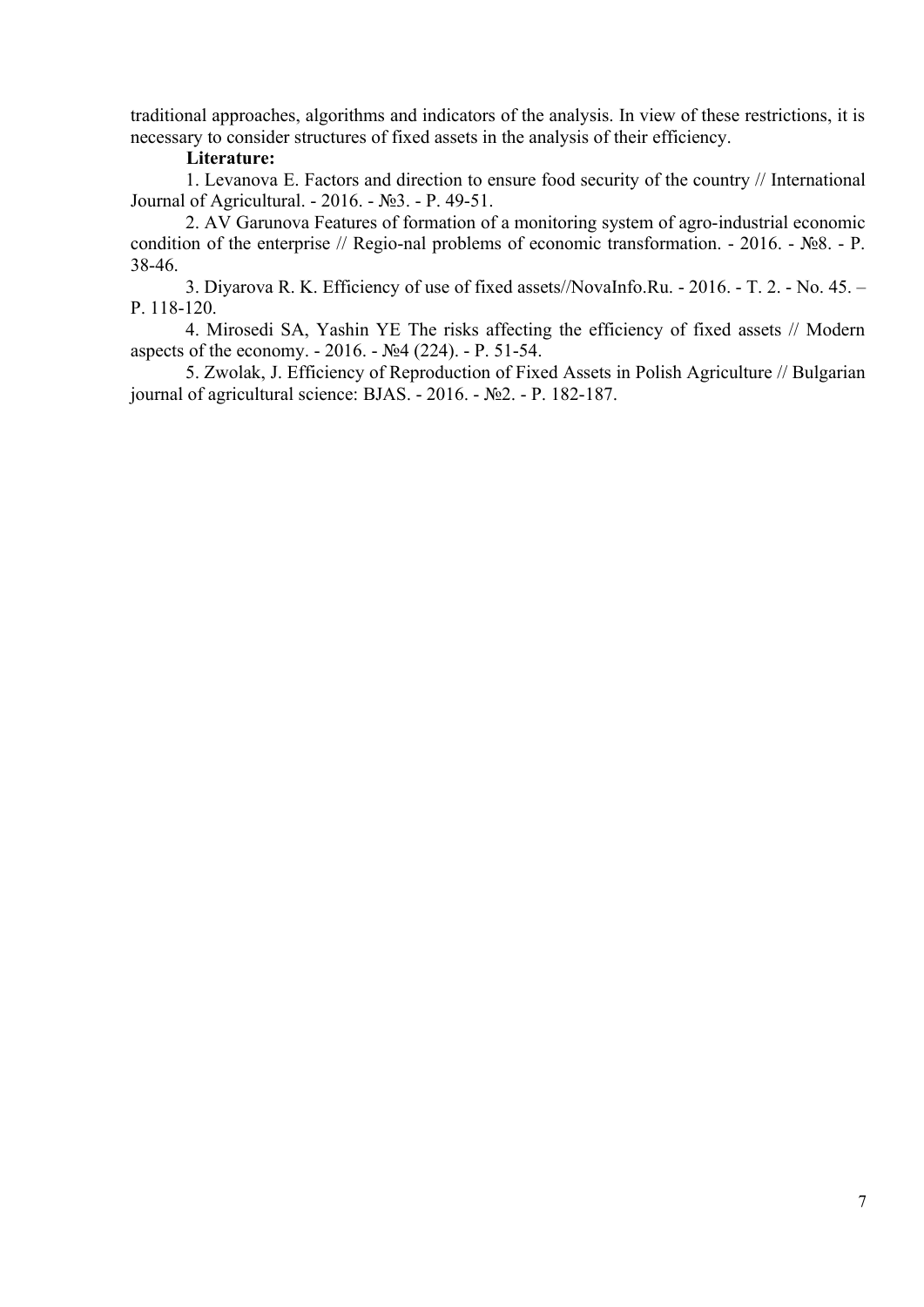**Незаметдинова Элеонора Владимировна Nezametdinova Eleonora Vladimirovna** Старший преподаватель Кыргызский Экономический Университет им. М.Рыскулбекова E-mail: ellanez84@rambler.ru

УДК 336.7

# **РАЗРАБОТКА ЭФФЕКТИВНОЙ СТРАТЕГИИ УПРАВЛЕНИЯ КОММЕРЧЕСКИМ БАНКОМ В УСЛОВИЯХ КОНКУРЕНЦИИ**

#### **EXPLOITATION OF EFFECTIVE STRATEGY MANAGEMENT OF COMMERCIAL BANK IN CONDITION OF COMPETITION**

**Аннотация:** Коммерческие банки являются важнейшими составляющими структурами в финансово-экономическом комплексе КР. Каждый коммерческий банк должен разрабатывать стратегию своего существования и развития. Выполнение стратегии является критическим процессом, т.к. именно он в случае успешного осуществления приводит банк к достижению поставленных целей. Оценка и контроль выполнения стратегий является логически завершающим процессом, осуществляемым в стратегическом управлении. Данный процесс обеспечивает устойчивую обратную связь между тем, как идет процесс достижения целей, и собственно целями коммерческого банка.

**Abstract:** Commercial banks are important drawing up structures in financial economic complex of KR. Every commercial bank to have to exploit the strategy of its existence and development. Execution of strategy is a critical process just it helps to achieve main purposes. Valuation and control of carrying out of strategy is a logical completed process in strategic management. This process guarantees stable reverse link in order to achieve aims of commercial bank.

**Ключевые слова: коммерческий банк, стратегия, стратегическое управление, миссия, цели, конкуренция**

**Keywords:** commercial bank, strategy, strategic management, mission, aims, competition.

Современная экономическая ситуация диктует коммерческим банкам необходимость разработки комплексных программ развития, предусматривающих перестройку организационных структур, управленческих схем, внедрение современных способов обслуживания клиентов, соответствующих международным стандартам банковской деятельности. Модернизация деятельности коммерческого банка по представленным направлениям должна носить централизованный характер и происходить в пределах общей стратегии развития всего коммерческого банка, а не его отдельных подразделений. Конкретность поставленных целей, программ, их соответствие требованиям экономической ситуации, отражение их в стратегии развития коммерческого банка становятся базой успешной и прибыльной работы коммерческого банка.

Однако на сегодняшний день в практике ведения банковского дела Кыргызстана практически отсутствует опыт формирования и реализации стратегий развития, решающих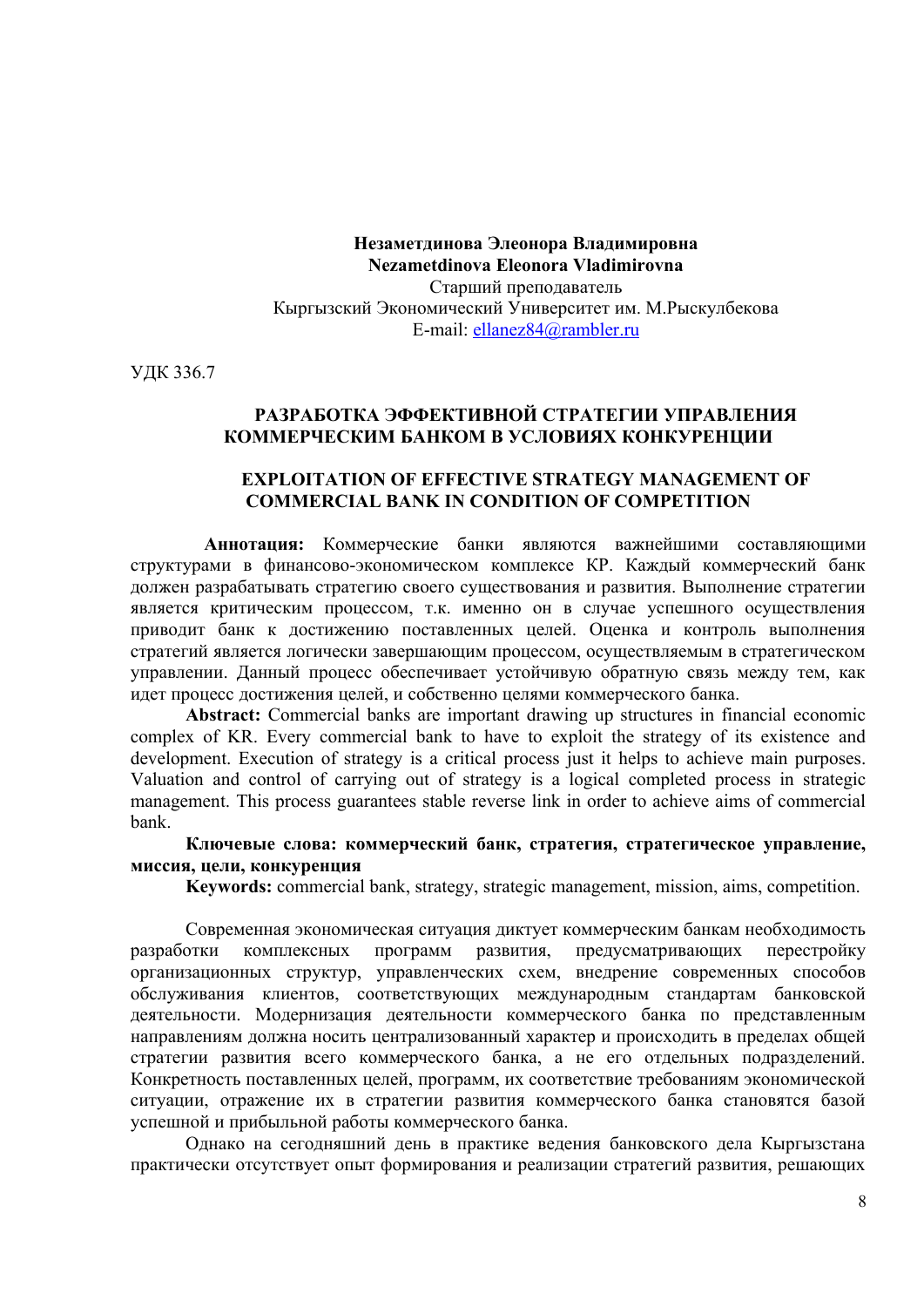проблему поиска путей более эффективных форм работы, организационных структур, подходов, решений, коренных изменений, направленных на достижение единой цели. Часто коммерческий банк и вовсе не имеет стратегии развития или же имеет ее суррогат, представляющий собой смешанный набор перспективных мер, возможность реализации которых не соответствует реалиям развития, как самого банка, так и среды, в которой он функционирует. Имеющая место в банковской практике ситуация выделяет вопросы, касающиеся разработки и внедрения коммерческими банками стратегии развития, ориентированной на реализацию единой для всех функциональных подразделений цели, особенно актуальными и обусловливает необходимость теоретической и методологической разработки данного направления.

Коммерческие банки являются важнейшими составляющими структурами в финансово-экономическом комплексе Кыргызской Республики. От успешности их работы во многом зависит общеэкономическая ситуация не только в ее регионах, но и в стране.

Каждый коммерческий банк должен разрабатывать стратегию своего существования и развития, определяя цели, которые будут воплощаться в ходе указанной деятельности.

Формирование стратегии следует вживить в систему управления коммерческим банком, тем самым определяя работу отдельных подсистем его управления, использование возможных источников, исследование незадействованных либо совершенствование уже существующих методов и способов достижения конкурентных превосходств и др.

Стратегия банка - это совокупность наиболее значимых целей его становления и последующего функционирования на рынке, а также вариантных подходов к их практической реализации [1, с.126].

Одна из составляющих продуктивного менеджмента в коммерческих банках правильно разработанная стратегия поведения в постоянно меняющейся конкурентной среде.

Фактически, это определение того, насколько внутренняя политика банка сочетается с внешними факторами, что необходимо предпринимать для успешной деятельности, а от чего следует отказаться. В современной экономике эффективное управление и успешный бизнес невозможны без стратегического планирования. Разнообразие стратегий и их конфигурация позволяют преобразить действия сообразно изменениям внутренних или внешних факторов, оказывающих влияние на работу банка.



Рис. 1 Общая структура стратегии коммерческого банка

Разработка стратегии деятельности любой организации - коммерческой, общественной, муниципальной - начинается с анализа внешней среды. От того, насколько правильно он проведен, зависит успех всех других действий по стратегическому планированию и реализации стратегии [2, с.13].

Внешняя - это все те обстоятельства, которые находятся за пределами компании и могут на нее воздействовать. Внешняя среда, в которой приходится действовать компании,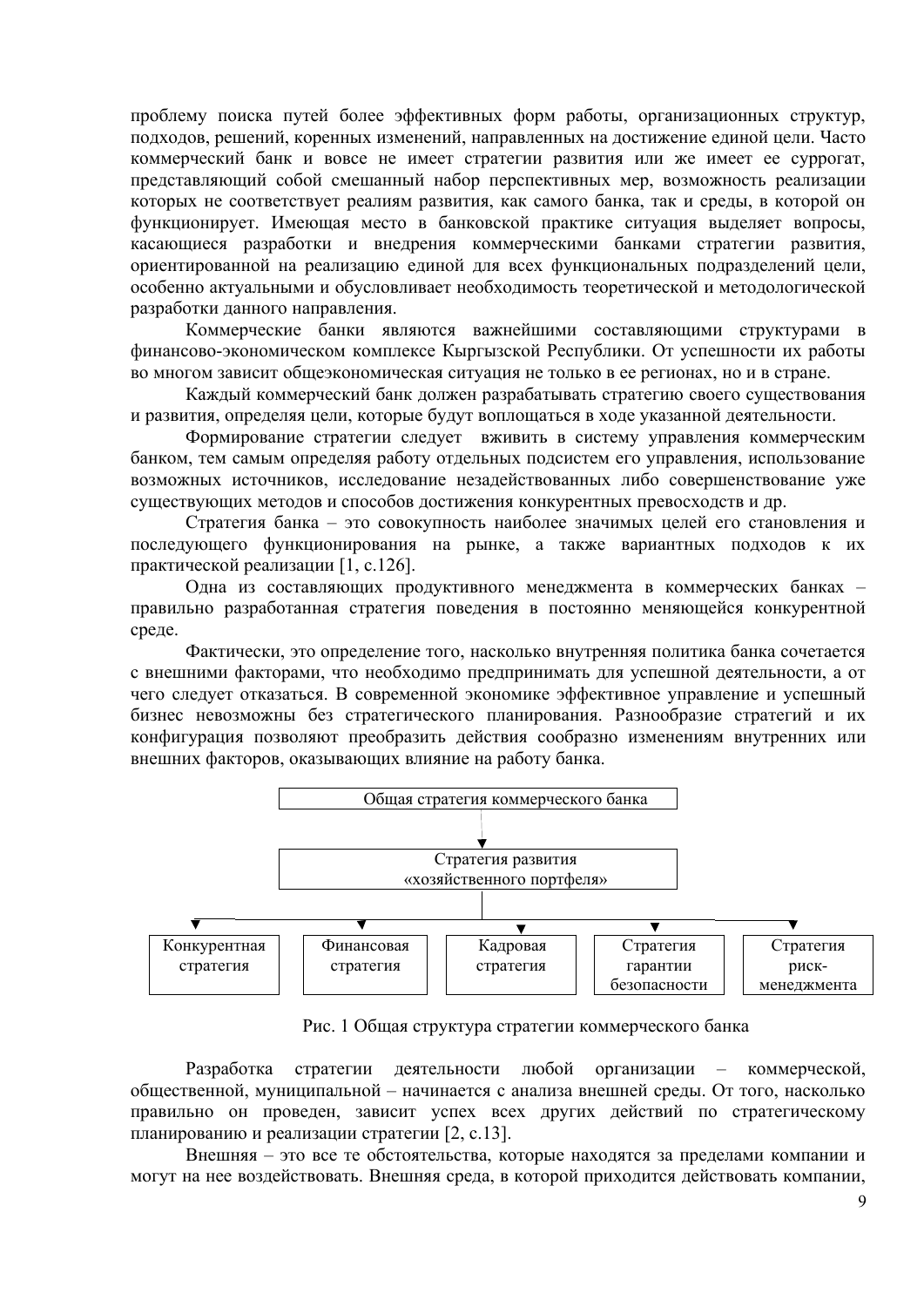находится в постоянном движении. полвержена переменам: меняются запросы потребителей, рыночный курс национальной валюты по отношению к другим валютам, вводятся новые законы и налоги, изменяются рыночные структуры, новые технологии охватывают процессы производства, действуют еще и многие другие факторы. Умение компании чувствовать и справляться с этими переменами внешней среды является одним из наиболее важных компонентов ее успеха. Вместе с тем это умение является условием реализации запланированных стратегических изменений.

Первичными внутренним факторами, воздействующими на стратегию компании, являются: сильные и слабые стороны ее деятельности, компетентность менеджмента, его персональные амбиции, философия и этика компании, культура фирмы и курсовая стоимость акций [3, с.28].



Рис.2 Факторы, определяющие стратегический выбор компании[3, с.27]

В современных условиях хозяйствования стратегия рассматривается не только как неопределенная цель или конкретная ориентация усилий, но и как сфера повседневных задач и как метод активизации собственных действий.

В специальной научной литературе приведен также ряд определений понятия «стратегическое управление», которые связывают присущие ему черты: направленность на долгосрочную перспективу, ориентация на потребителя, реагирование на перемены в окружении путем проведения изменений в коммерческом банке, существенное значение человеческого потенциала. Основную долю стратегического управления составляют выбор стратегии и ее внедрение, и можно констатировать, что стратегия банка предполагает определение перспективных целей деятельности и путей развития коммерческого банка на основе анализа его потенциальных возможностей и прогнозирования изменений внешней среды.

Стратегическое управление подразумевает ориентацию всех сотрудников и единение планов подразделений, отвечающих за реализацию целей компании.

Стратегическое управление предполагает решение пяти основных задач:

- формирование стратегического видения будущего хозяйствующего субъекта;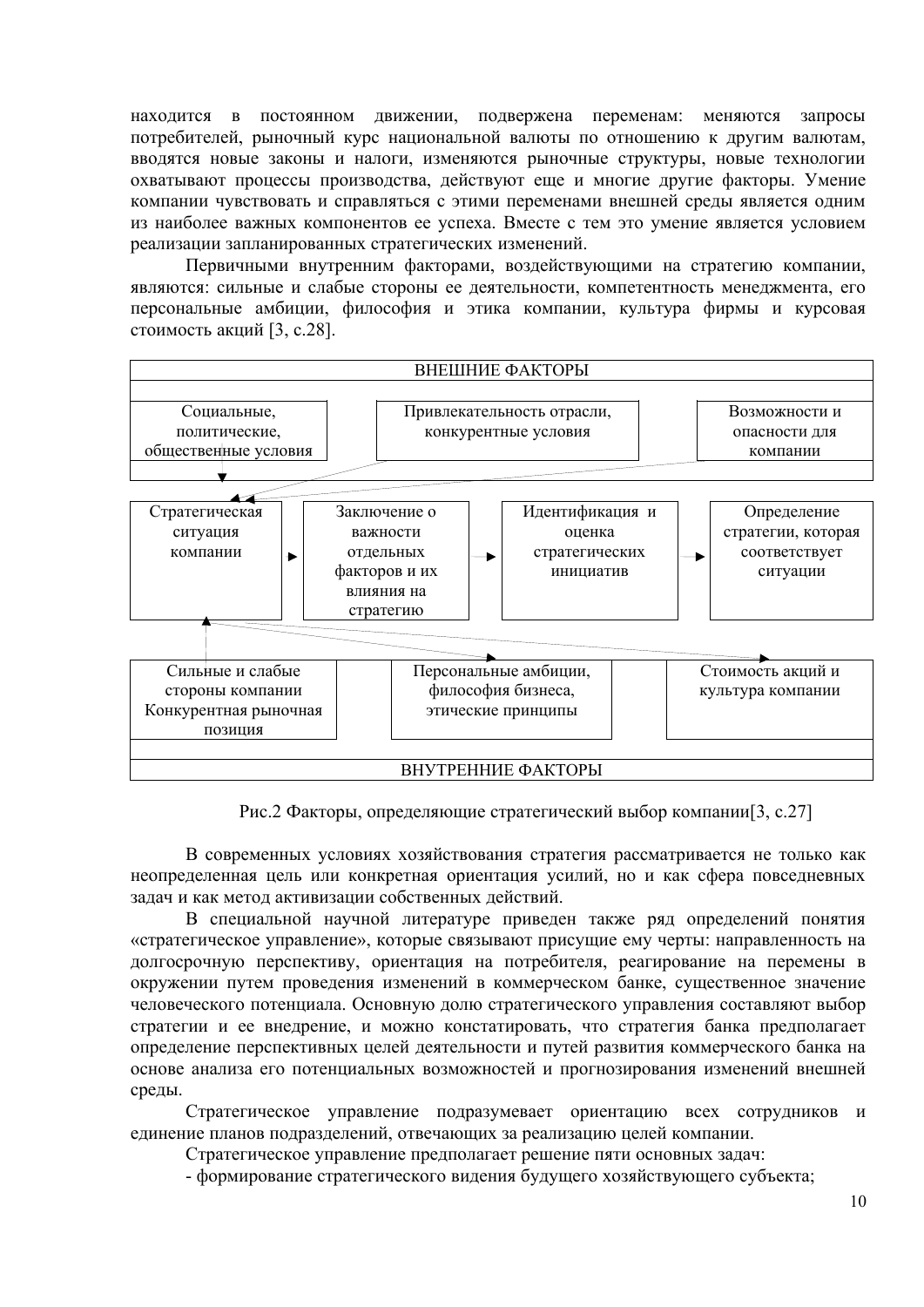- постановка целей;

- разработка стратегии (определение стратегии на различных уровнях);
- реализация стратегии;

 - оценка результатов и корректировка стратегического видения, глобальных целей, стратегии и ее реализации с учетом приобретенного опыта, изменившихся условий, появления новых идей и возможностей. Последовательность действий в стратегическом управлении имеет следующую структуру:



Вместе с возрастанием на международных рынках конкуренции, снижением информационных барьеров и процессами глобализации возрастает значение стратегического планирования как эффективного профессионального инструмента для принятия и внедрения стратегических решений.

Как коммерческое предприятие банк нацелен на такую деятельность, которая приносила бы ему прибыль. А величина прибыли зависит от объема и структуры активов и депозитов, объема доходов и расходов, рентабельности деятельности банка. А для того, чтобы добиться эффективной деятельности банку следует разработать стратегию развития, свою политику.

Главным моментом при разработке банковской политики является правильная установка цели и выбор необходимых инструментов для ее реализации. Обобщенно, цель коммерческого банка определяется с точки зрения его доходности, рентабельности, ликвидности, направлений деятельности. Каждым отдельным процессом надо управлять, а также выстроить единую интегрированную систему управления, чтобы добиться положительного эффекта.

И актуальные изменения в организации, отвечающие вызову со стороны окружения и позволяющие добиваться конкурентных преимуществ, позволяют банку выживать и достигать своей цели в долгосрочной перспективе.

Хоть стратегическое управление и является главным фактором благополучного выживания в усложняющейся конкурентной борьбе, тем не менее, можно неустанно наблюдать в действиях банков отсутствие стратегии, что и приводит их частенько к поражению в рыночной борьбе.

Анализ среды, как правило, считается начальным процессом стратегического управления, т.к. он обеспечивает базу для определения миссии и целей банка и для выработки стратегий поведения, позволяющих банку выполнить миссию и достичь своих целей.

Анализ среды предполагает изучение трех его частей:

- 1. макроокружения;
- 2. непосредственного окружения;
- 3. внутренней среды.

Определение миссии и целей, рассматриваемое как один из процессов стратегического управления, состоит из подпроцессов, каждый из которых требует большой и исключительно ответственной работы: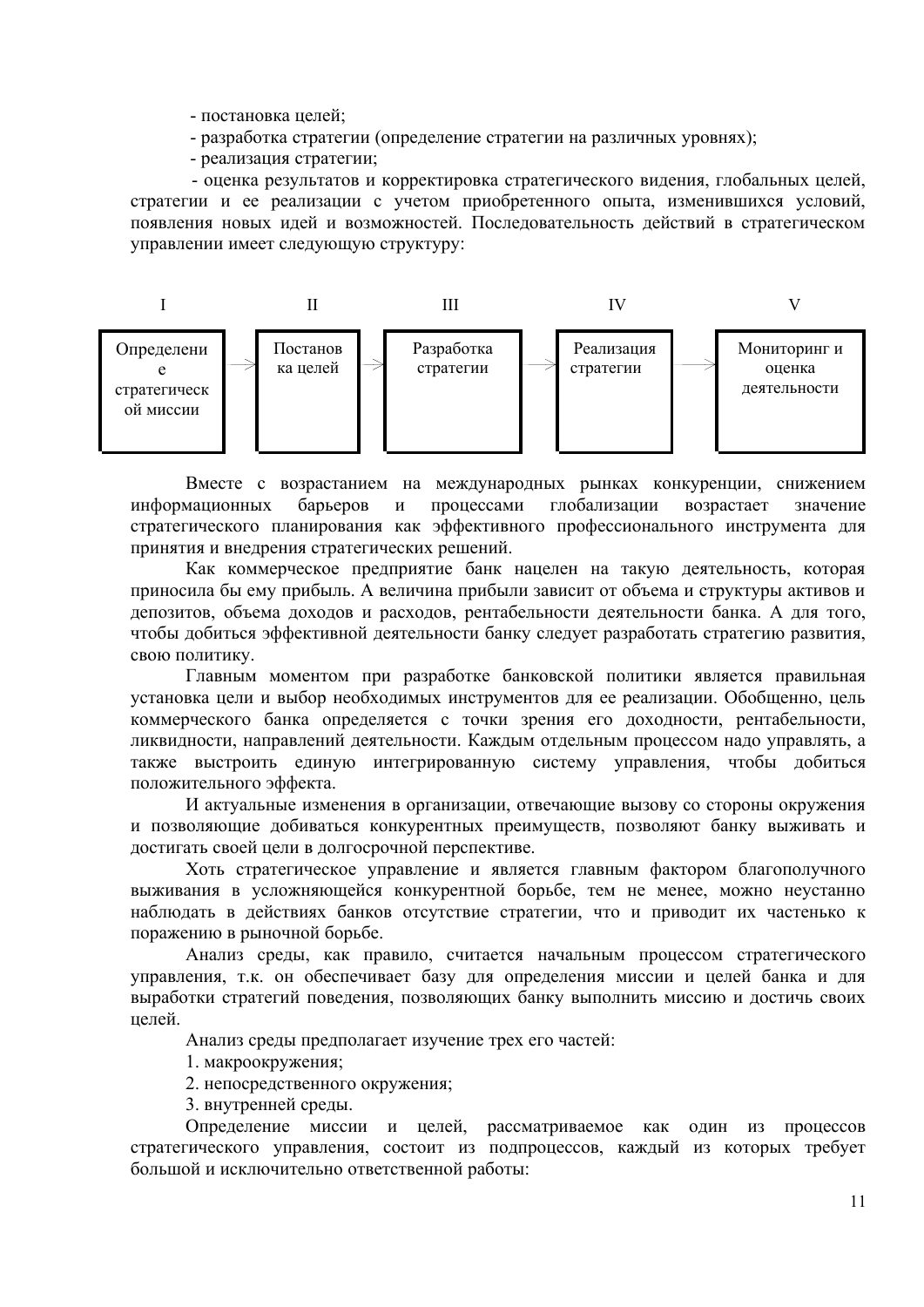1. определение миссии банка;

2.определение долгосрочных целей;

3. определение краткосрочных целей.

Миссия – есть наиболее общая цель, предназначение организации, объясняющая причины ее существования и описывающая что организация желает достичь и каким образом [4, с.46].

Определение миссии и целей приводит к тому, что становится ясным, зачем работает коммерческий банк и к чему он стремится. А, зная это, можно точнее выработать стратегию поведения.

Каждому банку нужно тщательно отработать идею своей основной цели, миссии, которая предназначена отличать его от конкурентов, как в глазах клиентов, так и служащих.

Формирование миссии банка – весьма сложный процесс. Как следует из приведенной ниже схемы, на определение миссии банка оказывают влияние запросы и культура клиентов, общий уровень подготовки, опыт руководителей банка.



Рис. 3 Факторы, влияющие на формирование миссии банка

Определение миссии банка позволяет разработать генеральную стратегию деятельности на рынке, структуру банка, программу профессионального обучения сотрудников [5, с.161].

Процесс выбора стратегии по праву считается «душой» стратегического управления. Благодаря специальным приемам банк обрисовывает, как он будет добиваться своих целей, и реализовывать свою миссию.

Реализация стратегии коммерческого банка является переломным процессом, т.к. именно она в случае удачного осуществления приводит банк к достижению поставленных целей.

Оценка и контроль выполнения стратегий является логически завершающим процессом, осуществляемым в стратегическом управлении. Данный процесс обеспечивает надежную обратную связь между тем, как протекает процесс достижения целей, и собственно целями коммерческого банка.

Основными задачами любого контроля являются:

1. определение того, что и по каким показателям проверять;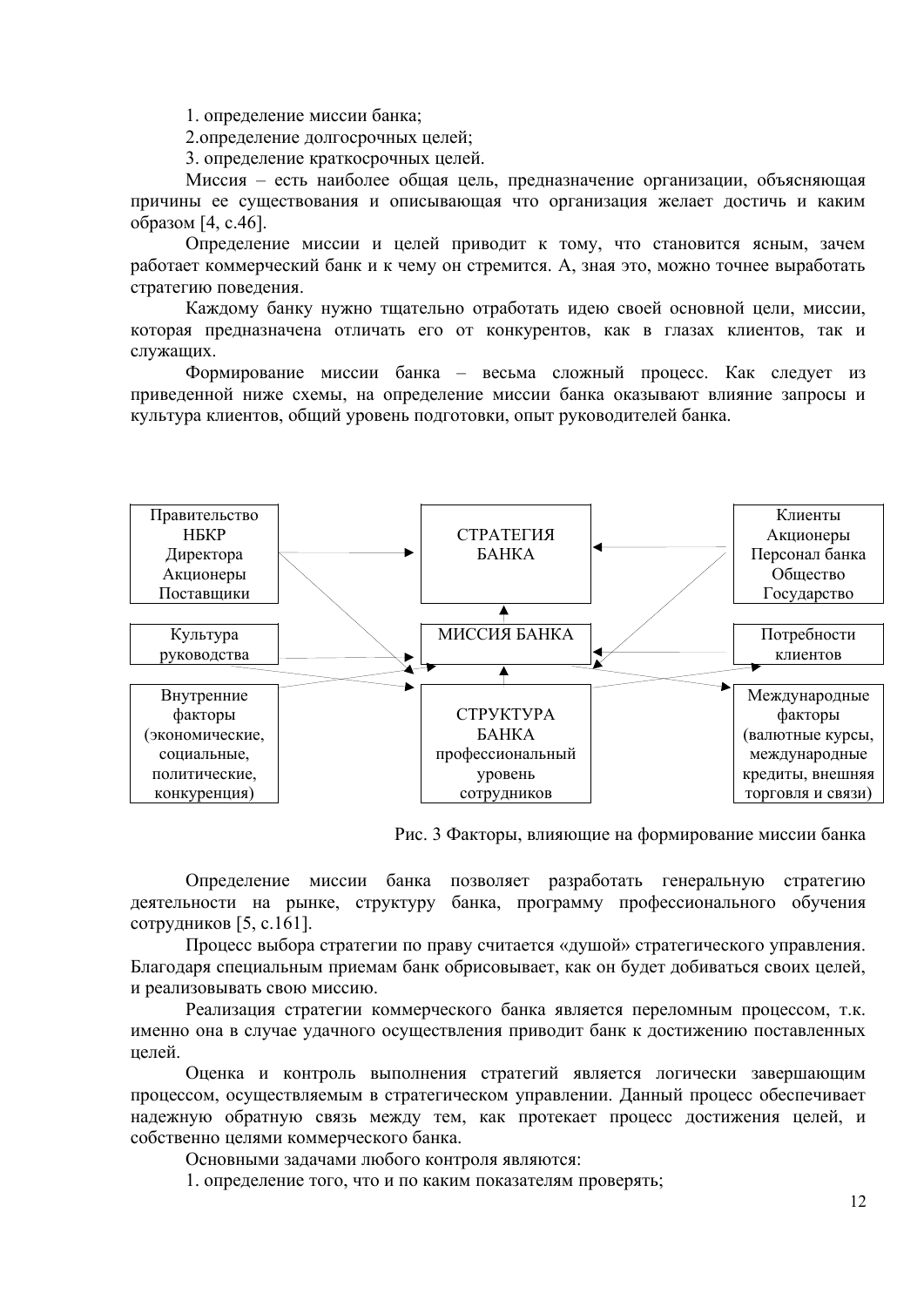2. осуществление оценки состояния контролируемого объекта в соответствии с принятыми стандартами, нормативами или другими эталонными показателями;

3. выяснение причин отклонений, если таковые вскрываются в результате проведенной оценки;

4. осуществление корректировки, если она необходима и возможна.

В случае контроля выполнения стратегий эти задачи приобретают вполне определенную особенность, обусловленную тем, что стратегический контроль направлен на установление того, в какой мере реализация стратегий приводит к достижению целей банка, это значительно отличает стратегический контроль от управленческого или оперативного контроля, так как его не интересует правильность выполнения стратегического плана, правильность осуществления стратегии или правильность выполнения отдельных работ, функций и операций.

Стратегический контроль нацелен на то, возможно ли в будущем реализовывать принятые стратегии, и приведет ли их воплощение к достижению поставленных целей. Корректировка по результатам стратегического контроля может касаться как стратегий, так и целей коммерческого банка.

Для национальной практики модернизация управления работой банка особенно актуальна. Переход к рыночной идеологии потребовал овладения абсолютно новыми методами и инструментами. За сравнительно небольшой отрезок времени банки сумели использовать современные способы управления, адекватные рыночным условиям. Современные коммерческие банки действуют в рамках лимитированного информационного и методического обеспечения. Отсутствие широкой государственной статистики, информации о развитии отраслей, подотраслей, групп предприятий не позволяет банкам правильно анализировать имеющуюся ситуацию, выбирать направления приложения своего капитала. Банковская система, ориентированная на рынок, не получает о нем достаточной информации. Отсюда – ошибки в прогнозах, конкретных расчетах доходности. Дефицит методических рекомендаций, подробных процедур также усложняет управление рисками при совершении банковских операций и сделок.

Внедрение стратегии банка требует адекватных внутренних изменений бизнеспроцессов, организационной структуры, кадров.

Стратегическое управление в коммерческом банке должно базироваться на однозначном понимании того, что на современном этапе развития финансово-кредитных отношений происходит видоизменение финансовых агентов, проявляющееся в стирании национальных особенностей локальных финансовых институтов и сближении национальных стандартов финансово-кредитной деятельности с правилами глобального финансово-кредитного рынка.

Основными источниками конкурентных преимуществ являются позиционное структурное преимущество и внутренние источники (качественное выполнение рутинных операций и развитие динамических способностей) [6, с.91].

Реализация стратегии обеспечивается соответствием внутренних бизнес-процессов и организационной структуры банка выбранной стратегии развития. Главным инструментом реализации банковской стратегии может стать сбалансированная система показателей.

Банковская система Кыргызской Республики работает с ограниченным капиталом. Даже относительно небольшие потери заметно отражаются на финансовом положении банков. Кризисная ситуация, в которой пока продолжают находиться некоторые коммерческие банки, требует от них высокой культуры совершения операций, усиления внимания к совершенствованию управления своей деятельностью.

**Библиографический список:**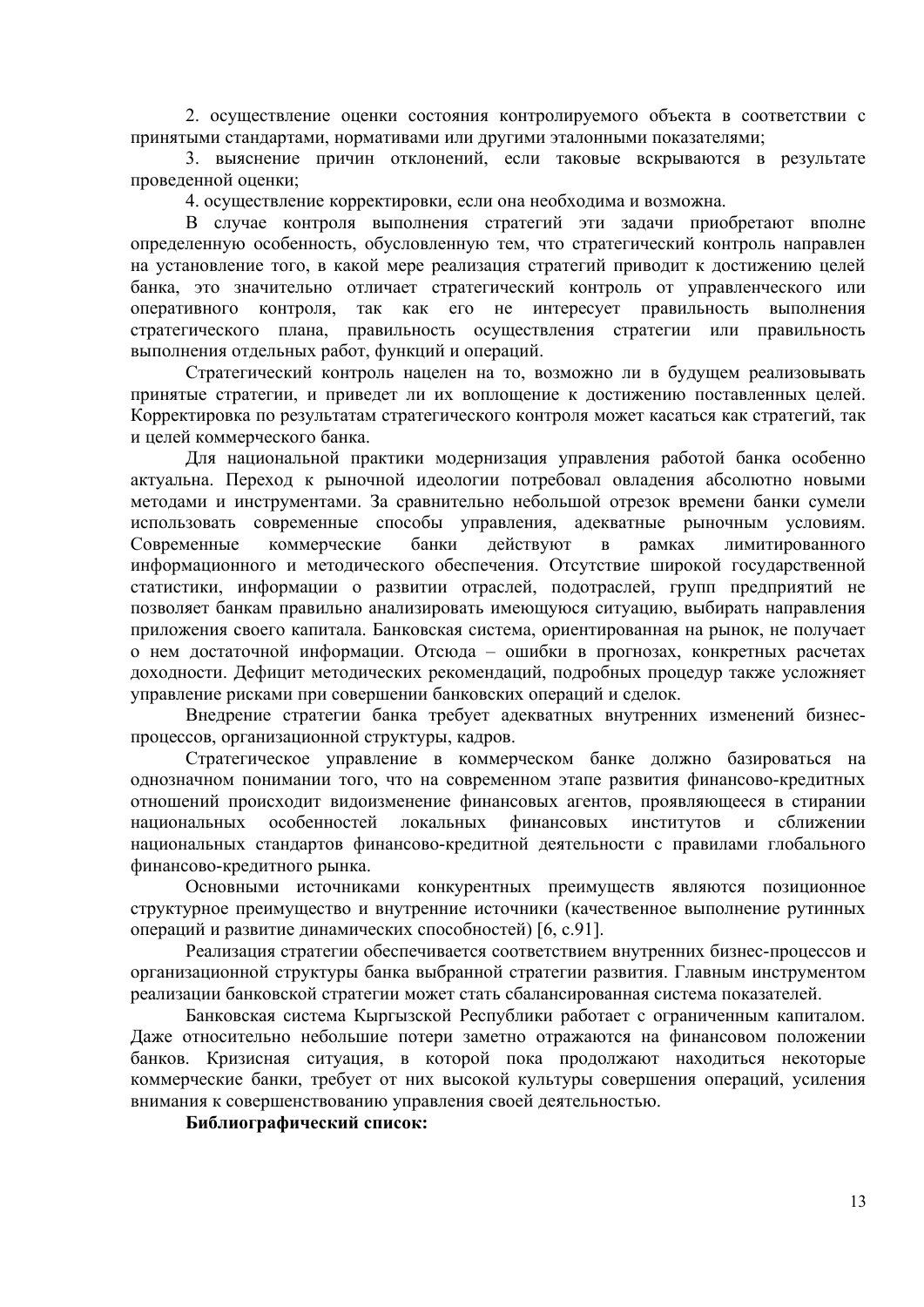1. Алавердов А.Р. Стратегический менеджмент в банке: Учебное пособие/Московский Государственный университет экономики, статистики и информатики.-М.:МЭСИ, 1999. - 94 с.

2. Зуб А.Т. Стратегический менеджмент: Теория и практика. Учебное пособие для вузов. М.:Аспект Пресс, 2002.- 415 с.

3. Антикризисный менеджмент (Диагностика проблем и стратегии развития компании): Учебно-методич.пособие К.М. Мечукаева/Ин-т Дуального Образования.- Б.:2005.-112с.

4. Джаманбаев Э. Современные технологии эффективного управления (Практ. пособие для руководителя).-Б.: «ЕГА-Басма»,2000.-384 с.

5. Уткин Э.А. Банковский маркетинг. М.:ИНФРА-М, 1995. - 305с.

6. Драгомирецкая О.В. Стратегическое управление в коммерческом банке, журнал Банковское дело, март-апрель 2, 2009

7. Никонова И.А., Шамгунов Р.Н. Стратегия и стоимость коммерческого банка. М.: Альпина Бизнес Букс, 2004. - 304 с.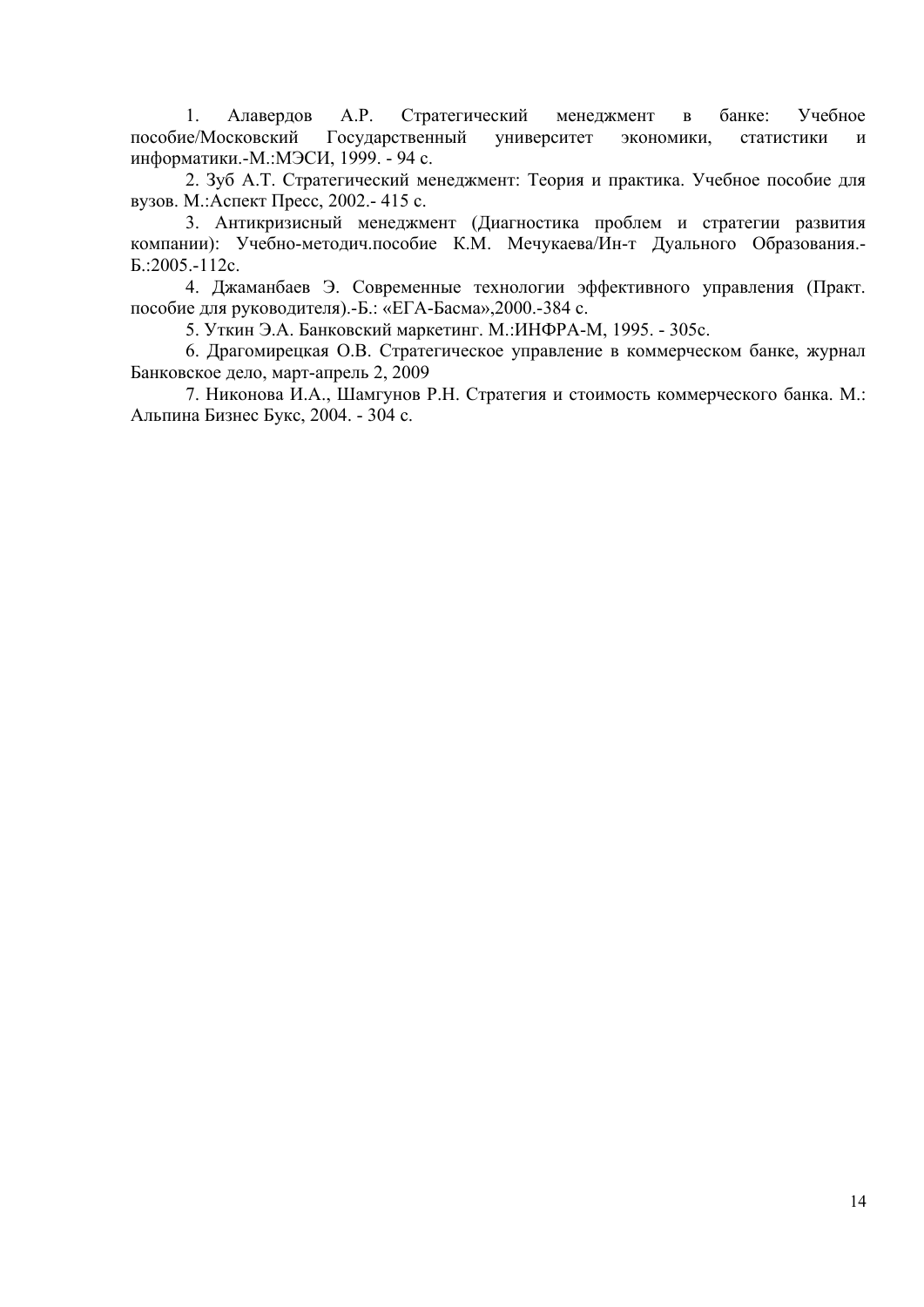## **Бабанова Фаина Рашитовна**

научный руководитель, старший преподаватель, кафедра «Банковского и инвестиционного менеджмента», Уральский Федеральный Университет **Babanova F.R.**

research advisor, sn.teacher, department of Banking and Investment Management, Ural Federal University. E-mail: faina  $babanova@mail.nu$ 

#### **Изгагина Татьяна Вадимовна**

студент магистратуры, кафедра «Банковского и инвестиционного менеджмента», Уральский Федеральный Университет

#### **Izgagina T.V.**

master's degree student, department of Banking and Investment Management, Ural Federal University. E-mail: *izgagina* 94@ mail.ru

#### **Полякова Анастасия Валерьевна**

студент магистратуры, кафедра «Банковского и инвестиционного менеджмента», Уральский Федеральный Университет

#### **Poliakova A.V.**

master's degree student, department of Banking and Investment Management, Ural Federal University. E-mail: nastasiapoliakova@gmail.com

УДК 336

# **ДОМИНИРУЮЩИЕ ОСНОВАНИЯ ОТЗЫВОВ БАНКОВСКИХ ЛИЦЕНЗИЙ БАНКОМ РОССИИ: АНАЛИТИЧЕСКИЙ ОБЗОР СОВРЕМЕННОЙ ПРАКТИКИ**

### **THE REASONS FOR A DECISION OF THE CENTRAL BANK OF RUSSIA TO RECALL BANKING LICENSES: AN ANALYTICAL REVIEW OF CURRENT PRACTICE**

**Аннотация:** В статье рассмотрены основания отзыва лицензий у российских банков за последние годы , проанализирована динамика концентрации банковского сектора. Особое внимание уделено консолидации банковского рынка за счет роста доли частных банковских групп.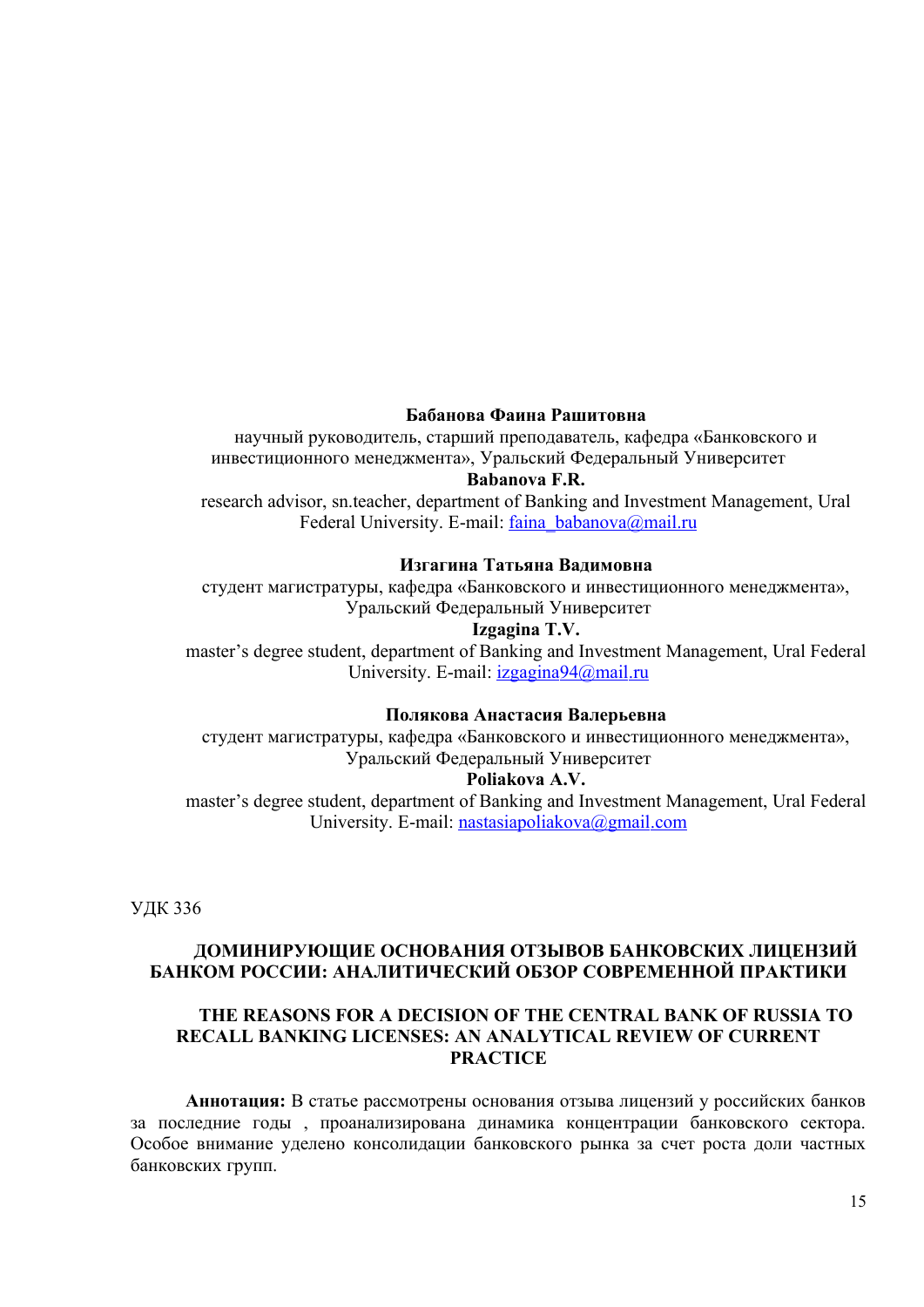**Abstract:** This article shows the main reasons why the Central Bank of Russia has withdrawn bank's licenses for the last years. The analysis of dynamic of concentration in the banking sector is considered. The special focus of the paper is to examine the process of consolidation in Russian Banking sector due to increasing the share of private banking groups.

**Ключевые слова:** Центральный Банк, Банк России, отзыв лицензии, банковский сектор

**Keywords:** the central bank of the Russian federation, Bank of Russia, banking sector, withdrawal of a license

Законодательством Российской Федерации на Банк Росии возлагается ряд особых функций, основными из которых являются ругулятивная и надзорная. В связи с этим он имеет широкие полномочия по воздействию на деятельность кредитных организаций от вынесения предписания и предъявления требований, до введения моратория на проведение операций и отзыва лицензии. В Статье 20 Федерального закона "О банках и банковской деятельности" от 02.12.1990 N 395-1-ФЗ содержится исчерпывающий перечень оснований, по которым Центральный Банк имеет право либо, бесспорно, обязуется отозвать лицензию на осуществление банковских операций, а также по которым может принимать такое решение.

В последние годы в банковском секторе наблюдается увеличение числа лишения кредитных организаций лицензий на осуществление банковской деятельности. В период, начиная с июля 2013 года, 204 кредитные организации были лишены лицензии, а в 2015 году был достигнут рекорд по данному показателю за предыдущие 10 лет. Такой рост отзыва банковских лицензий был вызван в большей мере за счет вовлеченности банков в процессы отмывания доходов, полученных преступным путем, и нелегального вывода денежных средств за пределы страны, что объясняется введением жестких мер надзорного реагирования в отношении банков, проявивших себя в данном виде бизнеса. Таким образом, за последние 10 лет количество действующих в России кредитных организации существенно сократилось, с 1299 в 2005 году до 643 на ноябрь 2016 года (Рис.1).



Рисунок 1 – Количество действующих кредитных организаций в РФ с 2005 по 2016 год

При анализе причин отзыва лицензий у банков, просматривается тщательная и целенаправленная работа ЦБ по очищению банковского рынка от банков, нарушивших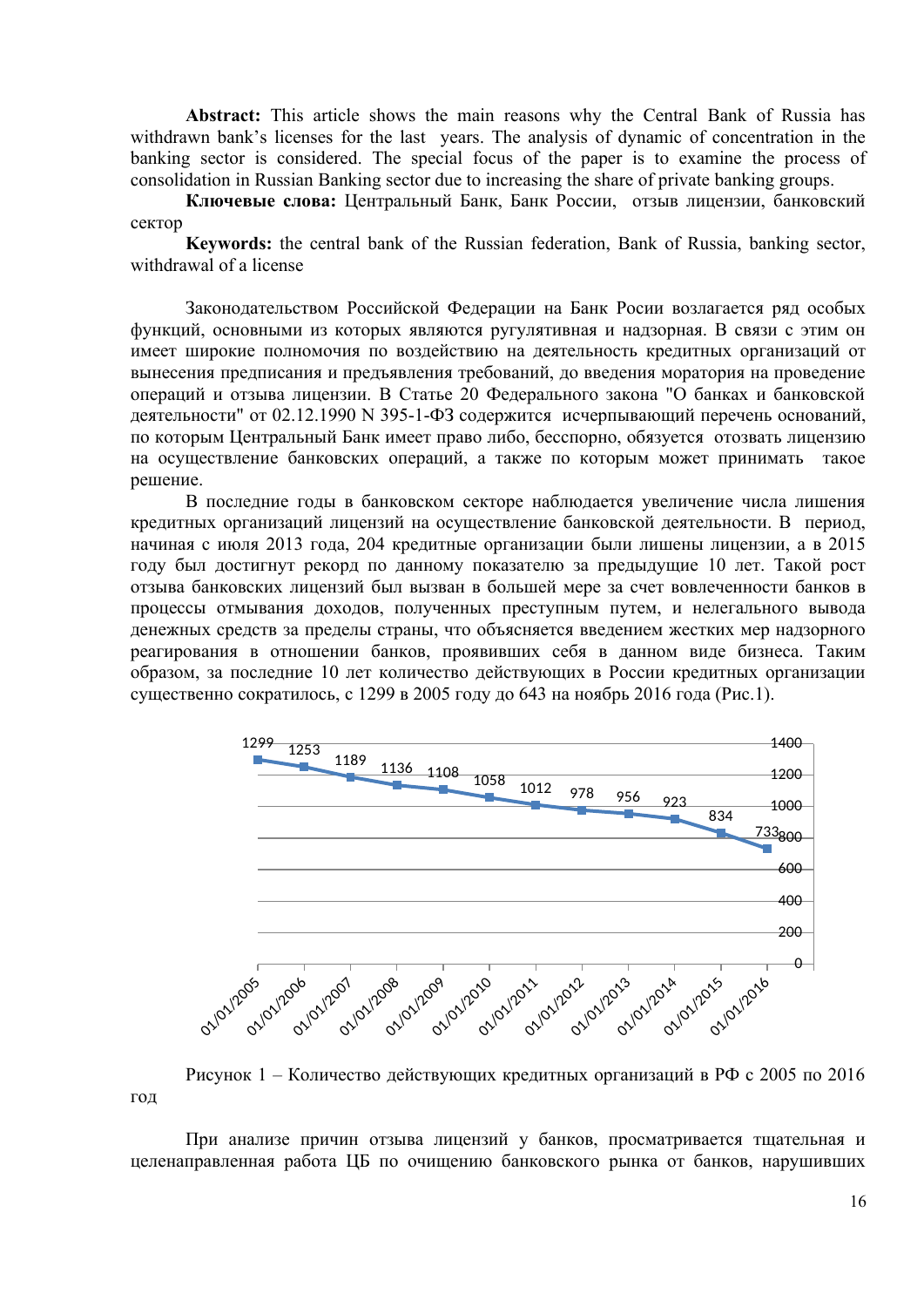закон о противодействии легализации доходов, полученных преступным путем и банков, занимающихся проведением сомнительных операций. Так, в 2012 г. по причине нарушения антиотмывочного закона ЦБ отозвал всего одну лицензию, а уже в 2013 г. - 8, за 2014 г. этот показатель достиг 36, на начало декабря 2015 г. – 33. Выше значения были лишь в 2006 – 51 и 2007 гг. – 44.

Исследуя официальные данные Банка России, можно констатировать, что за последние четыре года (с 2013 года) чаще всего для отзыва банковских лицензий явилялись следующие основания (при формулировке в пресс-релизах и приказах):

## **1. Существенная недостоверность отчетных данных и задержка сдачи отчетности.**

Достоверность данных отчетности кредитных организаций является залогом их стабильности, так как они используются для расчета различных экономических финансовых показателей (ликвидности, достаточности капитала, нормы резервов и т.п.). Искажение данных отчетов приводит и к невозможности оценить реальное финансовое состояние организации, поэтому установление факта недостоверности – еще одно из оснований отзыва лицензии на осуществление банковских операций. Банк России также уполномочен лишить кредитную организацию лицензии за многократное или систематическое в течение года нарушение сроков сдачи отчетности.

 В большинстве случаев искажения в отчетности банков связано с наличием проблемных и низкокачественных активов, которым в учете не дается адекватная оценка, и, как следствие, не создаются соответствующие существующим рискам резервы.

По данной причине в 2014 г. были отозваны 14 банковских лицензий, против 7 в 2012 и 2013 гг. и 11 – в 2011 г.

### **2. Осуществление сомнительных операций.**

Банк России определяет сомнительные операции как имеющие необычный характер и признаки отсутствия явного экономического смысла и очевидных законных целей. Данные операции могут проводиться для вывода капитала из страны, финансирования "серого" импорта, уклонения от налогообложения, а также для финансирования различных противозаконных целей. Санкции предусмотрены за проведение всех сомнительных операций, но при нарушении границы существенности они особенно жесткие оперативный запрет на вклады и отзыв лицензии. Динамика отозванных лицензий за проведение сомнительных операций представлена в таблице 2.

Таблица 2 – Количество отозванных лицензий за проведение сомнительных операций в сравнении с общим числом отозванных лицензий за 2005-2015 гг.

|            | Отозвано лицензий, | в т.ч. за сомнительные |
|------------|--------------------|------------------------|
| Год        | всего              | операции               |
| 01.01.2005 | 33                 | $\overline{2}$         |
| 01.01.2006 | 40                 | 14                     |
| 01.01.2007 | 62                 | 51                     |
| 01.01.2008 | 34                 | 44                     |
| 01.01.2009 | 33                 | 7                      |
| 01.01.2010 | 44                 | 10                     |
| 01.01.2011 | 27                 | 3                      |
| 01.01.2012 | 18                 | 3                      |
| 01.01.2013 | 22                 |                        |
| 01.01.2014 | 32                 | 8                      |
| 01.01.2015 | 86                 | 36                     |

**3. Нарушение банковского законодательства и нормативов ЦБ:**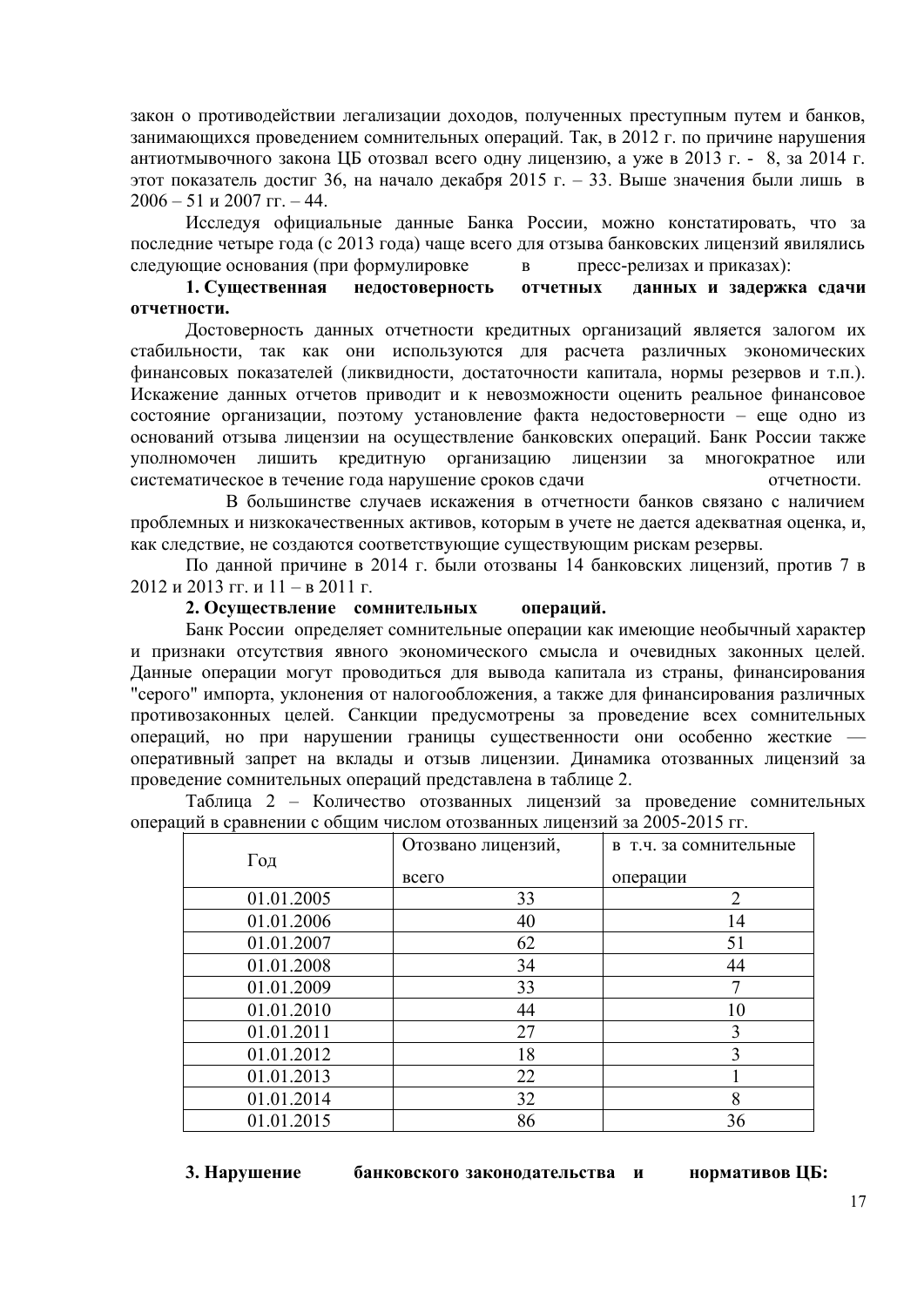#### **3.1 Достижение показателем достаточности капитала отметки ниже 2 %.**

Достаточность капитала банка – расчетный показатель, определяющий минимальные требования к уровню собственного капитала (min величине собственных средств), необходимому для покрытия банковских рисков (кредитного, операционного, рыночного). Он представляет собой отношение величины собственных средств к величине соотнесенных со степенью риска активов банка. Если рассчитанный по кредитной организации показатель оказывается меньше 2 %, то Центробанк поднимает вопрос об отзывеолицензии.

#### **3.2 Достижение размера собственного капитала уровня ниже минимального значения уставного капитала.**

Собственные средства банка – это часть пассивов организации, представленных совокупностью оплаченных основных и дополнительных источников собственных и привлеченных средств (уставный и резервный капитал, прибыль, эмиссионный доход, доходы от переоценки, субординированные кредиты и т.д.). Методика расчета величины собственного капитала на основании показателей отчетности определена Центробанком, применением международных стандартов (Базель III). В случае если рассчитанный показатель окажется ниже установленной минимальной величины уставного капитала, банк должен привести в соответствие размеры уставного и собственного капиталов, иначе отзыв лицензии будет неминуем по прошествии срока отведенного для их приведения в соответствие.

**4. Нарушение «антиотмывочного» законодательства (ст. 6 и 7 Федерального закона №115-ФЗ «О противодействии легализации (отмыванию) доходов, полученных преступным путем, и финансированию терроризма») (ПОД/ФТ).**

Борьба с коррупцией, легализацией преступных доходов, выводом капитала из-под юрисдикции отечественных правовых норм – приоритетное направление финансовой политики государства. Политику Правительства в данном направлении поддержал и Центробанк. Нарушение требований статей 6 и 7 федерального закона № 115-ФЗ (ПОД/ФТ) в 2014 г. послужило главным основанием прекращения деятельности 37 кредитных организаций, кроме того признаки отдельных нарушений «антиотмывочного» законодательства были выявлены еще в 16 банках, где основными причинами отзыва лицензии Банком России были обозначены другие основания. Отзыв лицензии по данному основанию в 2014 г. характеризовался наличием в течение одного года следующих нарушений:

- несоответствие системы внутреннего контроля требованиям Банка России;

- нарушение правил идентификации клиентов, их целей и сфер деятельности;

 - нарушение порядка и срока передачи (либо не передача) компетентным органам информации о сделках подлежащих особому контролю;

 - вовлечение в проведение сомнительных операций (в т.ч. обналичивание средств, проведение сделок по фиктивным документам);

 - непринятие мер по достоверному установлению способа происхождения капитала и законной обоснованности (легальности) сделок.

Согласно статистике ЦБ РФ, 37% отозванных лицензий было вызвано несоблюдением данного закона (24% в 2013 г., 42% в 2014 г. и 37% в 2015 г.). Работа по зачистке таких банков была начата в 2014 году, в связи с преобладанием причин отзыва лицензий по экономическим причинам в 2015 году ее интенсивность была снижена, что объясняется ослаблением экономической ситуации в стране и банковском секторе в целом.

#### **5.Неспособность удовлетворять требования кредиторов**

Неисполнение требований кредиторов является основанием отзыва банковской лицензии, если банк, к которому предъявлено данное требование, не исполнил его в двухнедельный срок. Данное основание для отзыва лицензии на осуществление банковских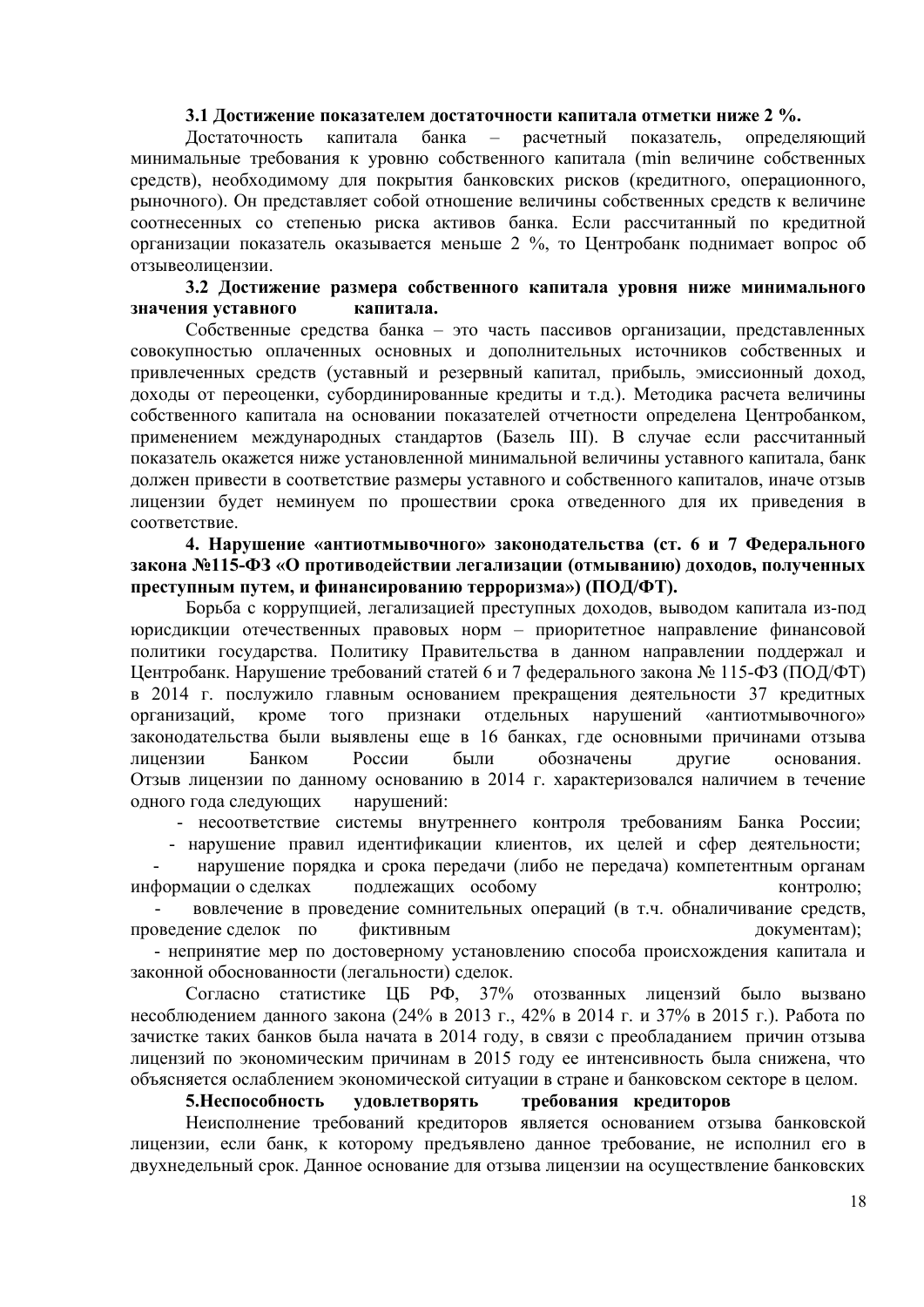операций также коррелирует с нарушением законодательства и недостоверным отражением отчетных данных.

#### **6. Размещение средств в низкокачественные активы**

Размещение денежных средств в низкокачественные активы — еще одна популярная причина отзыва. Размещение денег в активах – это вложение в бизнес, покупка облигаций, акций, то есть всего, что будет приносить доход в будущем или уже приносит в настоящем. Соответственно, когда активы низкокачественные, они будут приносить убытки, а не прибыль.

### **7. Высокорисковая кредитная политика**

На протяжении всего рассматриваемого периода данная формулировка является самым распространенным основанием лишения кредитной организации лицензии и представляет собой широкую трактовку выявленных Центральным Банком нарушений. Неисполнение кредитной организацией предписаний регулятора, проведение высокорискованной кредитной политики, инвестиция в низкокачественные активы, создание неадекватных рискам резервов, низкий уровень функционирования системы внутренней безопасности, нарушения правил ведения бухгалтерской отчетности, непринятие мер по предупреждению банкротства кредитной организации и т.п. – все это проявления нарушений банковского законодательства и нормативов Банка России. Руководствуясь значимостью масштаба и объемом выявленных в результате проверки нарушений действующих норм банковской деятельности, Центробанк, классифицировал данные нарушения и принимал решение по отзыву банковской лицензии по одному или нескольким основаниям.

Начало нарастающей кампании по зачистке «криминальных» банков было положено в ноябре 2013 г., когда была отозвана лицензия у Мастер-банка (20.11.13), не имеющего финансовых проблем. Разницу между стоимостью активов и пассивов банка временная администрация оценила в размере 4,5 млрд руб., или менее 7%.

Начавшаяся, с положительными результатами кампания ЦБ, продолжилась. Ведя борьбу с сомнительными операциями банков и отмыванием средств, ЦБ был нацелен на мелкие банки, не затрагивая больше крупных игроков банковского рынка. В действительности так и есть, среднестатистический банк, у которого отозвали лицензию за нарушение «антиотмывочного» закона, намного меньше, чем, к примеру, неплатежеспособный и фальсифицировавший отчетность. Такие банки имеют в среднем 4,6 млрд руб. активов и вкладов - 2,1 млрд руб.

Более крупными являются банки, лишившиеся лицензий «по экономическим статьям» - за потерю платежеспособности и утрату собственного капитала (размер активов достигает 12,1 млрд руб., вкладов – 4,6 млрд руб.) или фальсификацию отчетности (размер активов – 22,6 млрд руб, вкладов – 9,3 млрд руб.).

За предыдущие 2,5 года, по данным ЦБ, только 30 кредитных организаций были лишены лицензии по причине фальсификации отчетных данных. Однако данная цифра по результатам проверки финансового состояния временными администрациями увеличилась до 110. Столько было обнаружено подельщиков, скрывающих необходимость проведения мер по предупреждению банкротства и/или отзыва лицензии. Активы этих 110 банков в общей сумме составляли более 1,19 трлн руб. (по данным их руководителей), но по результатам проверки временных администраций они были в 2,4 раза меньше представленных – порядка 506 млрд руб. при обязательствах более 1,12 трлн руб. Эти банки хранили 663 млрд руб., что составляет 3,7% вкладов населения. В заключениях ЦБ по данной ситуации говорится о том, что недостающая доля имущества для возмещений кредиторам в размере 595 млрд руб. – это в больше мере результат махинаций и фиктивных сделок, а также вывода средств с помощью проведения скрытых мошеннических схем путем предоставления фальсифицированной отчетности.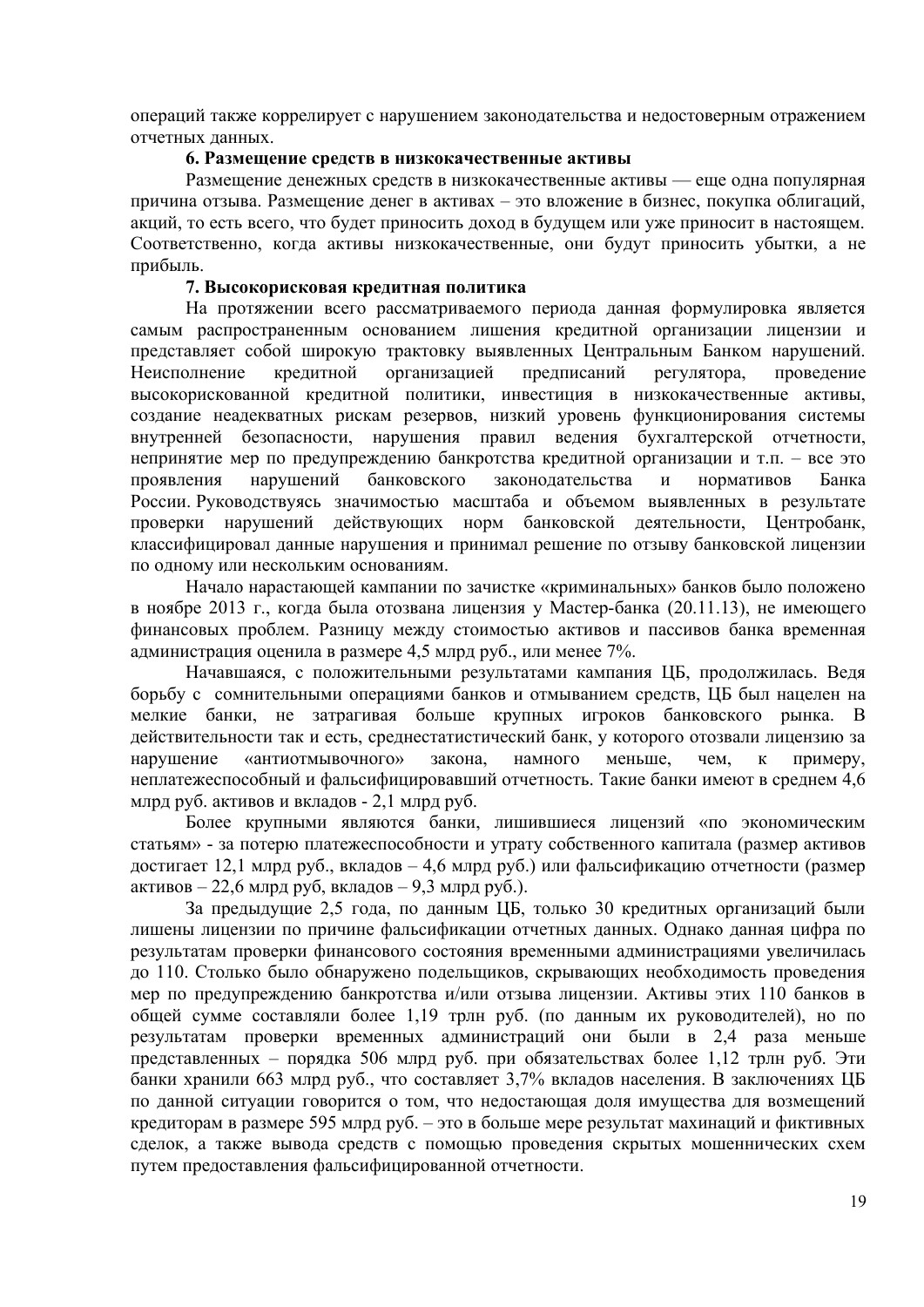### **Заключение**

Консолидация банковского сектора за счет роста активов частных банковских групп продолжилось и в 2016 году. Одна из главных причин для этого — продолжающаяся зачистка банковского сектора. Рассчитанный по индексу Херфиндаля — Хиршмана, которым пользуется Центральный Банк, уровень концентрации на начало 2014 года составлял 1217 пунктов, на ноябрь 2015 года — 1220 пунктов. Конкуренцию удалось сохранить на прежнем уровне за счет роста частных банковских групп.

ЦБ ведет активный курс на консолидацию банковского сектора не менее 5 лет, в частности, постепенно повышая требования к капиталу банков: с 2015 года это 300 млн рублей, с 2018 года начинается повышение требований к капиталу федеральных банков до 1 млрд руб.

 Однако в банковском сообществе зреет понимание того, что необходимы и другие пути и механизмы оздоровления банковской системы, а именно:

 - опережающие меры надзорного органа для корректировки финансовой стратегии банков, чтобы ситуация не доходила до отзыва банковских лицензий;

- новые механизмы санации для значимых и представляющих экономический интерес банков, так как текущая схема оздоровления обходится слишком дорого (санация 28 банков уже обошлась государству в 1,5 трлн рублей) ;

- внедрение системы bail-in, идея которой зародилась на Западе после крупной волны дефолтов банков, начиная с 2008 года (в отличие от западной практики, проект в России не предполагает, что bail-in исключит санацию за счет государственных средств.)

Стоит отметить, что существующая система санации кредитных организаций таит в себе множество проблем: Министерство Финансов обосновао необходимость сокращения объемов средств, выделяемых ЦБ РФ на финансовое оздоровление банков. Также в Министерстве считают, что следует повышать эффективность уровня контроля за использованием средств, которые направляются на санацию банков, исключить зависимость санации банков от финансового состояния санатора, создать равные конкурентные условия деятельности санируемых банков и иных действующих кредитных организаций.

В марте 2017 года планируется вступление в силу законопроекта «О создании Фонда консолидации банковского сектора», механизм которого еще летом 2016 года предложили в Банке России. В проекте документа Министерства Финансов говорится о том, ЦБ РФ будет предоставлена возможность осуществлять меры по предупреждению банкроства кредитных организаций самостоятельно через создаваемый Фонд и управляющую компанию инвестиций в капитал санируемого банка в размерах, необходимых для обеспечения его надлежащей капитализации и ликвидности, с последующей реализацией акций санируемых банков.

Если в ближайшее время Банк России сможет увеличить свое присутствие в совете директоров Агентства по страхованию вкладов и взять под контроль процесс финансового оздоровления банковской системы страны, то, возможно, это приведет к некоторому сокращению отзывов лицензий у российских банков

Сегодня ситуация cкладываается таким образом, что многие задачи и проекты по спасению кредитных организаций только находятся в стадии обсуждения, окончательного положения по реализации нового механизма санации кредитных организаций еще нет.

#### **Библиографический список:**

1. Федеральный закон «О банках и банковской деятельности» от 02.12.1990 № 395-1-ФЗ (действующая редакция, 2016).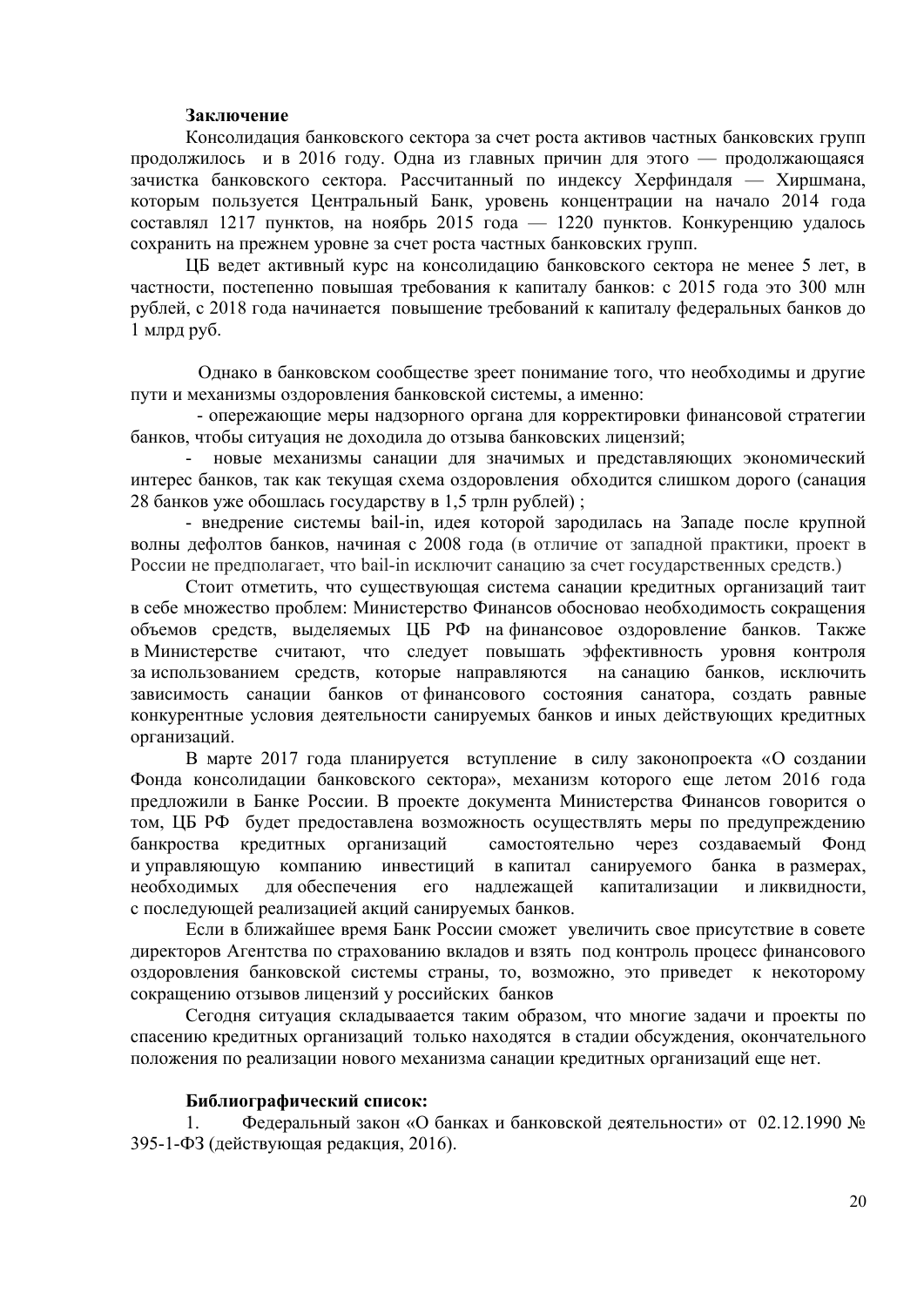2. Федеральный закон от 10.07.2002 N 86-ФЗ (ред. от 03.07.2016) "О Центральном банке Российской Федерации (Банке России)" (с изм. и доп., вступ. в силу с 15.07.2016).

3. Федеральный закон от 7 августа 2001 года № 115-ФЗ «О противодействии легализации (отмыванию) доходов, полученных преступным путем, и финансированию терроризма» (действующая редакция, 2016).

4. Инструкция Банка России от 03.12.2012 N 139-И (ред. от 20.10.2016) "Об обязательных нормативах банков" (Зарегистрировано в Минюсте России 13.12.2012 N 26104).

5. Официальный сайт Центрального Банка РФ. [Электронный ресурс]. – Режим доступа: [http :// www. cbr. ru](http://www.cbr.ru/) (дата обращения: 10.10.2016).

6. Информационный портал Банки.ру. [Электронный ресурс]. – Режим доступа: http://www.banki.ru (дата обращения: 09.10.2016).

#### **Синицына Татьяна Юрьевна Sinitsyna Tatyana Yuryevna**

студентка факультета налоги и налогообложение, Кубанский государственный аграрный университет, г. Краснодар. E-mail: [tanya.sinitsyna.96@mail.ru](mailto:tanya.sinitsyna.96@mail.ru)

# **Левшукова Ольга Анатольевна Levshukova Olga Anatolievna**

старший преподаватель, Кубанский государственный аграрный университет, г. Краснодар

УДК 336.22

# **СОВЕРШЕНСТВОВАНИЕ НАЛОГА НА ДОБАВЛЕННУЮ СТОИМОСТЬ**

# **IMPROVING THE VALUE-ADDEED TAX**

**Аннотация.** Значительная роль налога на добавленную стоимость в структуре доходов федерального бюджета Российской Федерации, необходимость повышения собираемости НДС и величина возмещения НДС за счет пресечения необоснованного предъявления. НДС представляет собой форму изъятия в бюджет части добавленной стоимости, создаваемый на всех стадиях производства и обращения.

**Abstract.** The significant role of value added tax in the structure of the Russian Federation federal budget revenues, the need to improve the collection of VAT and the VAT refund the value due to unreasonable restraint of presentation. VAT is the exemption form the budget of the value added generated in all stages of production and circulation.

**Ключевые слова:** налог на добавленную стоимость, механизм обложения, реформирование, совершенствование, возмещение, поступления, анализ, эффективность.

**Keywords: v**alue added tax, taxation mechanism, reform, improvement, compensation, efficiency of.

Налог на добавленную стоимость - самый сложный для исчисления из всех налогов, входящих в налоговую систему РФ. Его традиционно относят к категории универсальных косвенных налогов, которые в виде своеобразных надбавок взимаются через цену товара.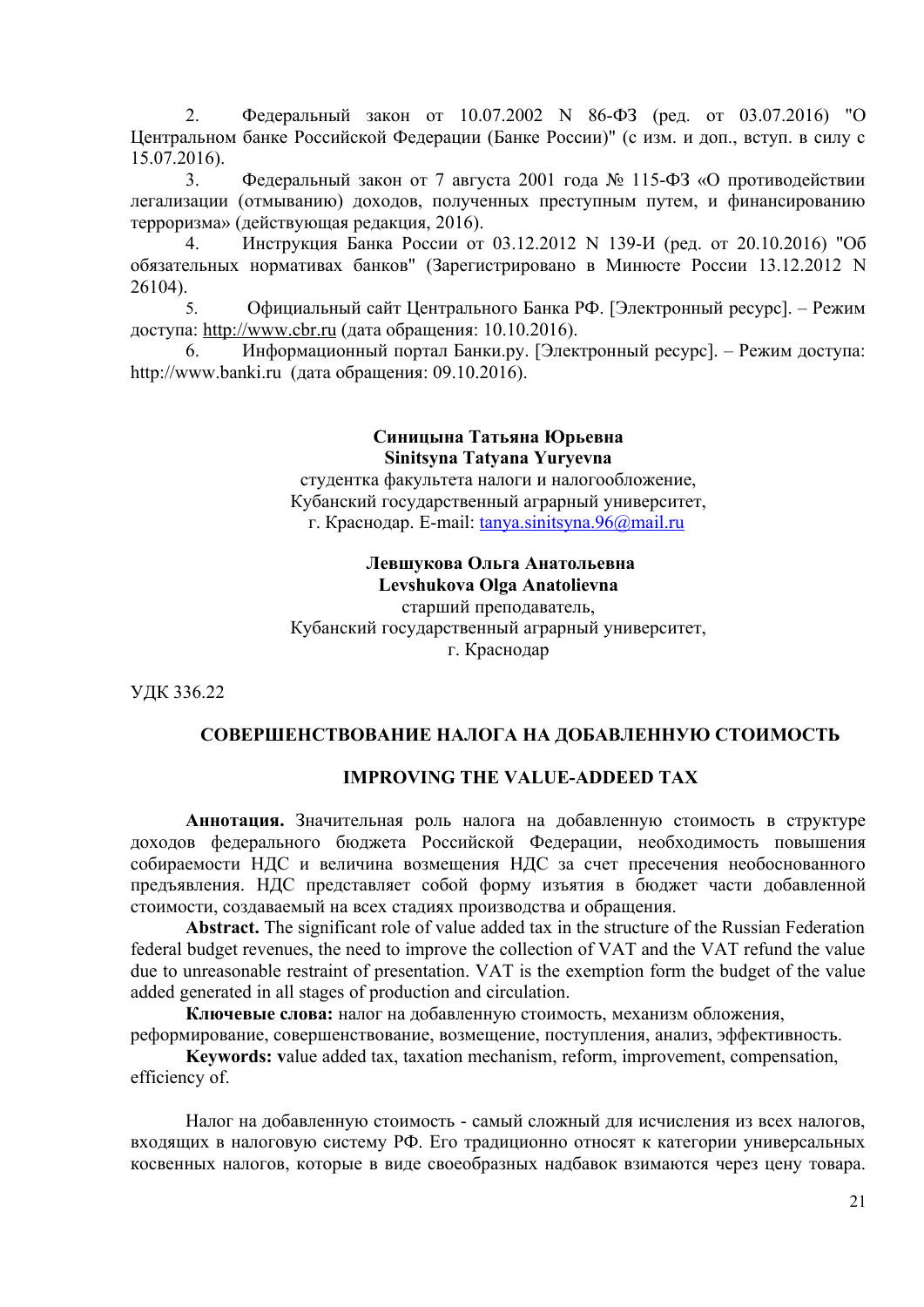НДС представляет собой форму изъятия в бюджет части добавленной стоимости, создаваемой на всех стадиях производства и определяемой как разница между стоимостью реализованных товаров, работ и услуг и стоимостью материальных затрат, отнесенных на издержки производства и обращения.

Одним из самых значимых и стабильных источников доходов федерального бюджета Российской Федерации является налог на добавленную стоимость: на его долю в течение последних пяти лет приходится порядка четверти бюджетных доходов.

За время существования налога на добавленную стоимость в российской налоговой системе был сформирован определенный порядок его исчисления и уплаты, к которому адаптировались налогоплательщики и контролирующие органы. Однако до сих пор многие практические направления реализации механизма исчисления и уплаты НДС требуют дальнейшего совершенствования.



Проанализируем поступление НДС в федеральный бюджет за 2012-2015 гг.

Рисунок 1 – Поступление НДС в федеральный бюджет в УФНС по Краснодарскому краю за 2012-2015 гг., тыс. руб.

Анализируя данные о поступлении налога на добавленную стоимость в федеральный бюджет за четыре года (2012 – 2015), можно заметить, что размер поступлений налога с 2012 г. по 2014 г. значительно снизился на 69,4%. На снижение поступления НДС в 2014 г. повлияли большие суммы, принимаемые к вычету, что может быть так же связано с проведением Олимпиады в Сочи. В 2015 г. произошло резкое увеличение в 5 раз поступлений налога на добавленную стоимость в федеральный бюджет. Общая сумма налоговых доходов в 2014 г. увеличилась на 2%, однако в 2014 г. потерпела снижение на 3%, но в 2015 г. произошло резкое увеличение налоговых поступлений в бюджет на 77%. Значительное увеличение поступлений налога на добавленную стоимость в 2015 г. связано с улучшением работы налоговых органов и осуществления контроля. Это является положительным моментом, так как косвенное налогообложение имеет прежде всего фискальную направленность, в меньшей степени влияя на характер и структуру экономического роста. Также такое увеличение поступлений налога связано с введением электронных счетов-фактур. Несомненным преимуществом Информационной системы электронных счетов-фактур является сокращение времени, бумаги и трудовые ресурсы,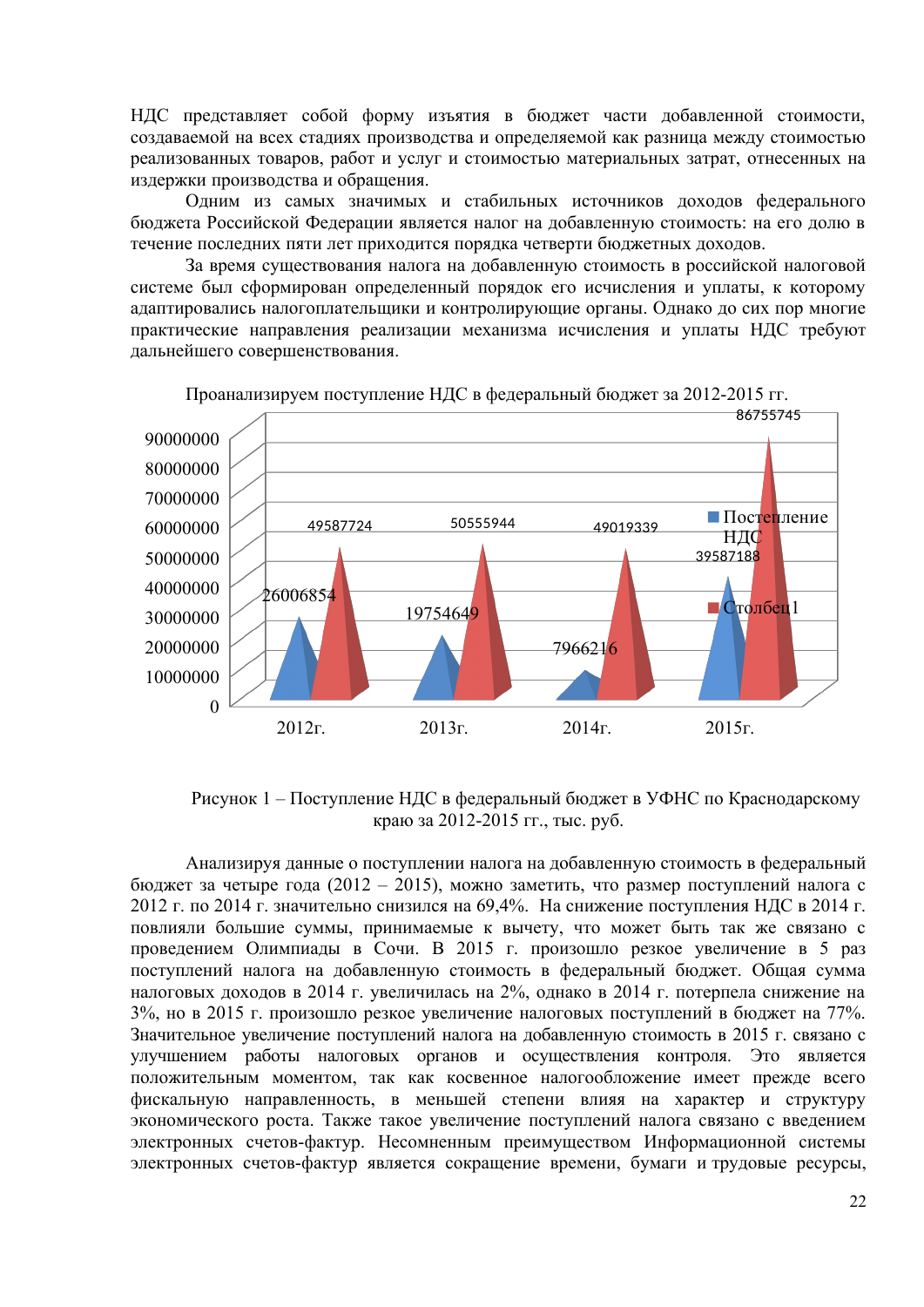затрачиваемые при документообороте счетов-фактур. Также, достоинством служит существенное сокращение для пользователей ИС ЭСФ объема налоговой отчетности, представляемой по налогу на добавленную стоимость. Действие центра обработки данных позволяет в полной мере реализовать автоматизированную систему контроля за НДС, которая не имеет аналогов в мире. Теперь вся электронная налоговая отчетность по налогу на добавленную стоимость агрегируется в единый национальный файл в централизованной базе ланных ФНС России.

Значительные издержки государства и бизнеса, связанные с администрированием НДС, проблемы, возникающие при его возмещении из бюджета, являются актуальными вопросами, связанные с реформированием и совершенствованием НДС. Как уже было сказано выше, данный налог в России является бюджетообразующими к его реформированию надо подходить с осторожностью. Но и реформировать его нельзя. За годы экономических, в том числе и налоговых реформ произошли позитивные изменения по НДС, которые сгладили негативные последствия первых лет взимания НДС:

-совершенствовалась практика взимания НДС, методика его исчисления приведена в соответствие с общепринятой, применяемой в странах ЕЭС;

-усовершенствовано законодательство, конкретизированы объекты обложения и освобождения НДС, что предотвращает возможность уклонения от уплаты;

-снижена основная ставка НДС (с 28% до 20%, затем до 18%);

организационные -реорганизованы структуры налоговых служб  $\overline{10}$ функциональному признаку, что способствует более эффективному осуществлению налогового контроля;

-введены в практику встречные налоговые проверки, позволяющие предотвращать необоснованные вычеты НДС и занижение налоговой базы;

-установлена более рациональная документация (налоговая декларация, счетафактуры, журнал учета выставленных и полученных счетов-фактур), принята логически понятная для налогоплательщиков структура налоговой декларации;

-установлен налоговый период - квартал для всех налогоплательщиков (с 01.01.2008 г.), что позволяет избежать сокрытия доходов и искусственного занижения налоговой базы, и позволяет каждому налогоплательщику использовать денежные средства в обороте более продолжительный период для увеличения доходов;

-установлен с 2010 г. ускоренный заявительный порядок возмещения НДС для отдельных категорий налогоплательщиков;

-введены электронные счет-фактуры.

Существующий механизм исчисления и уплаты налога на добавленную стоимость наряду с достоинствами, присущими косвенным налогам, имеет значительные недостатки. Прежде всего - это сложность администрирования, которые требуют значительных контролирующих мероприятий. Усугубляется это использованием налогоплательщиками незаконного механизма уклонения от уплаты налога с применением фирм-однодневок. И хотя налоговое законодательство не связывает право на применение налоговых вычетов по НДС с исполнением своих налоговых обязательств контрагентами налогоплательщика, фактически в настоящее время все налоговые риски возложены на проверяемое лицо.

Важной проблемой является и несвоевременное возмещение НДС в результате не системности и разрозненности при проведении мероприятий налогового, таможенного, банковского контроля, больших сроков проведения указанных мероприятий, в том числе при осуществлении экспортных операций[1].

Таким образом, ключевое место в проблемах современного совершенствования механизма взимания НДС связано с улучшением администрирования НДС.

Совершенствование администрирования НДС в первую очередь должно быть направлено на искоренение схем уклонения от налогообложения, незаконного возмещения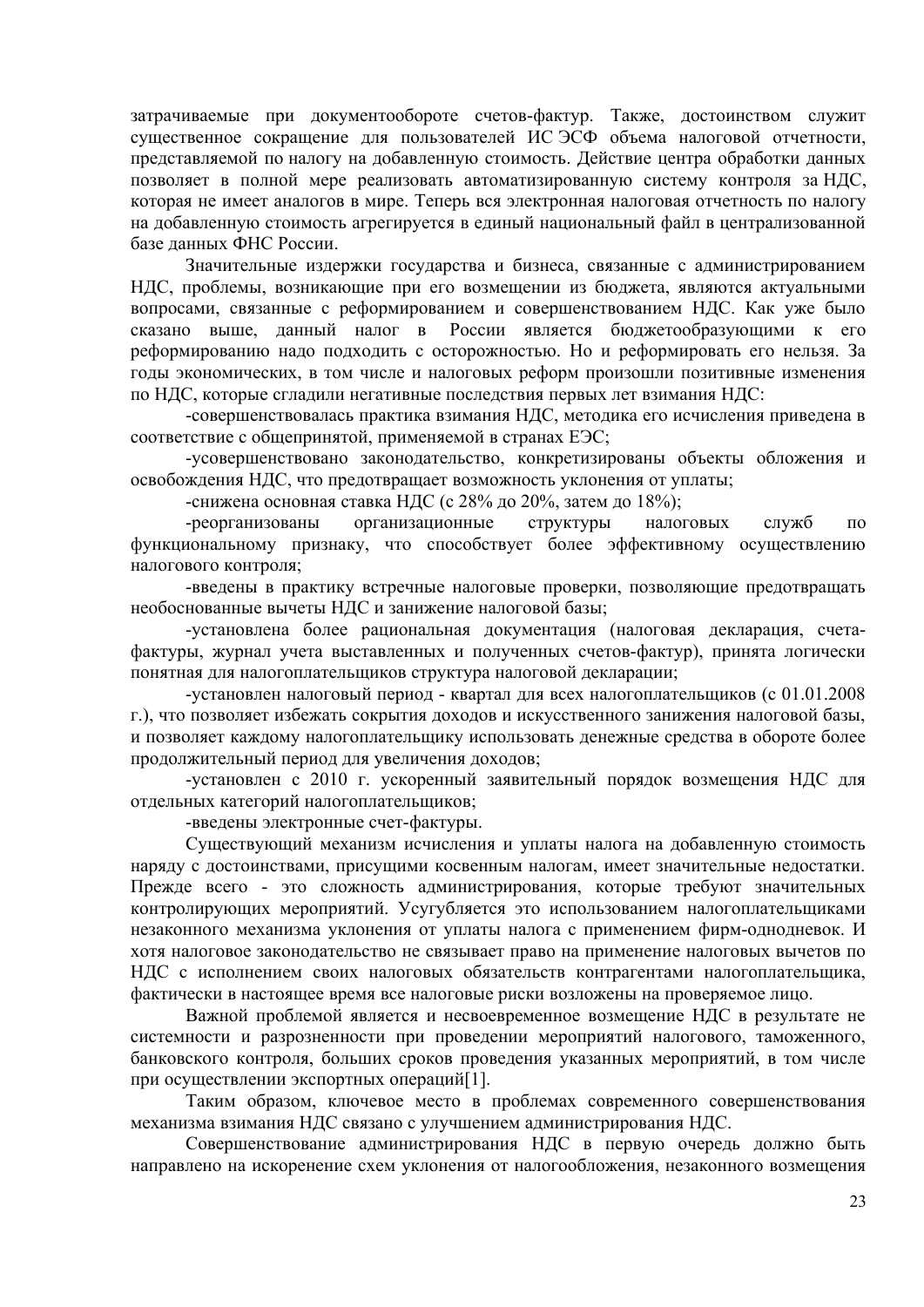НДС. применяют недобросовестные налогоплательшики. которые связанные  $\mathfrak{g}$ внешнеэкономической деятельностью - экспортом и импортом товаров. В этих целях необходимо рассмотреть вопрос о внесении поправки в часть первую Налогового кодекса о введении специальной проверки по правильности возмещения НДС.

Деятельность налоговых органов в России за последние годы преобразуется в лучшую сторону, особенно в направлении работы с налогоплательщиками и повышения их налоговой грамотности. Постоянное совершенствование механизма взыскания задолженности налоговым органом позволяет повысить эффективность проведения налоговых проверок в ближайшем будущем, что в свою очередь будет способствовать улучшению экономического благополучия и финансовой безопасности государства.

Базу обложения НДС следует исчислять не на основе объема реализованной продукции, а исходя из уровня произведенной и присвоенной субъектом налогообложения добавленной стоимости. При таком подходе будет достигнута объективная оценка приращения стоимости на каждом этапе движения товара и услуги от момента ее создания до конечного потребителя, что повысит обоснованность налоговых доходов и будет соответствовать основному налоговому принципу - равнонапряженности[5].

Экономическое основание (объект) взимания НДС - это сам акт товарообмена, продвижение товара в гражданском обороте, но не конкретный финансовый результат, полученный налогоплательщиком.

Источник уплаты этого налога - это начисленный НДС, взимаемый с потребителя как доля от налогооблагаемых продаж. В форме № 2 «Отчет о прибылях и убытках» финансовый результат организаций определяется без НДС, акцизов и других налогов на потребление, следовательно, НДС оказывается перелагаемым налогом на потребление. Налоговая нагрузка по этому налогу на предприятия не зависит от величины и структуры добавленной стоимости, так как изменение налоговой ставки не влечет за собой изменение порядка его исчисления и уплаты в бюджет, уплата налога осуществляется покупателем не на этапе производства, а на этапе реализации произведенной продукции [3].

Налог собирается в виде последовательных платежей, многократно на каждой стадии производства и обращения, поэтому сумма налога начинает поступать в бюджет государства задолго до того, как товар дойдет до конечного потребителя. Это позволяет государству оказывать воздействие на все стадии производства и обращения товара и иметь стабильный источник доходов. Механизм его взимания предусматривает право вычета сумм налога, уплаченного поставщикам. Именно поэтому налог нейтрален по отношению к налогоплательщику, а не по отношению к конечному потребителю.

Необходимо перейти к принципиально иной методологии расчета этого налога. Считать НДС по новой налоговой базе, в качестве которой следует принять добавленную стоимость, созданную данным предприятием и входящую в состав реализованной продукции. Добавленная стоимость должна считаться как сумма фонда оплаты труда, прибыли, амортизации и начисленных за этот период налогов.

Для устранения противоречий, возникающих в настоящее время при исчислении налоговых обязательств по НДС, необходимо внести изменения в отдельные статьи гл. 21 НК РФ.

Так, в ст. 146 НК РФ объектом налогообложения необходимо признать добавленную стоимость.

B связи  $\mathcal{C}_{\mathcal{C}}$ изменением объекта налогообложения изменяется  $\boldsymbol{u}$ налогооблагаемая база в ст. 153 НК РФ.

Налоговая база определяется как денежное выражение добавленной стоимости, исчисленной в виде разницы между стоимостью реализованных товаров, работ, услуг, оплаченных покупателем, и стоимостью материальных затрат.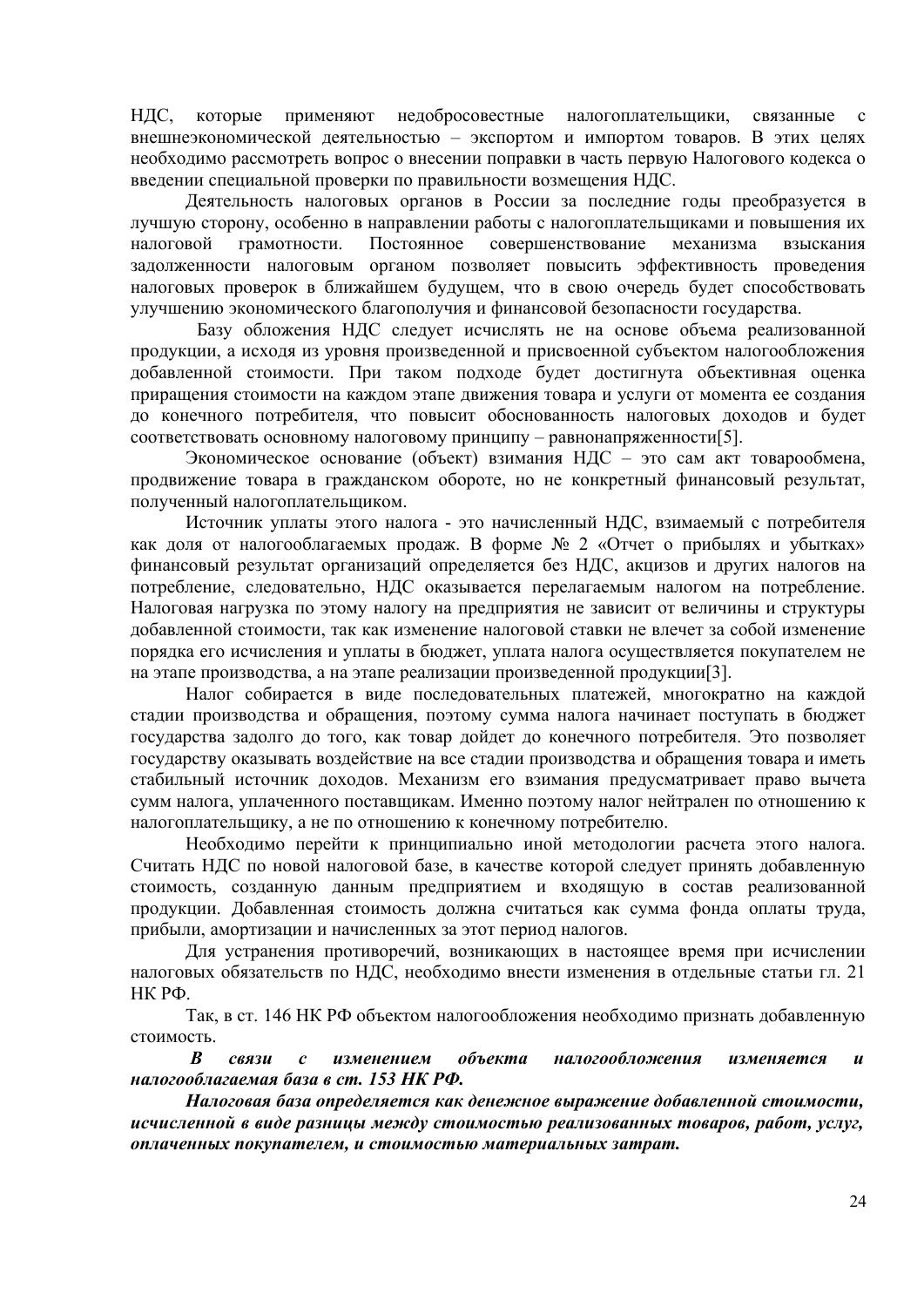*В соответствии со ст. 52 НК РФ и с п. 1 ст. 53 НК РФ сумма налога, подлежащая уплате в бюджет, исчисляется налогоплательщиком самостоятельно как арифметическое произведение двух, установленных в п. 1 ст. 17 НК РФ, обязательных элементов налогообложения - налоговой базы и налоговой ставки.*

*Поэтому в ст. 173 НК РФ необходимо установить, что сумма НДС, подлежащая уплате в бюджет, определяется как произведение исчисленной по данным бухгалтерского учета добавленной стоимости и ставки налога[4].*

С изменением методики исчисления НДС появится возможность реально изменить учет в рамках локальной системы (экономической или производственной) объема вновь созданного продукта. Поскольку добавленная стоимость характеризует вновь созданную стоимость, задача производителя заключается в максимизации этой величины. Чем выше добавленная стоимость, тем больше доходов получает государство и, как следствие, создается больше ресурсов для перераспределения этого дохода. Для оценки вклада в создание регионального валового продукта (на уровне муниципальных образований территориального продукта) появится возможность проводить социально-экономический мониторинг в разрезе отраслей экономики, крупных предприятий и малого бизнеса.

Анализ полученной добавленной стоимости позволит определить:

-вклад отдельных предприятий в общеотраслевой (региональный) выпуск товаров и услуг и в общеотраслевую (региональную) добавленную стоимость;

-эффективность использования инвестиций и факторов производства;

-структуру добавленной стоимости по источникам ее образования (удельный вес расходов на оплату труда, амортизационных отчислений, прибыли, налогов (налоговую нагрузку) в добавленной стоимости);

-объем добавленной стоимости в разрезе муниципальных образований любого другого территориального образования.

### **Библиографический список:**

1. Налоговый Кодекс Российской Федерации: от 5.08.2000, №117-ФЗ; в ред. ФЗ от 01.01.2017.

2. Брызгалин, А.В. НДС. Сложные вопросы / А.В. Брызгалин // Налоги и финансовое право. – 2016.-  $N_28$ -с.8-10.

3. Лермонтов, Ю.М. О результатах и перспективах реформирования НДС / Ю.М. Лермонтов // Налоговед. – 2014. -№11-с.3-7.

4. Масленкова, А. А. Налог на добавленную стоимость. Правовая и экономическая сущность.//Финансы.-2016.-569с.

5. Сапожков, А.В. Реформа налога на добавленную стоимость / А.В. Сапожков // Налогообложение, учет и отчетность в коммерческом банке. – 2016.-347с.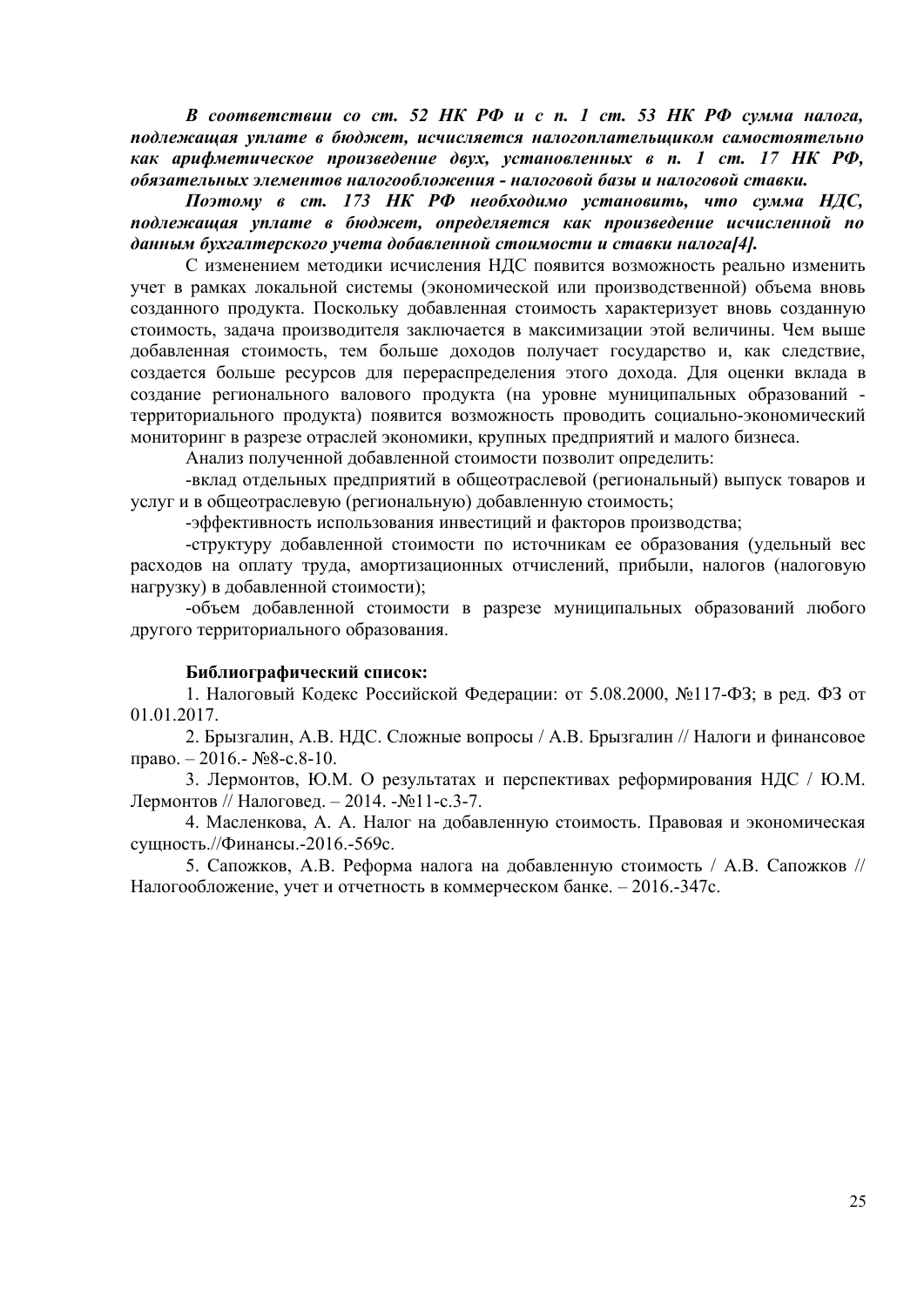#### **Лифанова Светлана Алексеевна Lifanova Svetlana Alekseevna**

### **Николаева Софья Андреевна Nikolaeva Sof'ya Andreevna**

Новосибирский Государственный Университет Экономики и Управления, Новосибирск, Россия

Novosibirsk State University of Economics and Management, Novosibirsk, Russia E-mail: [lifatina@yandex.ru](mailto:lifatina@yandex.ru)

УДК 331.1

## **МОТИВАЦИЯ ПЕРСОНАЛА РАБОТНИКОВ ТОРГОВЛИ**

### **MOTIVATION OF PERSONNEL OF TRADE WORKERS**

**Аннотация:** В данной статье рассматривается мотивация персонала работников торговли, анализируется ее роль и значение. Дана характеристика современным видам мотивации. Рассмотрены особенности мотивации сотрудников в области торговли. В связи с этим были предложены этапы разработки мотивации в торговой отрасли.

**Abstract:** Motivation of personnel of trade workers is examined in thisarticle, her role and value are analysed. Description is Givento the modern types of motivation. The features of motivationof employees are considered in area of trade. In thisconnection design of motivation times were offered in tradeindustry

**Ключевые слова:** мотивация, трудовая деятельность, работники, стимулирование, материальная мотивация, торговля, нематериальная мотивация.

**Keywords:** motivation, labour activity, workers, stimulation,material motivation, trade non-material

Одним из важных мотивов в трудовой деятельности является стремление к удовлетворению потребностей, которые необходимы для жизнедеятельности человека. В формировании мотивационных установок одно из главных мест занимают организации, которые объединяют людей для целей трудовой деятельности и достижения конечных желаемых результатов.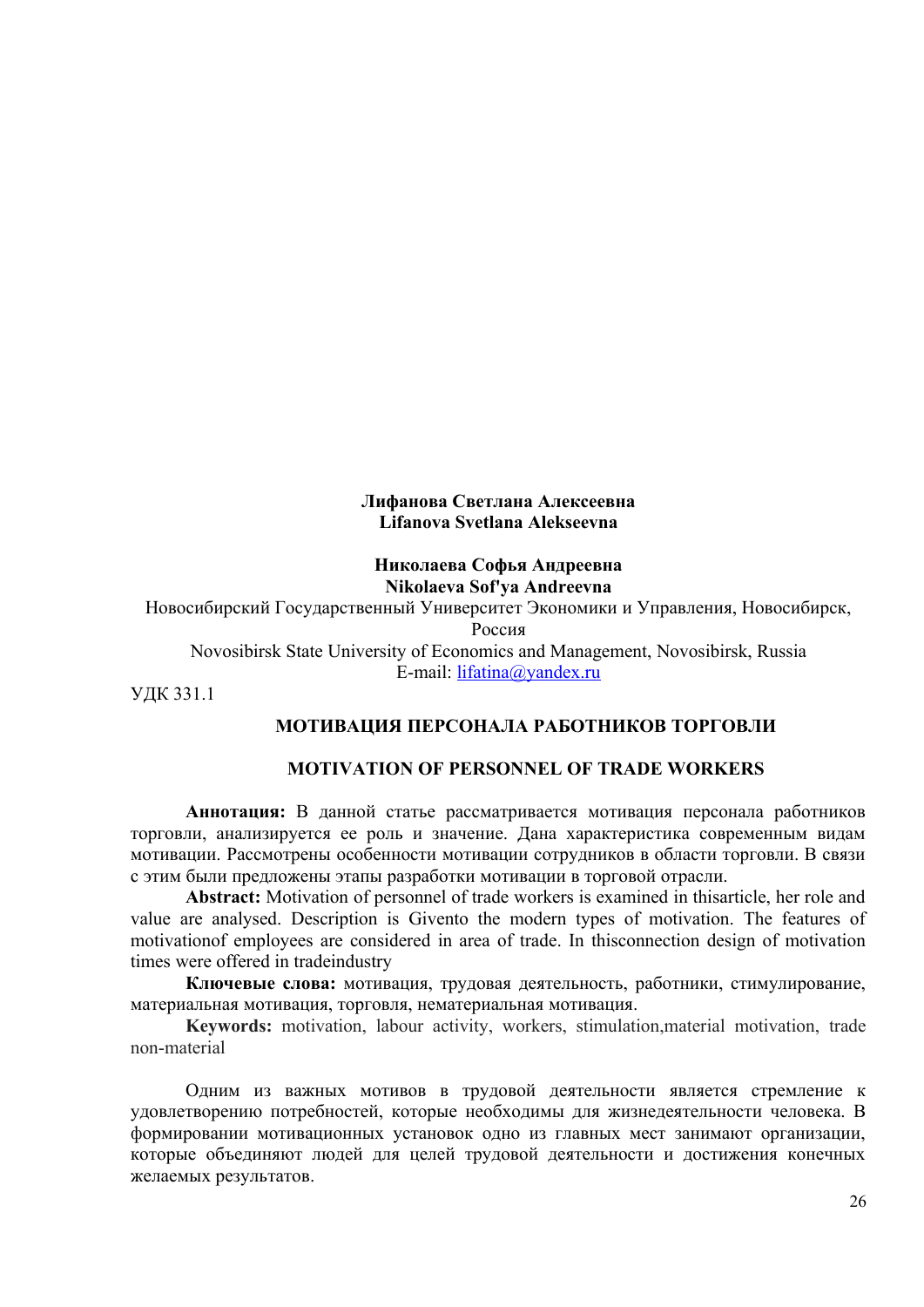Под мотивацией понимаются побуждения, которые вызывают активность и определяют ее направленность в деятельности человека. Мотивация оказывает влияние на удовлетворенность своим трудом.

Изменения и применение различных методов мотивации показали положительные и отрицательные аспекты их применения. В теории и практике управления не существует идеальной модели стимулирования, которая смогла бы отвечать всем разнообразным требованиям. Существующие модели мотивации абсолютно разные по своей направленности и эффективности.

Актуальность проблемы заключается в том, что на сегодняшний день не существует единой и четко разработанной модели мотивации. Для каждой сферы, отрасли, занимаемой должности должна быть разработана своя модель мотивации, которая должна учитывать все плюсы, минусы и особенности выбранного направления.

В современном мире мотивация является мощнейшим двигателем работников к достижению личных целей и целей организации, в которой они работают. Между личными целями работников и целями организации существует прямая связь. При достижении высоких результатов сотрудников повышается конкурентоспособность самой организации. Исходя из этого следует, что эффективно выстроенная мотивация для сотрудника имеет важное значение для самой организации.

Для эффективного управления человеком необходимо знать, что движет им, к чему он стремиться, какие мотивы лежат в основе его действий. Зная все эти факторы можно разработать эффективную систему мотивации для каждого сотрудника.

На сегодняшний день существуют два основных вида мотивации: материальная (базовый оклад, премия) и нематериальная (должность, призвание, статус, карьерный рост, благодарность за проделанную работу). Для определения вида мотивации для сотрудника необходимо знать, какой способ мотивации имеет для него значение: если он «сотрудникколлективист» и важное значение для него имеет работа в команде, взаимопонимание с коллегами, то его собственные интересы практически напрямую связаны с интересами компании, но если он является «сотрудником-индивидуалистом», то для него важны личные интересы, связанные материальным вознаграждением. В итоге важным моментом является правильное отнесение сотрудника к тому или иному типу сотрудников. От этого будет зависеть выбор эффективного и действенного метода мотивации.

Рассмотрим некоторые особенности мотивации сотрудников в области торговли. Если говорить о нематериальной мотивации касаемо данной отрасли, то ее можно разделить на три группы:

- не требующие денежных вложений со стороны торговой организации;
- требующие инвестиций, распределяющиеся на всех работников торговли;
- требующие инвестиций, распределяющиеся между работниками выборочно.

К первой группе относятся такие виды мотивации, как доска почета (или наоборот лист позора – относится к разряду негативной мотивации), коллективные поздравления с днем рождения, торжественные вручения грамот или кубков «Лучший работник» и т.д.

Ко второй группе можно отнести проезд до работы или с работы за счет организации (например, такси, служебный автобус), питание, медицинское обслуживание, обучение.

К третьей группе относятся оплата мобильного телефона, предоставление путевок на отдых, помощь в устройстве детей работников в детские лагеря, школы, детские сады и т.д.

В нашей стране материальная мотивация имеет более важное значение для сотрудников в торговой отрасли. Получение премии в конце месяца или получение процентов от продаж все же оказывает большее стимулирование, чем любые нематериальные способы.

Из вышесказанного можно выделить некоторые стратегические этапы разработки мотивации в торговой сфере: в первую очередь необходимо выявить потребности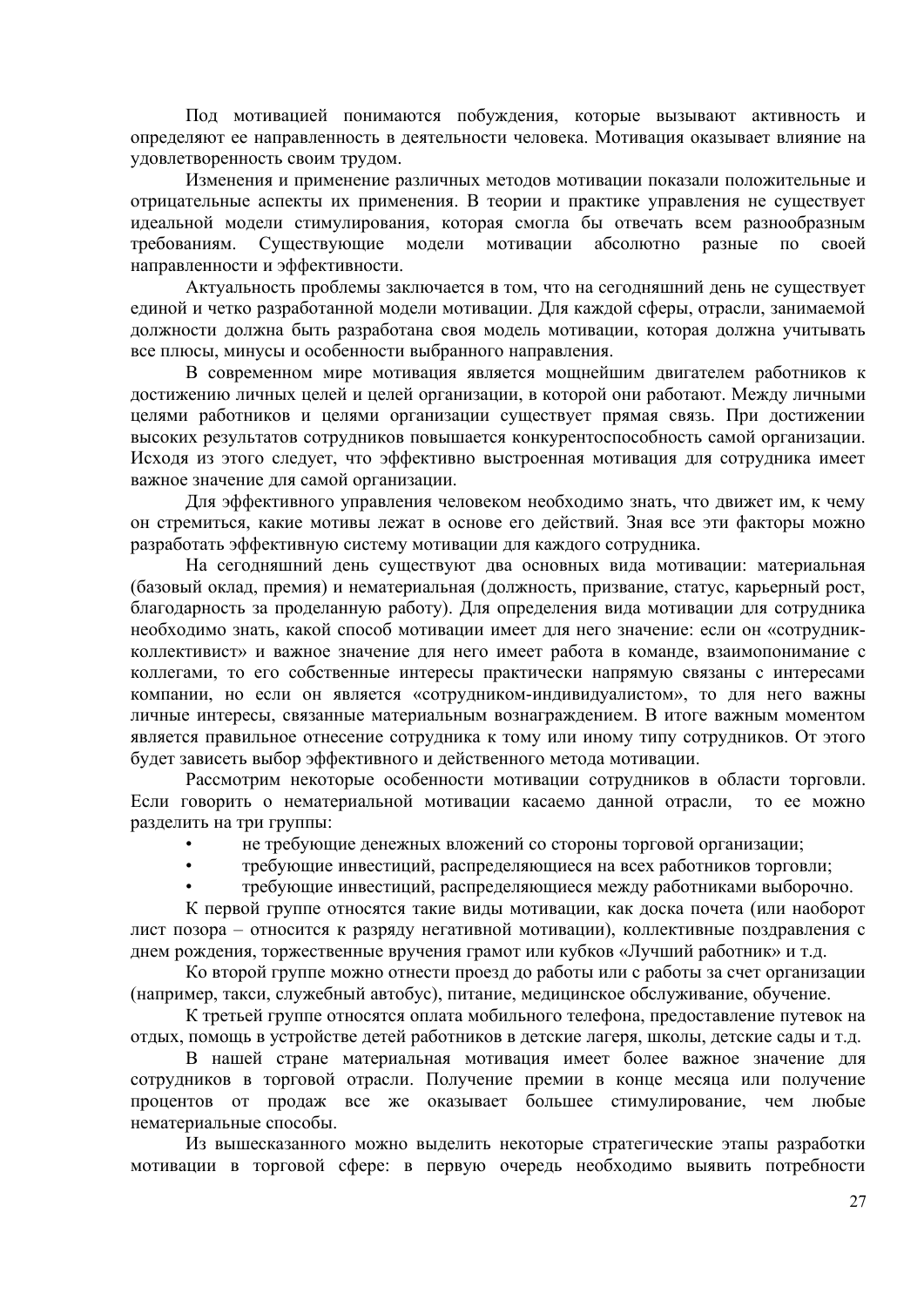работников торговой организации. Далее разработать методы воздействия, придерживаясь указанной группировки. Следующий этап – это донесение ( огласка) информации до работников о существующих методах мотивации в их организации. Затем проводить контроль за реализацией методов и давать им оценку. Если в результате получается положительный эффект, значит, методы мотивации сформированы удачно. Но если эффект отрицательный, необходимо заново провести анализ факторов, оказывающих влияние на мотивацию работников торговли.

В заключении можно сделать вывод о том, что не только для торговли, но и для любой отрасли нет единого способа стимулирования работников, при определенных факторах необходима разработка собственных стратегических этапов мотивации. В торговой отрасли материальное стимулирование имеет большее значение, чем нематериальное, особенно в России, следовательно, на этот фактор нужно делать больший упор [1].

#### **Библиографический список:**

1.Башкатова Ю. И., Каптюхин Р. В., Звягина Л. В. Особенности мотивации персонала в современных корпорациях // Молодой ученый. — 2014. — №6.2. — С. 3-5.

2.Лифанова С.А. Модернизация муниципальной системы образования Новосибирска // Медицина и образование в Сибири. - 2008.- № 1

#### **Лифанова Светлана Алексеевна Lifanova Svetlana Alekseevna**

#### **Егорова Екатерина Константиновна Egorova Ekaterina Konstantinovna**

Новосибирский Государственный Университет Экономики и Управления, Новосибирск, Россия

Novosibirsk State University of Economics and Management, Novosibirsk, Russia E-mail: [lifatina@yandex.ru](mailto:lifatina@yandex.ru)

УДК 637.523.009.12

# **СОВРЕМЕННЫЕ ТЕНДЕНЦИИ РАЗВИТИЯ РЫНКА МЯСНЫХ ПОЛУФАБРИКАТОВ**

#### **CURRENT MARKET DEVELOPMENT STRATEGIES SEMI**

**Аннотация:** В данной статье рассмотрены особенности рынка полуфабрикатов, представлены современные тенденции и определены стратегии развития продукта в существующих условиях.

**Abstract:** The features of semi-finished products market, presented current trends and product development strategy defined in the current circumstances.

**Ключевые слова:** рынок полуфабрикатов, тенденции, стратегии, анализ внешней среды, конкуренция.

**Keywords:** semi-finished products market, trends, strategy, analysis of the external environment.

В настоящее время, в условиях мобильности внешней среды, высокой загруженности и дефицита времени, люди все больше проявляют интерес к продукции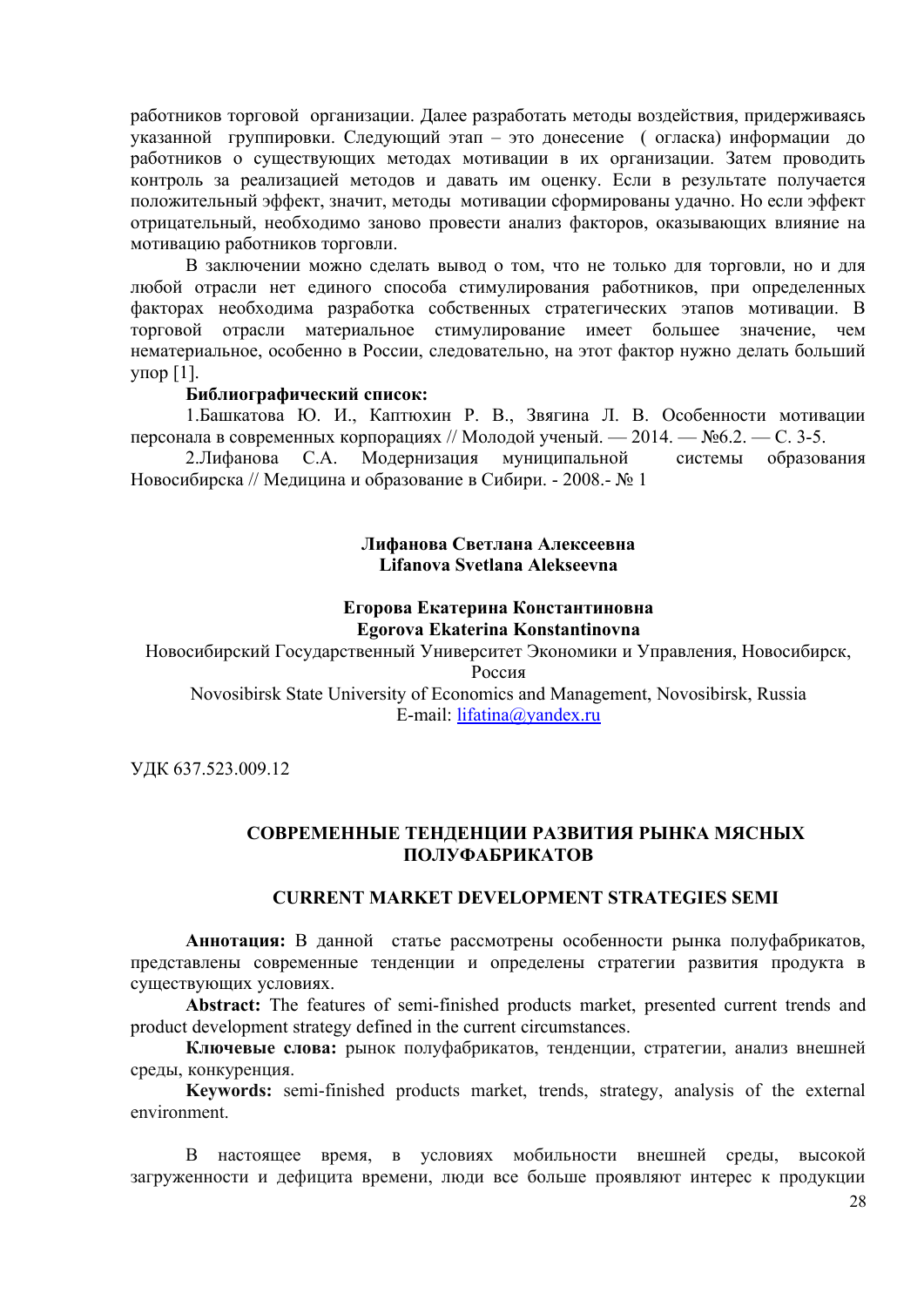быстрого приготовления и полуфабрикатам, среди которых большую долю занимают полуфабрикаты из мяса – охлаждённые и замороженные.

 Мясные полуфабрикаты – это продукты из натурального и рубленого мяса и субпродуктов без термической обработки.

Основными особенностями современного рынка мясных полуфабрикатов являются:

‒ достаточно обширный круг потребителей: от студентов и пенсионеров до людей со средним и высоким уровнем достатка;

‒ высокий и стабильный уровень спроса, где небольшие сезонные колебания приходятся на зимние и летние периоды;

‒ привлекательность отрасли с точки зрения открытия бизнеса, поэтому данный рынок характеризуется высоким уровнем конкуренции;

‒ высокая доля приверженности потребителей продукции местного производства и продукции определенных торговых марок [2,с.34];

‒ предоставление потребителям широкого ассортимента полуфабрикатов на любой вкус, например новосибирская продовольственная компания «Алекон» предлагает 83 продукта различных категорий: пельмени, хинкали, манты, вареники, блинчики, котлеты, биточки, тефтели, готовые блюда, тесто, пицца;

разные способы производства продукции, возможность машинной и ручной лепки;

‒ широкий сбытовой рынок (полуфабрикаты представлены практически во всех гипер- и супермаркетах, магазинах «У дома» и местных рынках);

‒ возможность самостоятельного приготовления данных продуктов потребителями.

Таким образом, рынок мясных полуфабрикатов характеризуется как положительными (обширная целевая аудитория, высокий стабильный спрос, производственные возможности и широкий рынок сбыта), так и отрицательными особенностями (высокий уровень конкуренции, приверженность покупателей, наличие товаров-заменителей).

В данной ситуации предприятиям необходимо: анализировать рынок и выявлять новые тенденции, изменять ассортимент выпускаемой продукции, менять упаковку, проводить рекламные акции и дегустации.

Эффективным способом ведения конкурентной борьбы будет являться – стратегия развития продукта на основании современных тенденций, некоторые из которых представлены в таблице 1.

| $N_2$ | Характеристика тенденции           | Особенности                                             |
|-------|------------------------------------|---------------------------------------------------------|
|       | Растущий<br>спрос<br>на            | Данные остаются наиболее доступной категорией, с        |
|       | полуфабрикаты<br><b>ИЗ</b><br>мяса | учётом не высокой стоимости основного сырья. Их         |
|       | ПТИЦЫ.                             | потребление растет в 2 раза быстрее, чем продуктов      |
|       |                                    | из говядины, и в 2,5 раза быстрее, чем из свинины [1].  |
|       | Набирают<br>популярность           | Это позволяетэкономить время потребителей.              |
|       | требующие<br>продукты,             | Например, Группа Компаний «Продукты Питания»            |
|       | времени<br>короткого               | под торговой маркой «Золотой петушок» предлагает        |
|       | приготовления от 5 до 15           | потребителям<br>наггетсы,<br>которые<br>ДО<br>состояния |
|       | минут.                             | готовности нужно обжарить на сковороде за 5 минут.      |
|       |                                    | Или, например, компания Мираторг впервые в России       |
|       |                                    | стала производить нежное мясо (ребрышки, шейка,         |
|       |                                    | грудинка, окорок) в специальной упаковке, томленое      |
|       |                                    | при температуре 95 °С более двут-трех часов прямо в     |

|  | Таблица 1 – Современные тенденции развития рынка мясных полуфабрикатов |  |  |  |
|--|------------------------------------------------------------------------|--|--|--|
|  |                                                                        |  |  |  |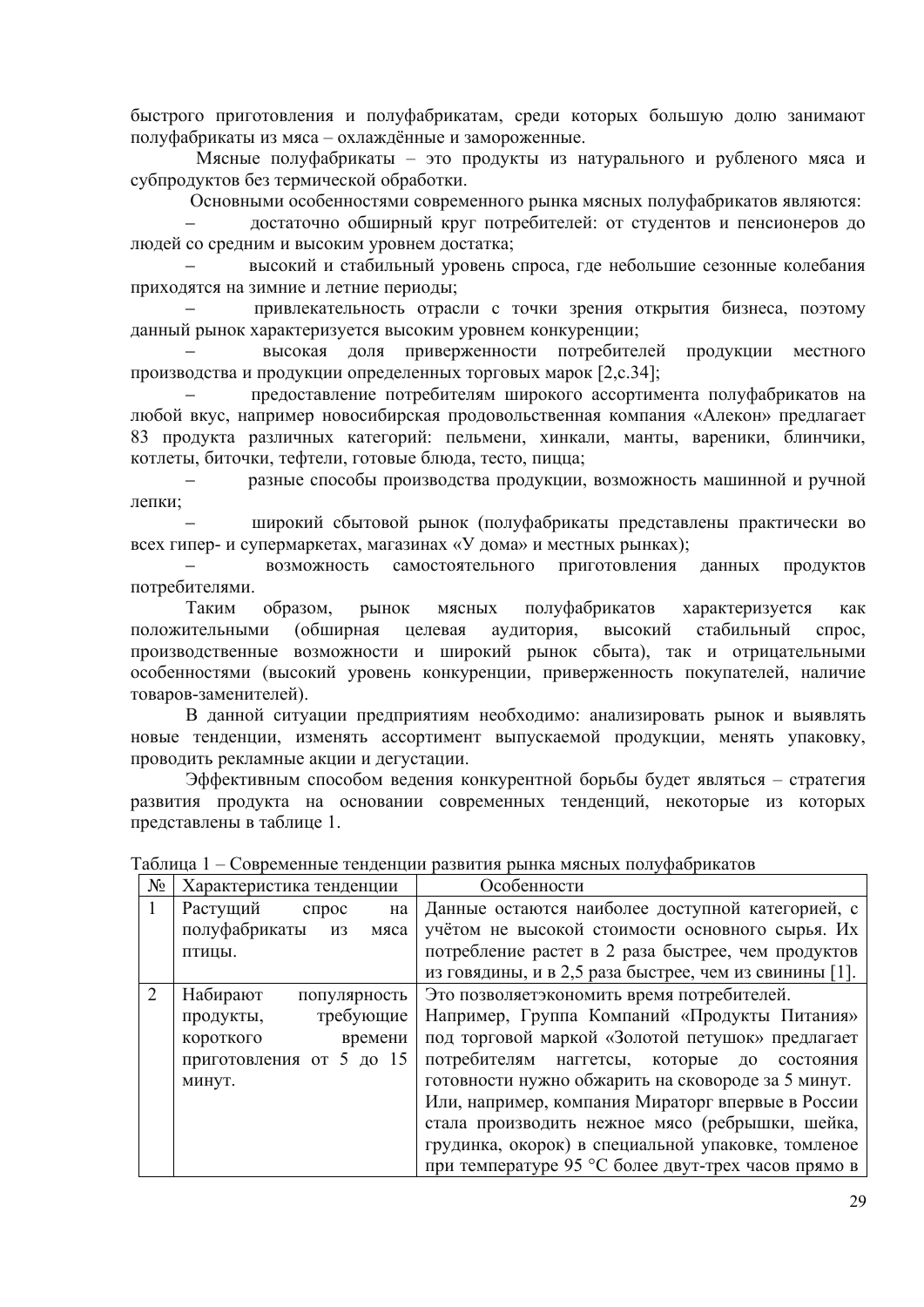|   |                                      | упаковке. Такая технология позволяет потребителям |
|---|--------------------------------------|---------------------------------------------------|
|   |                                      | тратить всего 15 минут на приготовление блюда, а  |
|   |                                      | мясо остается мягким, сочным и ароматным          |
| 3 | Год от года все популярней           | Компании выводят на рынок итальянские равиоли и   |
|   | национальные<br>становятся           | восточные манты. На российском рынке «прижились»  |
|   | замороженные продукты.               | итальянские пицца и лазанья, грузинские хинкали,  |
|   |                                      | долма и т. д. Усложняются и рецепты котлет.       |
|   |                                      | Появились замороженные гамбургеры, гордон-блю,    |
|   |                                      | фишбургеры и др[3].                               |
| 4 | Так же<br>наблюдается                | Несмотря на то, что в среднем розничная стоимость |
|   | переход потребителей<br>$\mathbf{c}$ | охлажденного мяса на 10-15% выше замороженного,   |
|   | замороженной<br>мясной               | рост уровня дохода населения и популяризация      |
|   | продукции<br>на                      | концепции здорового питания будут и в дальнейшем  |
|   | охлажденную.                         | формировать стабильный покупательский спрос на    |
|   |                                      | охлажденное мясо [4].                             |

Итак, по мнению авторов, производителям рынка мясных полуфабрикатов необходимо делать упор, выбирая стратегию развития продукта, опираясь на современные тенденции развития данного сегмента. Однако этого нельзя достичь без разработки и применении новых технологий обработки продуктов, разработки оригинальной рецептуры и упаковки, расширения ассортимента, решения вопросов хранения и транспортировки товаров.

### **Библиографический список:**

1. Рынок замороженных полуфабрикатов / IntescoResearchGroup // Москва - 2013. - с.

34.

2. Рынок замороженных мясных полуфабрикатов в России [Электронный ресурс]. – режим доступа: http://www.aup.ru/news/2010/07/06/4014.html (дата обращения 11.12.2016)

3. Перспективы развития отраслевого рынка [Электронный ресурс]. – режим доступа: http://www.credinform.ru/en-US/market/watchonepage?pageid=762c98a8-d583-44a1- 9748-bfcd09ddbbb8 (дата обращения 11.12.2016)

4. Анализ рынка полуфабрикатов в России [Электронный ресурс]. – режим доступа: http://elibrary.ru/item.asp?id=22958455 (дата обращения 11.12.2016)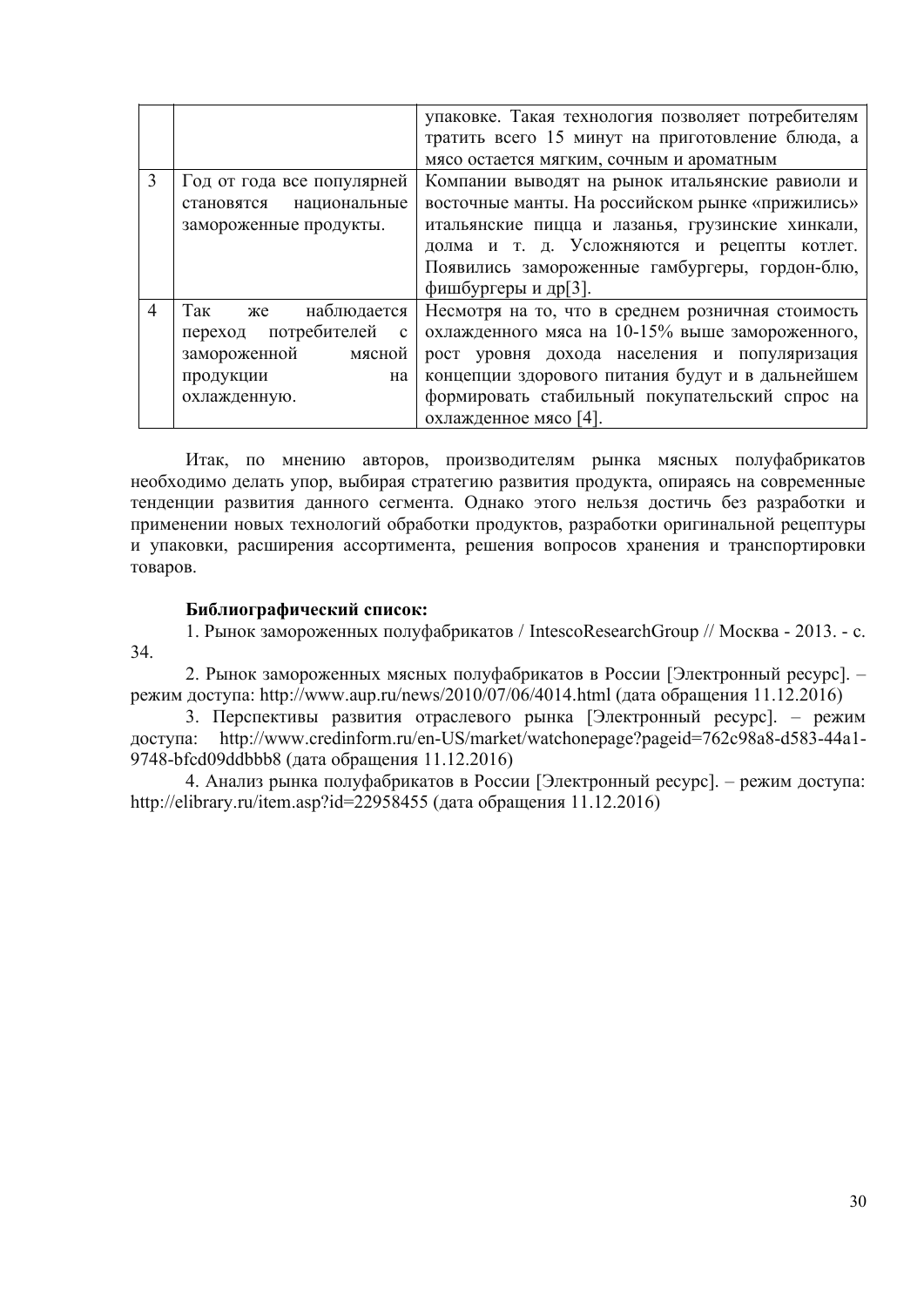### **Лифанова Светлана Алексеевна Lifanova Svetlana Alekseevna**

# **Капуста Анна Сергеевна Kapusta Anna Sergeevna**

Новосибирский государственный университет экономики и управления, Новосибирск,

Россия

Новосибирский государственный медицинский университет, Новосибирск, Россия. E-mail: *[lifatina@yandex.ru](mailto:lifatina@yandex.ru)* 

УДК 331.101.38

# **ЛОЯЛЬНОСТЬ ПЕРСОНАЛА И МЕТОДЫ ЕЕ ФОРМИРОВАНИЯ**

# **LOYALTY OF PERSONNEL AND METHODS OF HER FORMING**

**Аннотация:** В данной статье рассматривается лояльность персонала в организациях, анализируется ее роль и значение для компаний. Было установлено, что организационная лояльность существенно влияет на успешность компаний. Определено несколько самых важных факторов, способствующих формированию лояльности персонала. В связи с этим были предложены основные факторы формирования лояльности персонала.

**Abstract:** In loyalty of personnel is examined this article in organizations, her role and value are analysed for companies. It was set that organizational loyalty substantially influences on success of companies. A few most important factors assisting forming of loyalty of personnel are certain. The basic factors of forming of loyalty of personnel were offered in this connection

**Ключевые слова:** лояльность, лояльность персонала, формирование, факторы, организация.

**Keywords:** loyalty, loyalty of personnel, forming, factors, organization.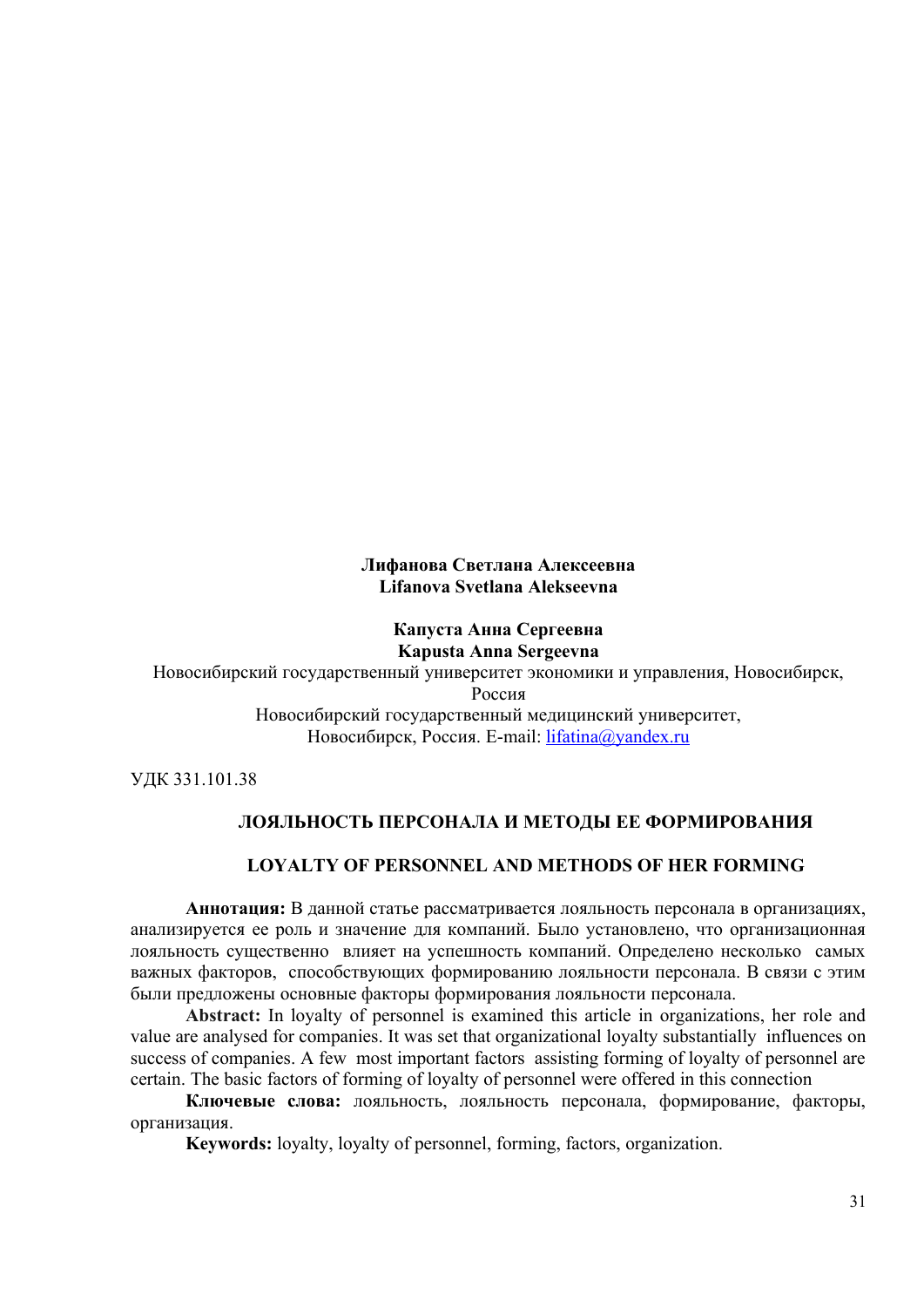Кажлый из нас, вероятно, знаком со словом «лояльность». В современном мире вопросы формирования лояльности персонала являются очень актуальной социальноэкономической проблемой, так как зачастую успех компании зависит не только от уровня образования и профессионализма ее сотрудников, но и от отношения каждого работника к общему делу. Лояльность позволяет сотрудникам стать одной сплоченной командой, нацеленной на продолжительное существование, и вызывает ощущение стабильности и надежности [3, с. 57].

Существует немало примеров высокой результативности организаций, выбравших приоритетным принцип лояльности. Это, например, такие известные компании, как Rent-A-Car, Vanguard, Harley-Davidson, Dell, Intuit, Cisco и другие [8, с. 151]. Таким образом, можно убедиться, что лояльность персонала может существенно повлиять на успешность организаций.

Что же такое «лояльность»? Как она возникла? И чем характеризуются лояльные сотрудники? Предлагаем с этим разобраться.

В энциклопедическом словаре говорится о том, что слово «лояльность» произошло от французского или английского loyal, что значит «верный», и имеет несколько значений: «1) верность действующим законам, постановлениям органов власти (иногда только формальная, внешняя); 2) корректное, благожелательное отношение к кому-либо или чемулибо» [9]. Толковый словарь русского языка С.И. Ожегова и Н.Ю. Шведовой дает следующую трактовку слова «лояльный»: «держащийся формально в пределах законности, в пределах благожелательно-нейтрального отношения к кому-, чему-нибудь» [10]. Итак, лояльность можно понимать по-разному. Но ещё больше подходов к определению лояльности существует, когда речь заходит о лояльности сотрудников организации. В современной литературе это понятие может звучать как приверженность, верность, преданность, любовь к организации, надежность, благонадежность, сплоченность, честность, доброжелательность и т.д. [6,с.94].

В.В. Морозов в статье [4, с.56] говорит, что «лояльность сотрудника - это характеристика отношений сотрудника и организации, ее атрибутов, руководителя, персонала, определяющая степень верности сотрудника им».

А в статье [5,с.98] Т.В. Позднякова под лояльностью предлагает понимать обусловленных его «совокупность качеств работника. личными особенностями (внутренние факторы) и параметрами организации (внешние факторы), характеризующих отношение работника к организации и индикатируемых через поведенческие признаки, как в текущем периоде, так и в долгосрочной перспективе».

В свою очередь К. Харский считает, что лояльность сотрудника - это способность и готовность смириться с одними требованиями и глубоко принять другие, также это стремление сохранить свое рабочее место и желание сделать свою работу наилучшим образом, это осознанное соблюдение принятых правил  $\boldsymbol{\mathrm{M}}$ соответствующая требовательность к другим [12].

Авторы придерживаютсяся следующего определения организационной лояльности: организационная лояльность - это характеристика персонала организации, обозначающая его приверженность компании, доброжелательность по отношению к ней, соблюдение корпоративного устава, принятие корпоративной миссии и способов ее достижения.

Однако стоит отметить, что лояльность не всегда употреблялась в этих значениях. Если обратиться к истории возникновения данного термина, то можно увидеть, что в различных странах и разные эпохи люди вкладывали в него иной смысл. Согласно статье [1, с. 77], в античное время особое внимание уделяли отношениям между личностью и государством, а интересы коллектива ставились выше личных интересов. Затем в Западной Европе появилась феодальная система отношений, это изменило представления о преданности и сместило акцент с отношений между личностью и государством на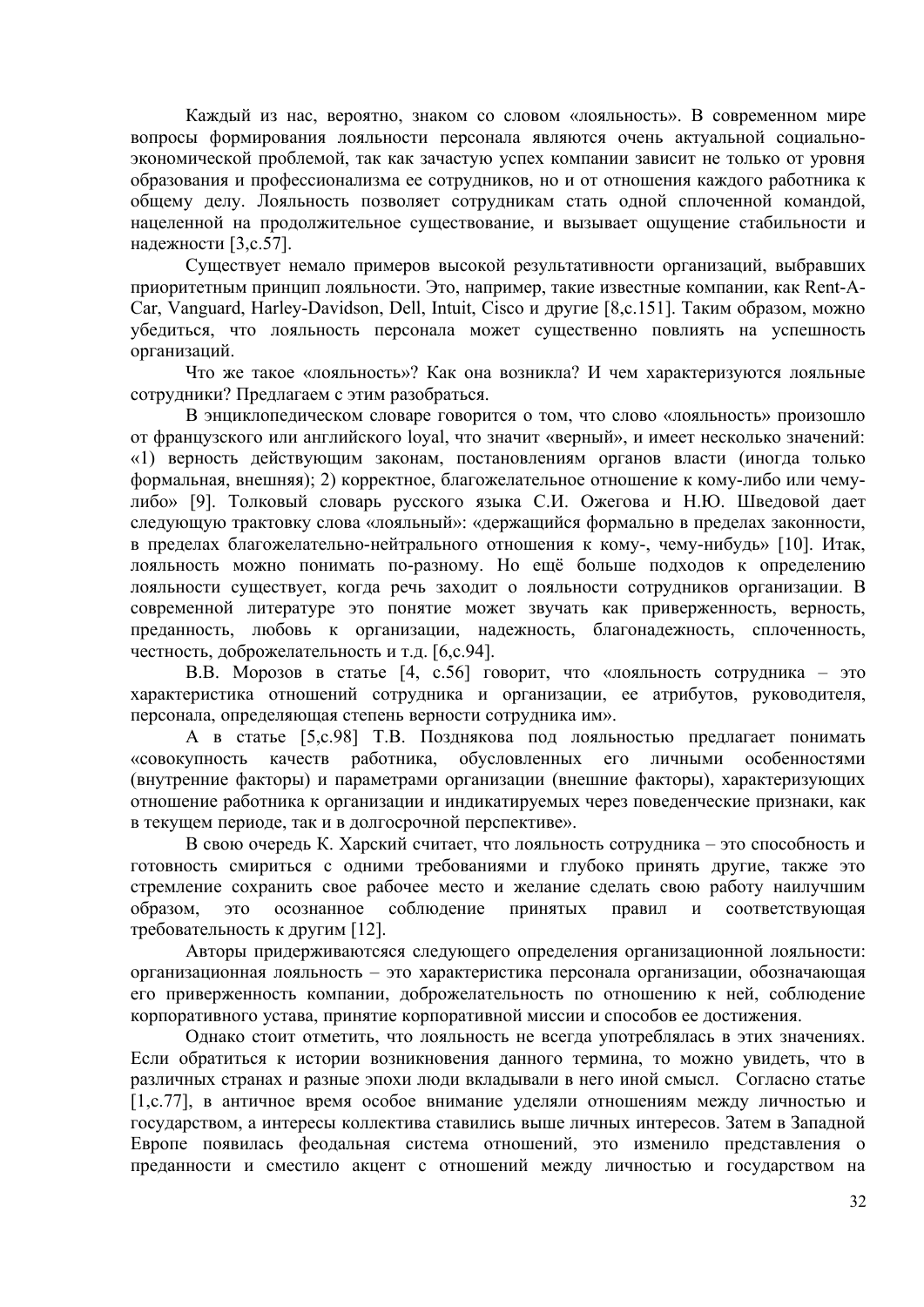межличностные договорные трудовые отношения. Слово «feudum» (т.е. феод) родственно со словом «fides» (верность), и в эпоху феодализма лояльным считали того человека, который добросовестно уплачивал подать своему сеньору. В VII-VIII вв. появилась процедура заключения вассального договора между вассалом и его сеньором, но такие договоры часто нарушались. Таким образом, термин «лояльность» в эпоху Средневековья обозначал договорные отношения между вассалом и сеньором и не всегда включал в себя личную преданность.

В эпоху европейского Ренессанса трудовые отношения были переведены из властных в чисто формальные и денежные, появились должностные инструкции и внутренние правила, а свобода отдельного человека и его личные права и интересы ставились выше коллектива. В это время лояльность становится «продуктом экономического обмена», так как главной ценностью, регулирующей поведение человека, становилось «рациональное стремление к законной прибыли в рамках своей профессии», и «труд выступал в качестве инструмента для получения индивидуального вознаграждения» [1,с.78].

В Восточных странах также существовало свое представление о лояльности. Ярким тому доказательством может служить Япония, где развился «культ лояльности», который сохранился вплоть до наших дней. В эпоху Средневековья в Японии существовали самураи (вассалы), готовые пожертвовать и своей жизнью, и жизнью своей семьи ради своего господина. В отличие от Европы, вассальный долг исполнялся из преданности хозяину, а не из личной чести и верности слову. Позднее в Японии стали появляться торговые дома и различные семейные организации, из которых развилась система пожизненного найма рабочих. Таким образом, в восточных странах под «лояльностью» понимали верность и преданность, основанную на моральных ценностях [1,с.79-80].

Можно выделить следующие ключевые признаки лояльного поведения сотрудников: добросовестное выполнение своих обязанностей, стремление сохранить свое рабочее место, отсутствие случаев намеренного нанесения вреда организации, готовность идти на жертвы, отсутствие разделения обязанностей на «свои» и «чужие», заинтересованность в работе, готовность выполнить указания руководства, открытость руководству и отсутствие претензий к нему, готовность к взаимодействию с коллективом [5, с.98], желание повышать профессиональный уровень, наличие инициативы, желание улучшить компанию, принятие ее целей, чувство гордости по отношению к организации [11].

К. Харский выделяет несколько уровней лояльности, причем, каждый последующий обеспечивает более высокую степень вовлеченности и преданности:

1.Лояльность на уровне внешних атрибутов – сотрудники носят фирменную одежду, логотипы компании, пользуются корпоративными товарами с фирменными знаками (например, ручками, блокнотами, календарями и т.д.);

2.Лояльность на уровне поступков, поведения – это следование правилам организации, принятие определенных традиций в компании, девиз сотрудников на данном уровне лояльности таков: «Если у вас что-то принято, то я это, конечно, сделаю»;

3.Лояльность на уровне способностей – человек обладает определенными умениями, он может воспроизводить определенное поведение, у него есть необходимые навыки и стереотипы;

4.Лояльность на уровне убеждений – это максимальный уровень лояльности, которого может достичь большинство людей в течение всей своей жизни, сотрудников с таким уровнем лояльности сложно переманить большей зарплатой, они откажутся вести тайные переговоры, всячески заботятся о благе своей компании, проявляет рвение в работе, он нетерпим к нарушениям правил со стороны других людей, может стать инициатором изменений, если видит в них необходимость, может спорить и отстаивать свою точку зрения, послушен;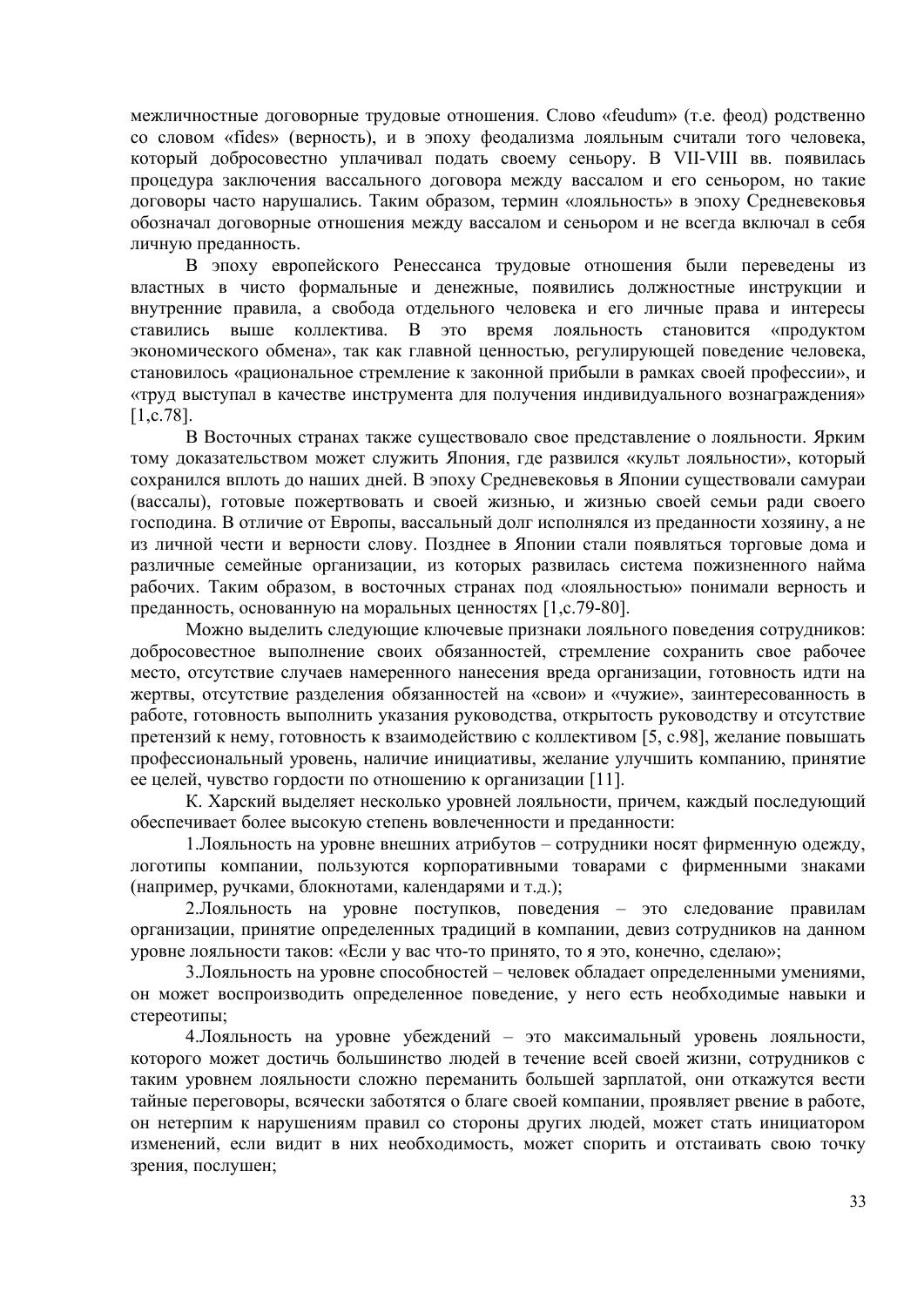5.Лояльность на уровне идентичности – высший уровень лояльности, человек перестает разделять себя и объект лояльности, верность на этом уровне – это нечто само собой разумеющееся [12].

Несомненно, любой организации необходимы лояльные сотрудники. Лояльный персонал может обеспечить компании лидерские позиции на рынке. Такие сотрудники – залог сохранения коммерческих тайн организации. Лояльные сотрудники используют все ресурсы и резервы для эффективной работы, они ответственны, дисциплинированы, быстро адаптируются к изменениям в компании и т.д. Поэтому очень важно приложить усилия для формирования и укрепления организационной лояльности.

Возникает логичный вопрос: как же сформировать лояльность сотрудников в организации? Существует несколько факторов формирования лояльности персонала:

1.Предыдущий опыт. К. Харский пишет, что если человек уже имел положительный опыт лояльности на предыдущем месте работы, то у него будет желание проявлять лояльность и на новом, и наоборот [12]. Поэтому, принимая на работу новых сотрудников, следует выявить степень их лояльности на старом месте работы. Сделать это можно с помощью вопросов о взаимоотношениях с коллегами, о достоинствах и недостатках предыдущего места работы и т.д.

2.Материальное и нематериальное стимулирование. Сотрудники должны видеть, что их вклад в работу непосредственно влияет на рентабельность компании и, как следствие, на размер их премий и других вознаграждений. Здесь эффективно вводить систему бонусов, премии, низкопроцентные кредиты, возмещение затрат на образование, медицинское страхование, корпоративное питание и прочее. К нематериальному стимулированию можно отнести различные социальные пакеты и льготы, корпоративные мероприятия, тренинги и т.д. [7,с.328].

3.Удовлетворенность работой. Сюда можно отнести удовлетворенность условиями работы, трудовым коллективом, руководителем, содержанием работы. Таким образом, организация должна быть заинтересована в создании благоприятной и комфортной обстановки как внутри коллектива, так и на рабочем месте каждого отдельного сотрудника [4,с.58]. Помимо этого компания должна заботиться о том, что персонал четко понимал свои обязанности и знал цели своей деятельности. И, конечно, организационная лояльность во многом зависит от руководителя компании. А.В. Соловейчик в статье [6,с.96-97] пишет: «Преданность возникает при уважении, которое испытывают работники. Если человек вызывает уважение, то другие начинают ему больше доверять». Кроме этого автор статьи говорит о том, что руководитель должен сам соблюдать правила, выполнения которых требует от своих подчиненных, он должен был настойчивым и целеустремленным, его распоряжения должны быть точными и непротиворечивыми, руководитель также должен обладать умением благодарить сотрудников и быть терпимым.

4.Профессиональный и личный рост и развитие. Компания должна способствовать совершенствованию и развитию своего персонала. Сотрудники всегда хотят иметь возможность добиваться значительных результатов своей деятельности, поэтому, скорее всего, подчиненный не станет с интересом работать на организацию, отдавая ей свои силы, если в дальнейшем за свои достижения не будет поощрен продвижением по служебной лестнице [4,с.58].

5.Принцип обратной связи и учет интересов и потребностей сотрудников. Принцип обратной связи заключается в том, что «сотрудники разного уровня получают возможность донести до руководства свое мнение об эффективности менеджмента и общей политики организации, а также выдвинуть собственные предложения по улучшению ситуации» [7,с.328]. Кроме этого руководству компании необходимо стремиться к максимальному удовлетворению потребностей персонала (например, потребности в безопасности, в которую входят гарантия занятости, социальная защищенность и т.д.) [6,с.96].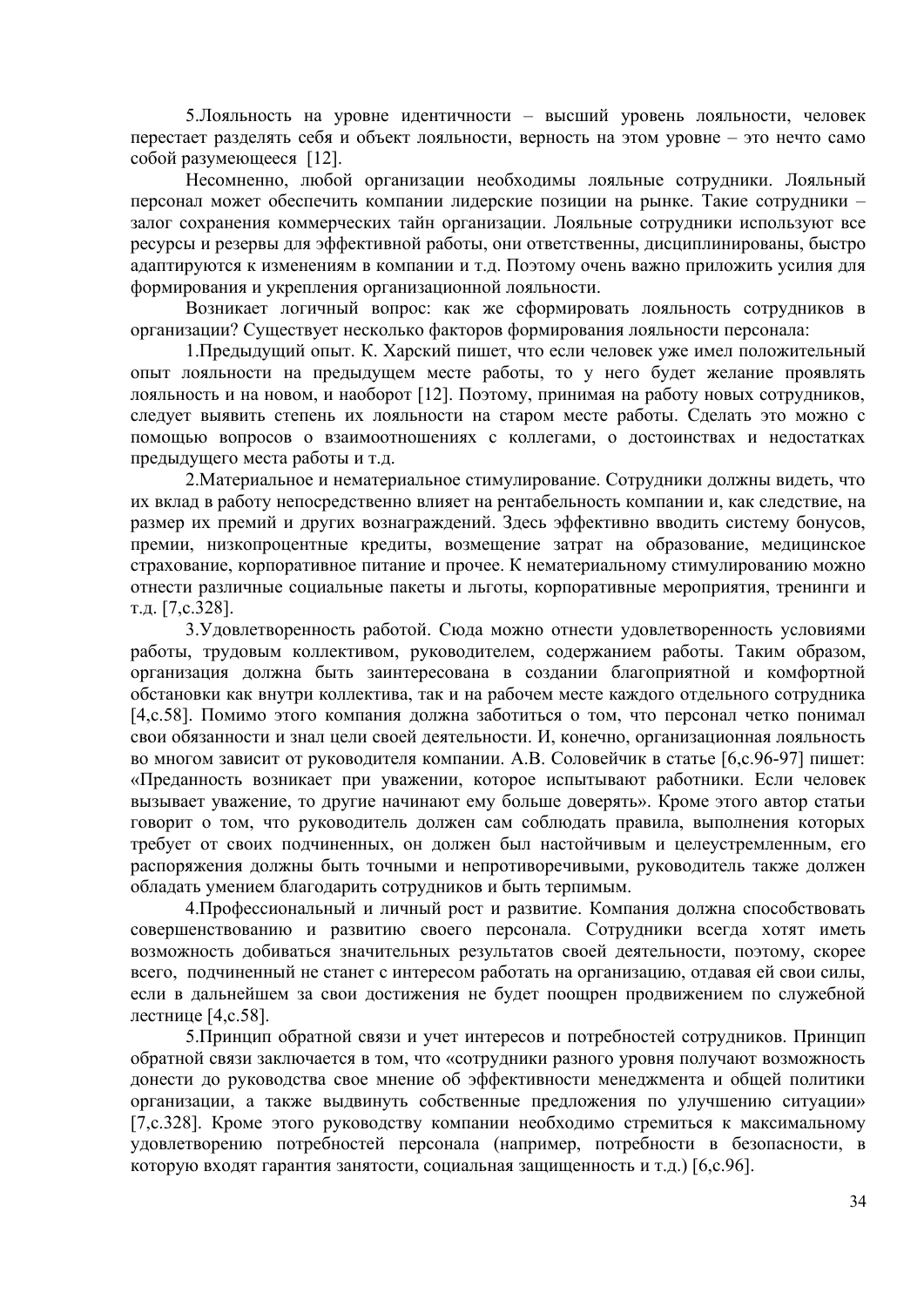6. Чувство гордости и причастности. Каждому человеку свойственно гордиться объектом своей преданности, и если организация не вызывает у сотрудников чувство гордости, то, как следствие, они не обладают лояльностью по отношению к ней. Поэтому одна из задач менеджмента - сделать так, чтобы сотрудникам было чем гордиться. Причем, поводов для гордости можно найти бесчисленное количество, главное - найти то, чем ваша компания существенно отличается от других [12].

Таким образом, авторами выделено несколько самых важных факторов, которые способствуют формированию лояльности персонала. Их можно применять в производственной и непроизводственной сферах деятельности. И стоит отметить, что главенствующую роль среди этих факторов играют нематериальные факторы, так как именно они способствуют тому, что сотрудники остаются верны своей организации даже в кризисные периоды.

Каждой компании необходимо всегда помнить о том, что сотрудник не бывает изначально лоялен к ней, лояльность вырабатывается тогда, когда организация доказывает, что достойна этого. Формирование и постоянное поддерживание лояльности персонала требует непрерывной работы компании в этом направлении. Конечно, выработка организационной лояльности - это непростой путь, но, тем не менее, это вполне реально для любой компании и даже необходимо для тех организаций, которые нацелены на продолжительное функционирование на рынке.

### Библиографический список:

Баранская С.С. Организационная лояльность: культурно-исторический аспект  $\mathbf{1}$ . // Научные проблемы гуманитарных исследований. 2011. №4. С. 76-82.

Лифанова С.А. Бенчмаркинг - новое направление развития бизнеса //  $\overline{2}$ Медицина и образование в Сибири. 2008. №1. С. 8-13.

 $3<sub>1</sub>$ Малиц Е.М. Лояльность персонала в организации как объект социологического анализа // Известия Саратовского университета. Новая серия. Серия Социология. Политология. 2010. Т. 12. №3. С. 57-60.

 $\overline{4}$ Морозов В.В. Показатели мотивации в формировании лояльности персонала: пример исследования // Вестник Южно-Уральского государственного университета. Серия: «Психология». 2010. №27 (203). С. 56-62.

 $5<sub>1</sub>$ Позднякова Т.В. Лояльность персонала организаций: анализ теоретикометодологических и методических аспектов // Перспективы науки и образования. 2013. №2.  $C. 95-103.$ 

Соловейчик А.В. Лояльность персонала и факторы, характеризующие 6 организацию // Известия государственного педагогического университета им. А.И. Герцена. 2010. №125. С. 93-98.

 $7.$ Тропина Р.К. Условия формирования лояльности сотрудников на предприятии // Научные ведомости Белгородского государственного университета. Серия: Гуманитарные науки. 2010. Т. 7. №18 (89). С. 327-332.

Штырбул С.А. Формирование лояльности персонала (на примере филиала 8. №5543 банка ВТБ24) // Вестник Омского университета. Серия «Экономика». 2007. №4. С.  $15 - 152$ 

Большой энциклопедический словарь. - Электронный ресурс. - режим 9. доступа: http://www.yedu.ru/bigencdic/34951/ (дата обращения: 25.10.2016)

Ожегов С.И., Шведова Н.Ю. Толковый словарь. - Электронный ресурс. -10. режим доступа: http://ozhegov.info/slovar/?q=%D0%9B\*&pg=37&ind=N (дата обращения:  $25.10.2016$ 

Стружанова Е. Лояльность персонала. - Электронный ресурс. - режим 11. доступа: http://www.treko.ru/show\_article\_1385 (дата обращения: 28.10.2016)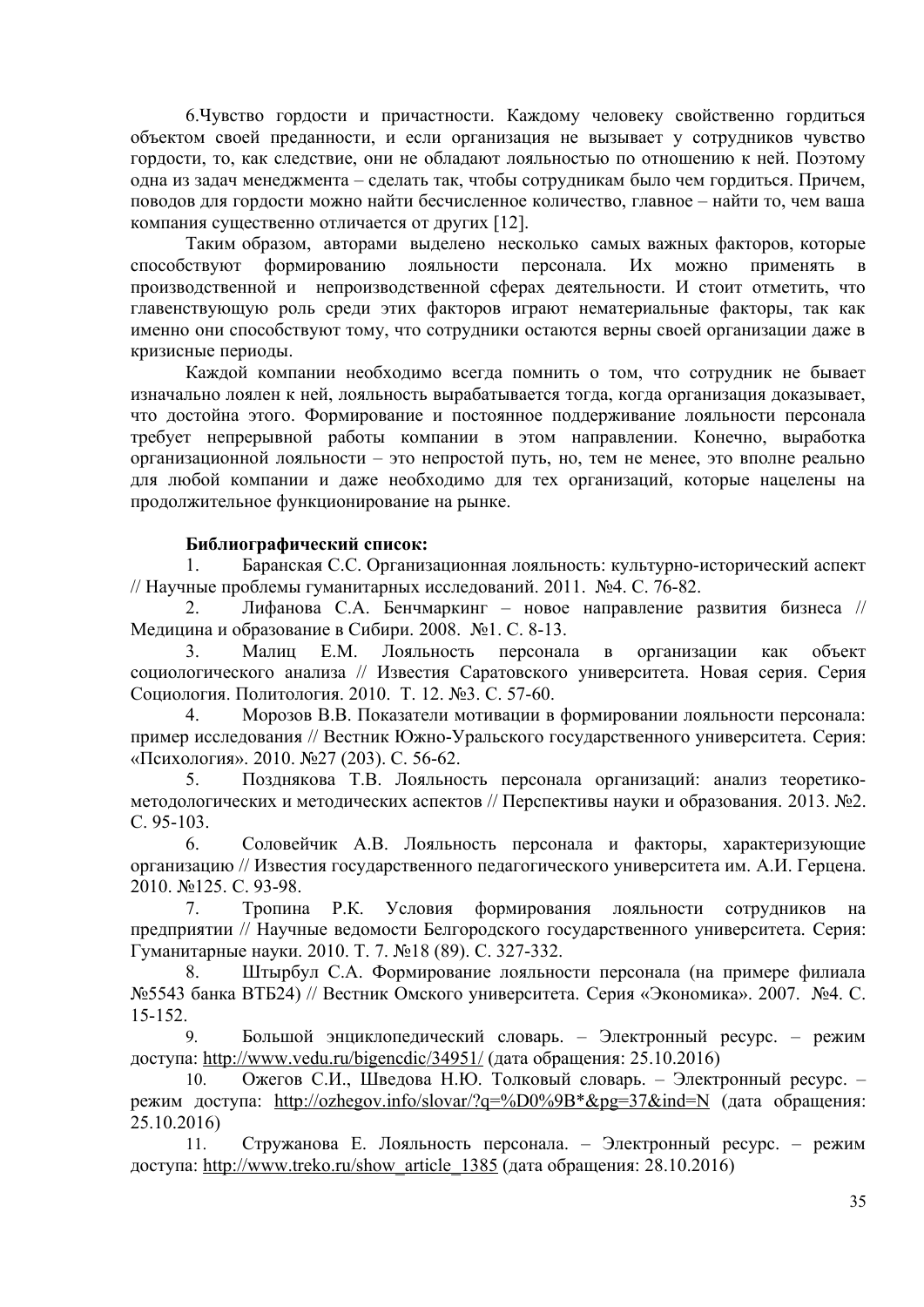12. Харский К.В. Благонадежность и лояльность персонала. – Электронный ресурс. – режим доступа: http://www.hr-portal.ru/article/loyalnost-personala (дата обращения: 30.10.2016)

**Ворничес Марина Владимировна Vorniches Marina Vladimirovna** студентка кафедры «Экономики и управления предприятиями» 3 курса экономического факультета Воронежского государственного университета

# **АНАЛИЗ ИСПОЛЬЗОВАНИЯ БИЗНЕС-ПЛАНОВ В УСЛОВИЯХ СОВРЕМЕННОЙ ЭКОНОМИКИ THE ANALYSIS OF THE USE OF BUSINESS PLANS IN THE CONDITIONS OF MODERN ECONOMY**

**Аннотация:** В статье рассматривается применение бизнес-планов в условиях современной экономики: структура, специфика, аналоги и оправданность; определяется сущность и целевое назначение бизнес-планов, рассматриваются варианты их составления, происходит анализ действительности, выявляются преимущества и недостатки планов, предлагаются пути минимизации и устранения негативных аспектов. Всё это происходит через использование приёмов методологического аппарата экономики и менеджмента: анализ, синтез, моделирование. В результате проведенного исследования доказана необходимость их создания и применения, предложены пути совершенствования бизнеспланирования. Несмотря на всю сложность составления бизнес-планов, предпринимателям не следует исключать их из сферы своего внимания, так как эти документы являются оправданной необходимостью в условиях современных экономических реалий.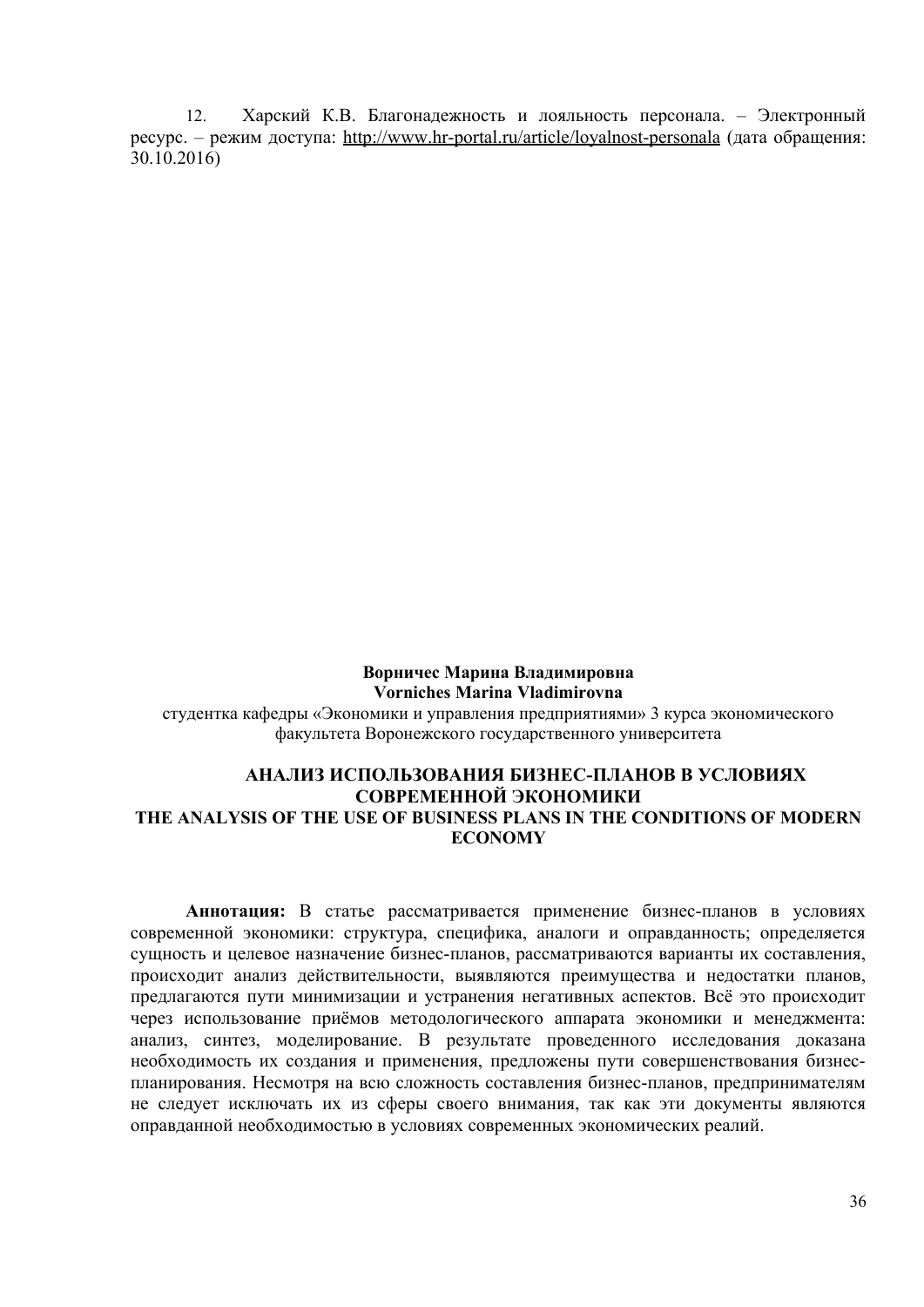**Annotation:** The article discusses the use of business plans in a modern economy: structure, specifics, analogs and correctness; the essence and purpose of business plans is defined, options of their drawing up are considered, there is an analysis of reality, identifies the advantages and disadvantages of plans, suggests ways to minimize and eliminate the negative aspects. All this occurs through use of receptions of the methodological device of economy and management: analysis, synthesis and modeling. As a result of the conducted research need of their creation and application is proved, ways of improvement of business planning are offered. Despite all complexity of drawing up business plans, businessmen should not exclude them from the sphere of the attention as these documents are justified need for conditions of modern economic realities.

**Ключевые слова:** бизнес-план, бизнес-планирование, современная экономика, предпринимательство, экономическое развитие.

**Keywords:** business plan, business planning, modern economy, business, economic development.

XXI век для мировой экономики можно охарактеризовать словом «свобода»: многие государства стремятся к фритредерству, а не протекционизму, к рыночному или смешанному типу организации экономической системы, а к не к командному.

Но вместе со свободой приходит и ответственность, необходимость брать на себя риски и нести убытки. В связи с чем становятся как никогда актуальными вопросы планирования и прогнозирования. Бизнес-планы становятся не изощрённостью, а необходимой частью экономики предприятия, без которой невозможно найти средства для проекта, привлечь партнёров, получить грант или просто грамотно вести дела фирмы.

И если раньше был упор на бизнес-планы в классической форме, то сейчас некоторые предприниматели стараются отойти от стандартной формы к новым модификациям планов, некоторые продолжают избегать планирования, но поиск инвесторов в конечном итоге вынуждает их к написанию этого документа.

Что же такое бизнес-план?

В одном из определений его характеризуют как документ, в котором описываются все основные аспекты предпринимательской деятельности, анализируются главные проблемы, с которыми может столкнуться предприниматель, и определяются основные способы решения этих проблем [2]

Неудивительно, что документ, описывающий ключевые моменты существования предприятия является комплексным, он представляет собой систему других планов и включает в себя следующие разделы:

- 1) титульный лист,
- 2) резюме,
- 3) описание товара (услуги),
- 4) стратегию маркетинга,
- 5) организационный план,
- 6) план производства,
- 7) финансовый план
- 8) оценку риска и страхование
- 9) приложения [10].

Следовательно, создание такого всеохватывающего документа требует больших затрат времени, высокого уровня профессионализма от составителя, потому что цели его написания имеют не менее серьёзную значимость:

- получения кредита в банке;
- привлечения инвестора или партнера;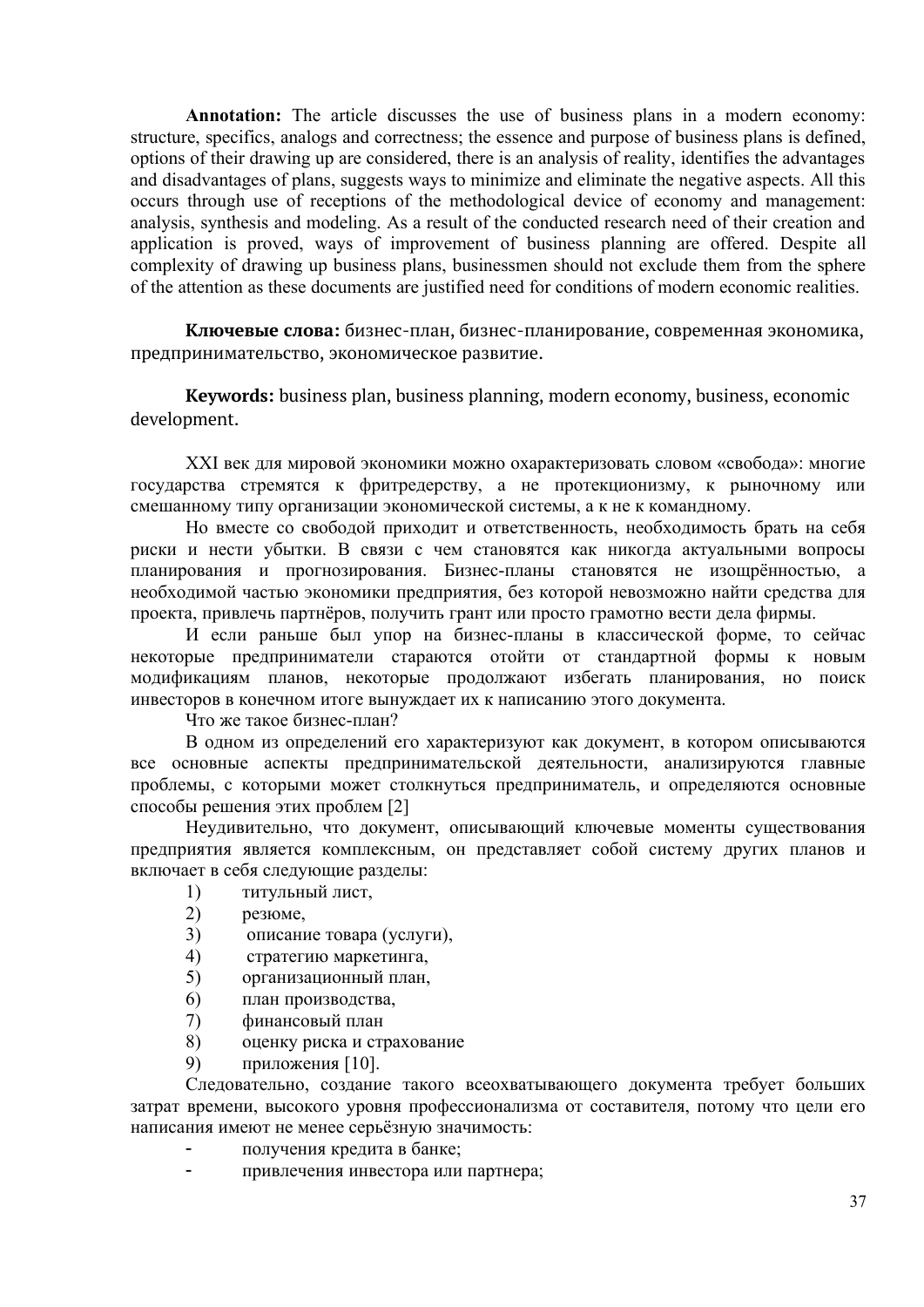- предварительной оценки инвестиционного проекта;
- проведения презентации бизнес-проекта;
- внутрифирменного планирования и т.д.

То есть в большинстве случаев бизнес-план нужен для внешнего взаимодействия: привлечения, партнёров, инвестиций, ресурсов и т.п. Хотя это не значит, что если предприниматель справляется своими силами, то ему не нужен бизнес-план.

Например, Константин Локтев, руководитель отдела проектов маркетингового агентства ROIF Expert отмечает возросшую актуальность бизнес-планирования в кризис как тренд. «В условиях кризиса денежные средства как ресурс, находятся в дефиците, и инвесторы более требовательно относятся к инвестиционным проектам. С началом кризиса я заметил такое явление: все больше инициаторов проектов на этапе предварительной оценки прибегают к услугам профессионалов в сфере бизнес-планирования, – рассказывает он. – В данном случае они стремятся понять, будет ли их проект, в принципе, эффективен и насколько. Дело в том, что до кризиса ситуация была противоположная: инициаторы часто обращались за бизнес-планами уже непосредственно перед подачей документов в банк. До этого, насколько я видел, молодые предприниматели без расчетов были уверены в том, что «дело пойдет». Это касается в основном малого бизнеса» [5].

Правда иногда предприниматели прибегают не только к помощи конкретных специалистов, но и пробуют сделать план самостоятельно, благо сервисов для этого сейчас хватает, например:

 [BPE 24](http://bpe24.ru/) — позволяет самостоятельно выполнить необходимые финансовые расчеты и составить готовый бизнес-план, даже не будучи финансовым специалистом (https://www.expert-systems.com/financial/bpe/);

Бизнес Конструктор [\( http :// b - konstruktor. com / biznes - plan /\)](http://b-konstruktor.com/biznes-plan/);

 Ведущий портал бизнес-планов, руководств и франшиз (http://www.openbusiness.ru/bplan/main-bplan.htm);

Enloop – сервис на английском языке (https://enloop.com/).

Данные модули предлагают не только платное составление индивидуального бизнес-плана, но и дают возможность бесплатно ознакомиться с готовыми примерами. Это очень удобно, а главное экономично для молодого предпринимателя, однако вопрос качества подвергается сомнению. Так как устаревание таких документов происходить сейчас довольно быстро, то понятие «успешного бизнес-плана» здесь всегда будет относиться к какому-то конкретному моменту времени.

Вариант делегирования составления бизнес-плана компании за её пределы не является лучшим решением, если нет тесного сотрудничества на протяжении процесса составления данного документа между заказчиком и исполнителем. Ведь каждый бизнес специфичен, поэтому только специалисты данной компании могут чётко понимать уникальные черты своего предприятия. Идеальным вариантом считается составления бизнес-плана компании группой её сотрудников из различных отделов.

Но если предприниматель всё же решает выносить задачу написания бизнес-плана за её пределы, то необходим тщательный выбор компании - «изготовителя» для этой цели, так как рынок услуг в этой сфере велик и разнообразен, а качественных предложений на нём не так уж много.

В направлении создания нового бизнеса была предложена альтернатива стандартному бизнес-плану. Это бизнес-модель, которую Александр Остервальдер предлагает в своей книге [1].

Как она выглядит можно посмотреть на рисунке 1 и 2.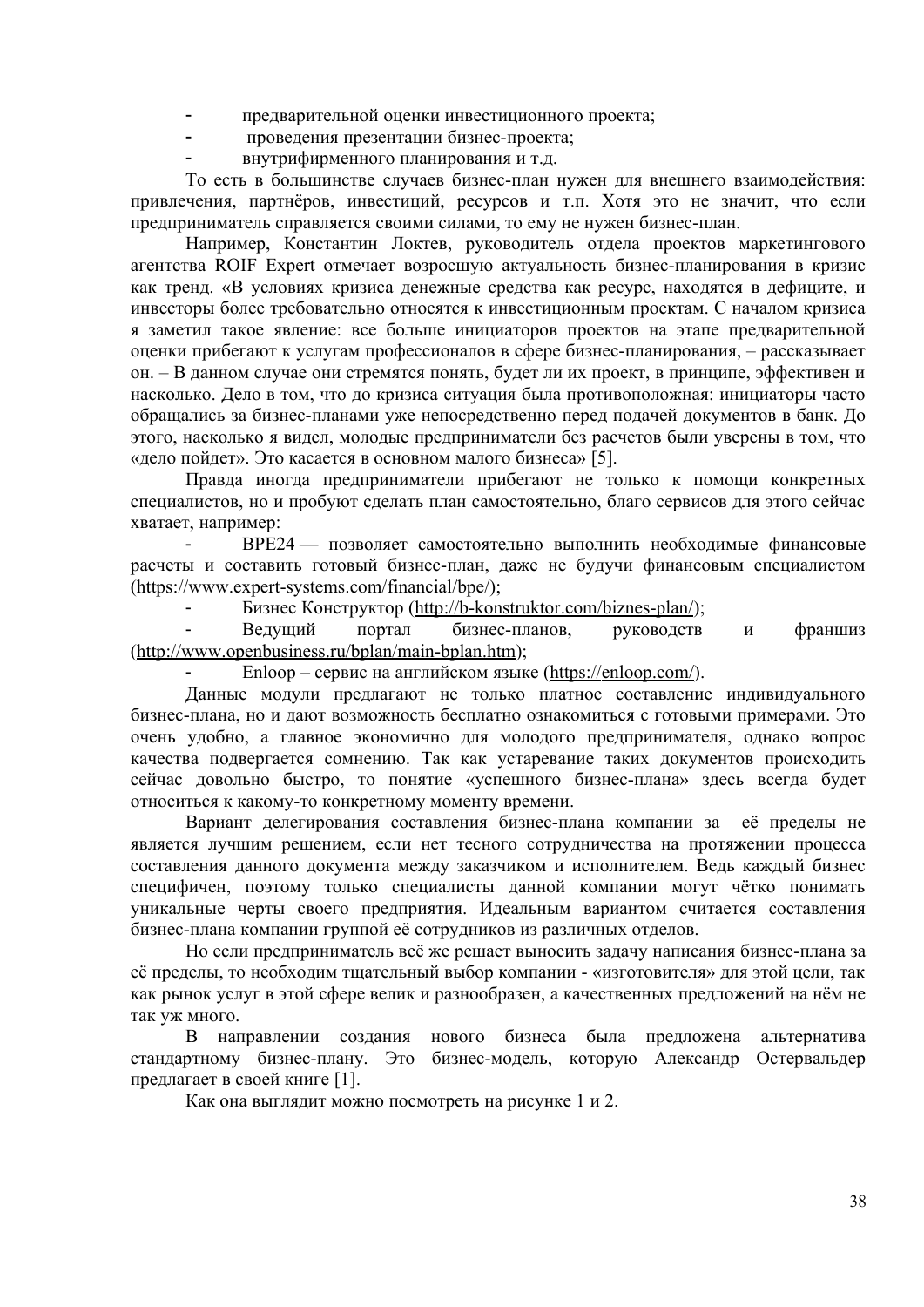



Рисунок 1 – Бизнес-модель Остервельдера в классической форме Рисунок 2 – Бизнес-модель Остервельдера в графической форме

Конечно это не полная альтернатива бизнес-плану, но она имеет значительные

преимущества: компактность, структурированность, как следствие, экономия времени и денег инвестора. Ведь к нему постоянно приходят кипы страниц планов, которые изначально заинтересовывают в редких случаях, поэтому дальнейшее ознакомление с планом производится скомкано в прямом или переносном смысле.

Если же этот человек видит модель проекта, представленную в лаконичной форме (рисунок 1), он может сразу увидеть, перспективен или нет данный бизнес и уже далее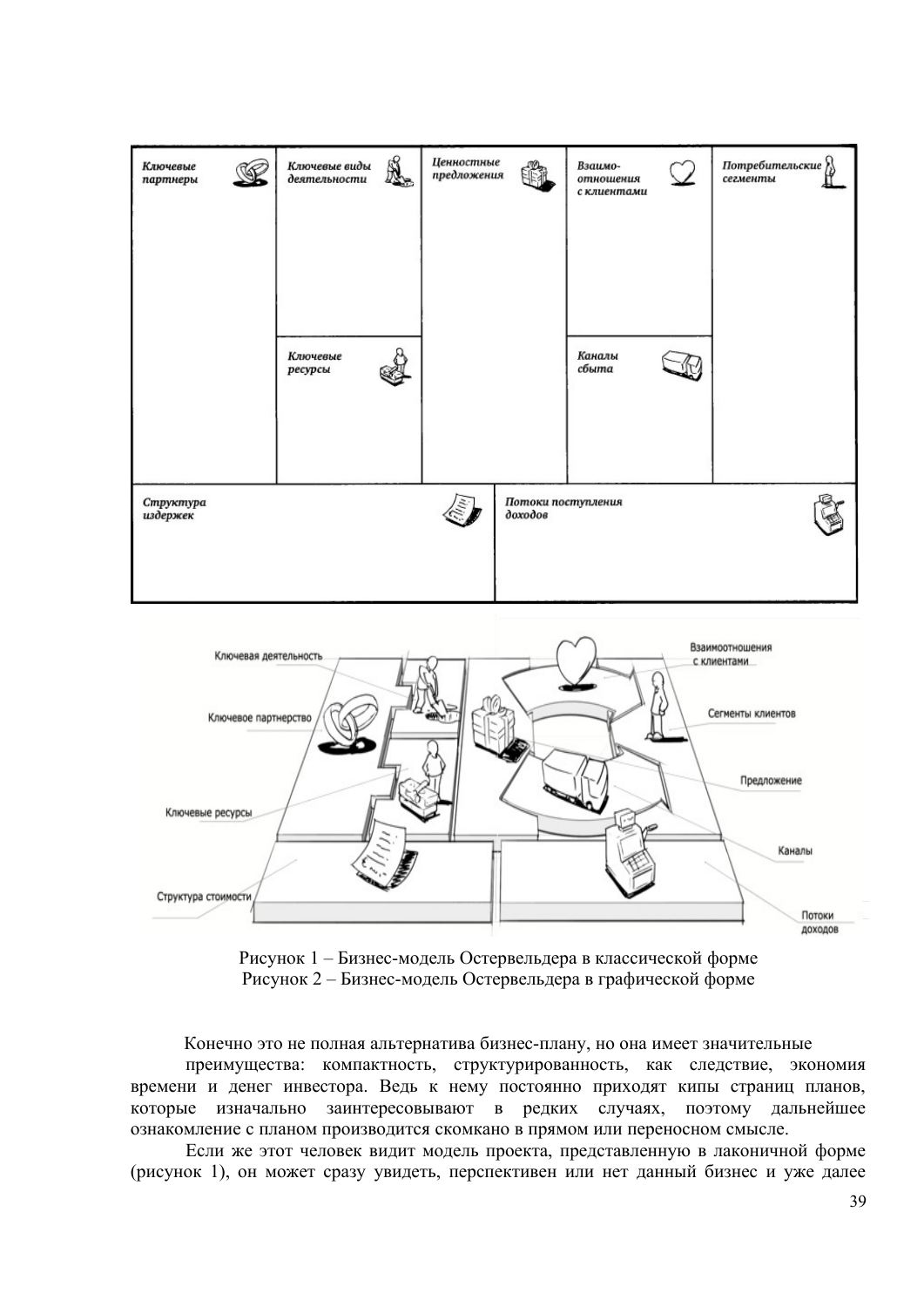запросить расширенный бизнес-план. Такой вариант развития событий позитивен и для потенциального инвестора, и для предпринимателя.

Момент «компактности» может быть условен, так как в печатном формате понадобится лист А3 или больше, однако для презентации или создания сайта он будет графически удобен (особенно в форме рисунка 2), где наведя курсор на соответствующий блок, можно будет получить необходимую информацию.

Таким образом, данная форма не исключает классический бизнес-план, но выгодно его дополняет, к тому же если молодой предприниматель просчитывает целесообразность начала своего дела, то эта форма поможет ему.

В некоторых случаях запрашивают альтернативу бизнес-плана, так как такой документ не обладает абсолютной полнотой компетенции для решения всех задач планирования, в подобных ситуациях у составителя бизнес-плана могут запросить техникоэкономическое обоснование (ТЭО). Тогда возникнет вопрос, в чём же отличия этих форм документов?

**Параметр Технико-экономическое обоснование Бизнес-план Выполняемые задачи** Сопоставление инвестиционных и технических характеристик проекта Поиск источников дополнительного финансирования Всесторонняя оценка бизнеспроекта Установление коммуникаций с заинтересованными сторонами **Потенциальны й читатель** Руководство Собственники предприятия Ключевой технический персонал Банки Венчурные фонды Бизнес-ангелы • Собственники Партнеры **Типовая структура** общие сведения о проекте коммерческая целесообразность проекта структура и статьи затрат, связанных с проектом производственные возможности/план проекта потребность в финансировании Концепция, обзор, резюме. Описание базового предприятия. Описание продукта. Анализ рынка, маркетинг и продажи. План производства. Организационный план. Окружение и нормативная информация. Финансовый план. • Риски проекта и их минимизации. Календарный план реализации проекта **В каких ситуациях может понадобиться?** Закупка новых автоматизированных кофе-машин Обновление программного обеспечения сборочной линии Открытие новой парикмахерской бизнес-формата Организация завода по производству обуви в Китае Открытие нового мебельного магазина, специализирующегося на мебели из взаимозаменяемых цветных

Ответ вытекает из таблицы 1.

Таблица 1 – Различие ТЭО и бизнес-плана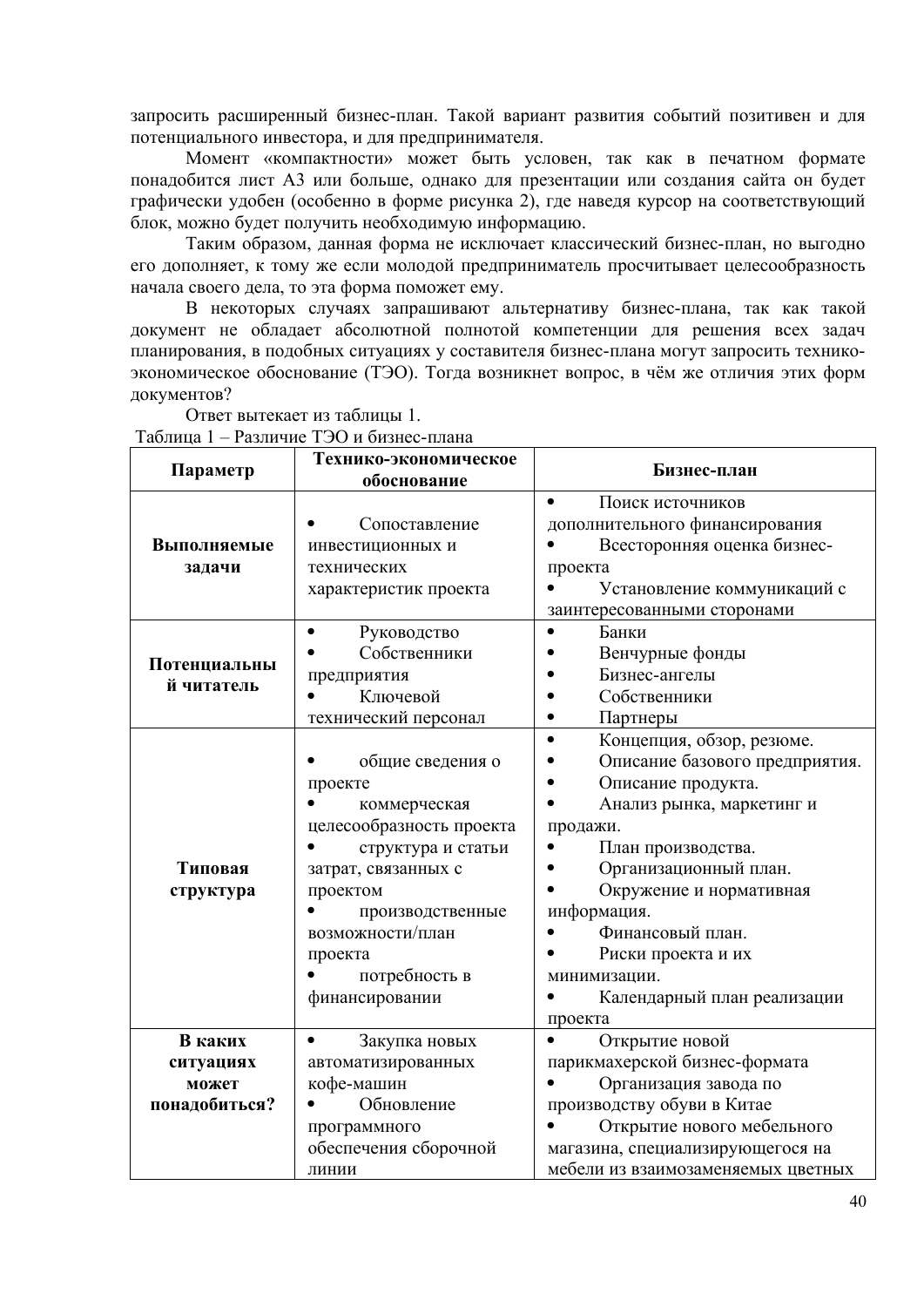| Разработка нового       | модулей                      |
|-------------------------|------------------------------|
| механизма подачи        | Организация сети кафе-       |
| листовых материалов для | ресторанов с изменяющимся    |
| раскроя                 | интерьером и меню            |
| Использование           | Открытие нового              |
| нового типа водостойких | сверхбюджетного продуктового |
| чернил для              | магазина шаговой доступности |
| широкоформатных         | Продолжение таблицы 1        |
| принтеров               | $\text{IP}$                  |

То есть бизнес-план представляет собой программу действий по реализации целых бизнес - проектов, находящихся в постоянном взаимодействии с внешней средой.

ТЭО является несколько более локализованной версией бизнес-плана. Основная задача ТЭО – оценка и описание экономической целесообразности проекта, который будет реализован в пределах одного предприятия (что и может в итоге потребовать разработки отдельного бизнес-плана) [6]. Как мы видим, данные документы во многих случаях являются практически идентичными.

Да и как бы ни осуждали планирование за его частую неточность, без него нет движения, развития, а вот аспекты сроков и формы бизнес-плана – это отдельные вопросы, для ответа на которые рассмотрим пример реального бизнес-плана.

На сайте www.forbes.ru был опубликован реальный бизнес-план нижегородской компании «Синкор» [3], его разрабатывала инвестиционно - консалтинговая компания [«Марчмонт капитал партнерс»,](http://www.marchmont.ru/consulting/) созданная в 2005 году в городе Сарасота (США). Центральный офис ее российского представительства находится в Нижнем Новгороде.

Один из инициаторов составления бизнес-плана — [Олег Зайцев,](http://www.forbesrussia.ru/forbes/issue/2008-11/7198-nedokomplekt) глава компании «Автокомпонент», основного потребителя продукции «Сикора». «Проведенный при разработке бизнес-плана анализ рисков помогает нам менее болезненно преодолевать последствия форс-мажорных обстоятельств», — подтверждает Зайцев [3].

Итак, выделим преимущества и недостатки данного бизнес-плана для проекта по расширению производства зеркальных элементов для наружных автомобильных зеркал заднего вида.

Учитывая классическое содержание бизнес-плана, его объём вполне оправдан

Резюме информативно отражает основные моменты проекта, что весьма важно, так как, не заинтересовав заказчика в начале, можно уже не сделать это на протяжении 90 следующих страниц.

Спорным становится оптимизм этого раздела: ключевые финансовые показатели растут по восходящей кривой (рисунок 4), что в большинстве случаев не соответствует реалиям современной экономики, далее эта динамика объясняется теорией и косвенным влиянием различных субъектов данной сферы экономики, но чётких расчётов числовых показателей в плане нет. Для целей удовлетворения информационных потребностей клиентов «Сикора» этого может быть достаточно, но в случае предоставления плана кредиторам или инвесторам необходимо обоснованность каждой цифры, так как это поможет убедить их в реалистичности проекта и его рентабельности.

Рисунок 4 – Динамика выручки и чистой прибыли в резюме бизнес-плана проекта компании «Синкор» за 2008-2014 гг.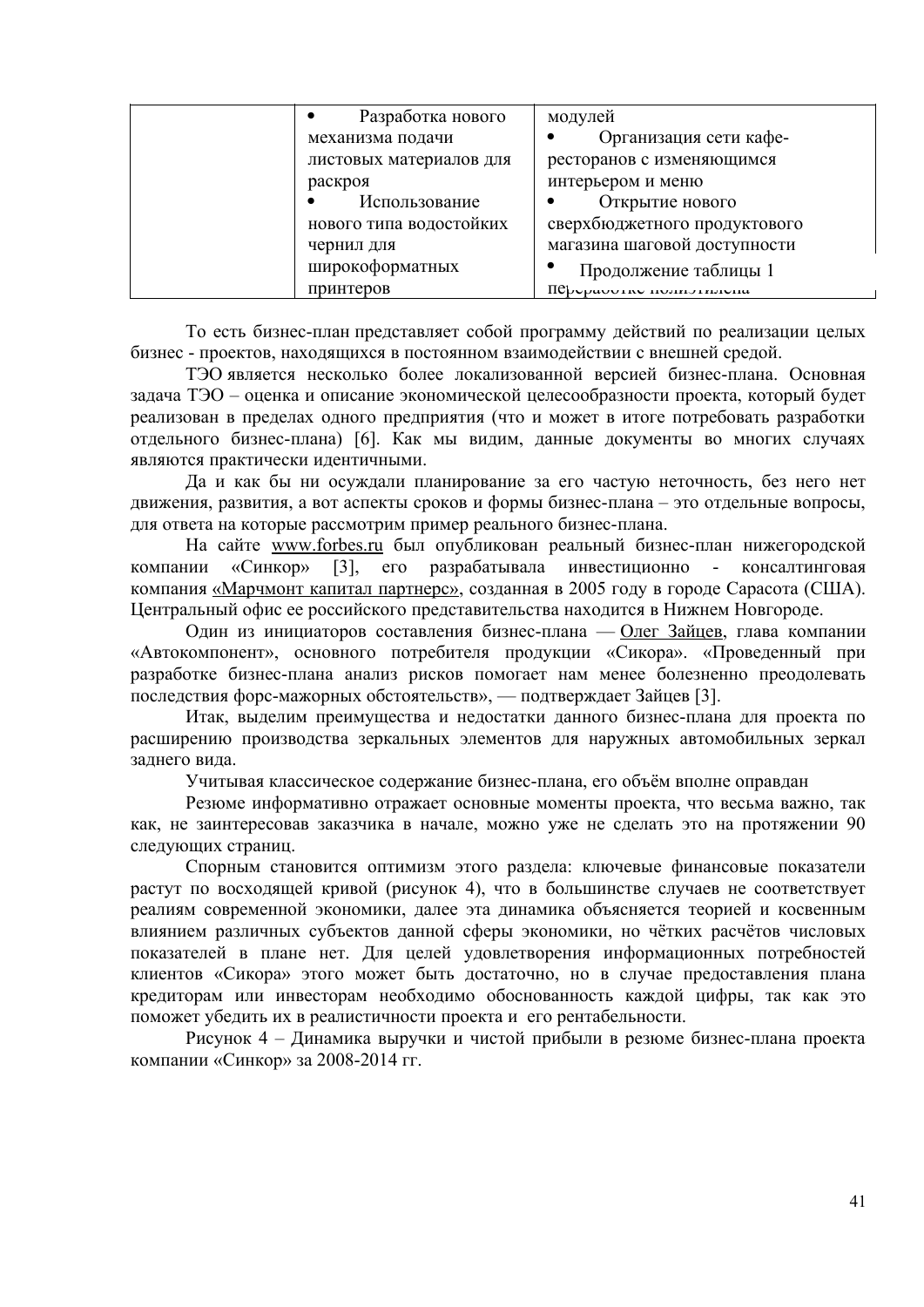

Выручка от реализации нетто Чистая прибыль

Разделы со второго по седьмой являются довольно профессиональными.

Самым неустойчивым в данном бизнес-плане является 8 раздел под названием «Риски проекта и планируемые меры по их предупреждению (устранению)».

В целом, в данном разделе проработаны основные рисковые ситуации. В существующих условиях экономики предусмотрительно было сделать для основного заказчика цены в евро, а расходы в рублях, учитывая динамичный рост евро. Компания могла бы значительно проиграть от падения курса рубля. Однако при резком падении курса рубля партнёры могли бы потребовать изменения условий соглашений или их разрыв.

Также план не придаёт должного значения и внешнеполитической обстановке. Как известно, с 2014 года между Россией Европой, США, Украиной отношения стали обостряться на фоне политических разногласий и, как следствие, экономических санкций, с конца 2015 года стали неоднозначными отношения с Турцией, таких примеров ещё много, но данный бизнес-план составлен до 2014 года. В это же время набирает обороты новая волна экономического кризиса.

Перечисленные события напрямую могут повлиять на успешную реализацию данного проекта, так как появляется сразу несколько сценариев на автомобильном рынке и сопутствующих товаров: спад автомобильного производства, невозможность выйти на рынки США, Европы и т.д.

План прорабатывает оптимистический, реалистический и консервативный сценарии, однако ни в одном из них не предусмотрен вариант отказа от европейского рынка, его преимуществом в отношении событий последующих лет является отказ от рынка Украины, то есть предполагается ориентация только на рынки России и Европы.

На каждой стадии анализа инвестиционной идеи необходимо анализировать возможные риски. Риски, не поддающиеся анализу, необходимо учесть в ставке дисконтирования, а предсказуемые риски оценить с точки зрения влияния на реализацию проекта [8].

Также не лишним в отношении профилактики рисков, принадлежащих к группе неконтролируемых, было бы рассмотреть финансовые методы страхования, создания денежных резервов и смежного инвестирования, а также организационно создавать электронные версии всех важных документов на каком-либо резервном хранилище.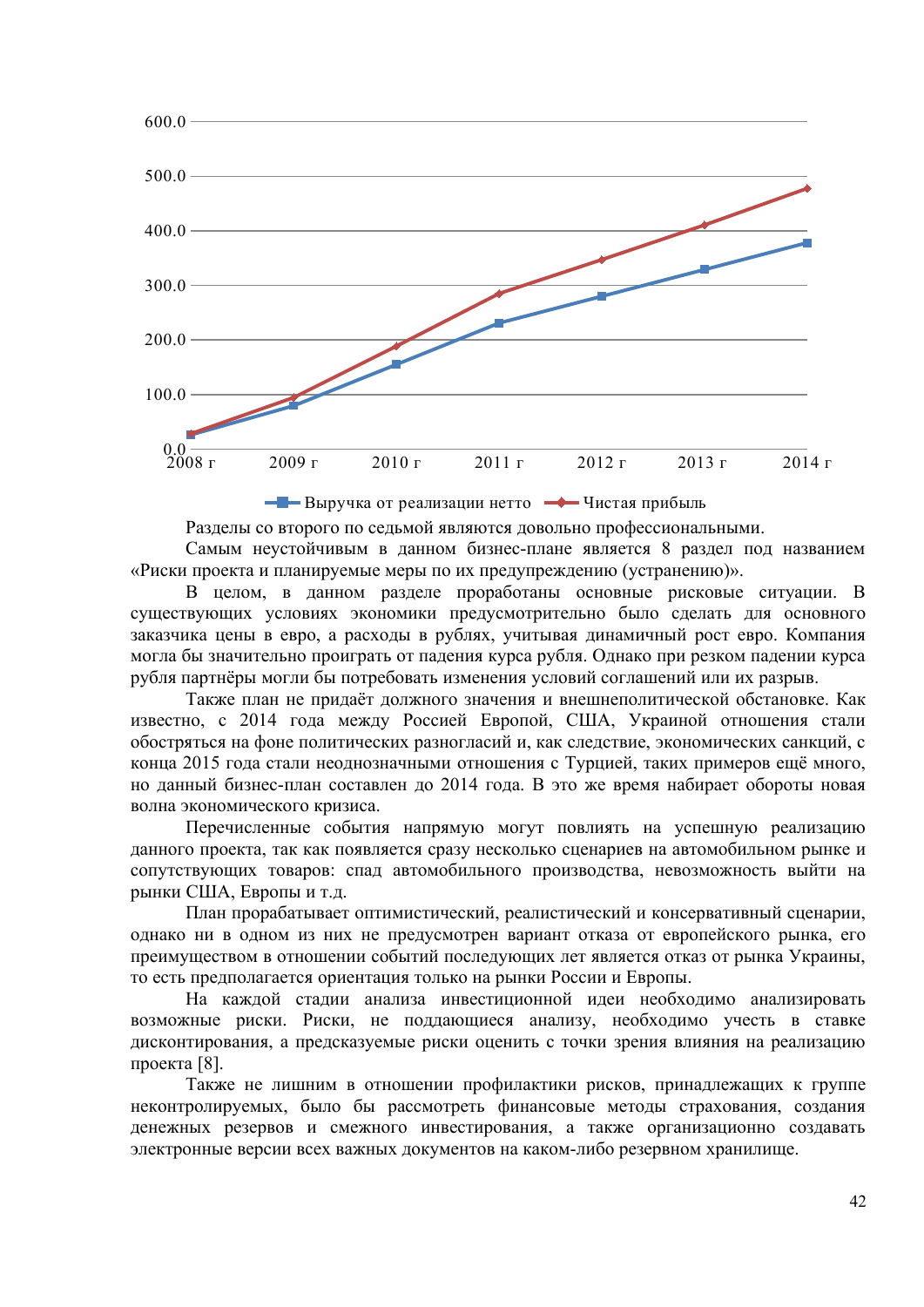Как итог, данный план можно охарактеризовать как профессиональный и обоснованный, но охват временного отрезка слишком большой в условиях динамичности современной экономики. Возможность и необходимость долгосрочного планирования не отвергается, однако первоочередной задачей являются планы на месяц, квартал, год.

Герман Греф в одном из своих интервью отметил: «Изменения — признак сегодняшнего дня, поэтому горизонт планирования должен быть самым длинным. Нельзя жить мыслями об одном или даже трех-пяти годах — при таком горизонте часто кажется, что все хорошо и ничего делать не надо. Например, Сбербанк сегодня один из самых технологичных и эффективных банков в мире, но в перспективе десяти лет — абсолютно неконкурентоспособен» [4].

И тут опять же следует понимать, что подразумевать под таким планированием: скрупулезный расчет финансовых показателей с точностью до десятых или разработку основных моментов стратегии компании, если второе, то можно согласиться с председателем правления Сбербанка России. Но опять же нужно делать «скидку» на сферу применения: некоторые отрасли являются стабильными, а другие - не поддаются планирования даже на год.

Также недостатком не только этого бизнес-плана является пренебрежение учётом инфляции при планировании. Инфляция на период действия данного бизнес-плана представлена в таблице 2.

Следует отметить, что прогнозирование темпов инфляции представляет собой довольно сложный и трудоемкий вероятностный процесс, в значительной степени подверженный влиянию субъективных факторов. Поэтому в практике финансового менеджмента может быть использован более простой способ учета фактора инфляции.

В этих целях стоимость денежных средств при их последующем наращении или размер необходимого дохода при последующем его дисконтировании пересчитывается заранее из национальной валюты в одну из «сильных» (т.е. в наименьшей степени подверженных инфляции) свободно конвертируемых валют по курсу на момент проведения расчетов.

Процесс наращения или дисконтирования стоимости осуществляется затем по реальной процентной ставке (минимальной реальной норме прибыли на капитал). Такой способ оценки настоящей или будущей стоимости необходимого дохода позволяет вообще исключить из ее расчетов фактор инфляции внутри страны [9].

Таблица 2 - Инфляция, рассчитываемая на основе индексов потребительских цен, публикуемых Федеральной службой государственной статистики [7]

| Год  | Инфляция |
|------|----------|
| 2015 | 12,91    |
| 2014 | 11,36    |
| 2013 | 6,45     |
| 2012 | 6,58     |
| 2011 | 6,10     |
| 2010 | 8,78     |
| 2009 | 8,80     |
| 2008 | 13,28    |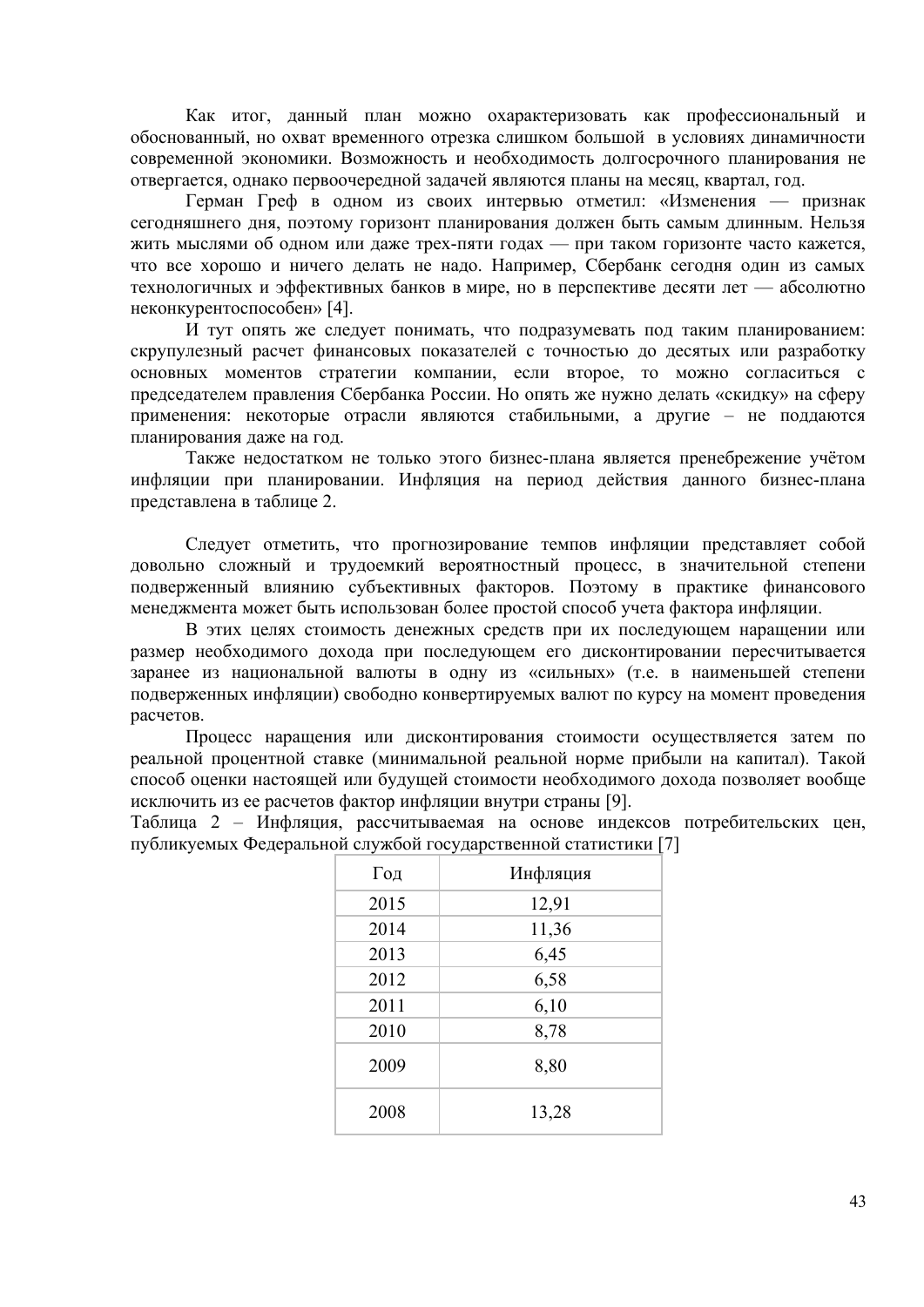Данный же бизнес-план не содержит в себе никаких упоминаний об учёте реальной инфляции 2008 года или же её прогнозируемых значений.

Конечно, каждый предприниматель идёт на риск, открывая своё дело, бизнес и риск – это неизменные спутники, но их следует минимизировать и проводить превентивные меры. хоть сейчас и разрастается сфера инновационных проектов в области IT, где степень рисков значительно выше, чем во всех остальных и учесть их значительно сложнее. Но это ведь не означает, что с рисками нужно мириться, тем более вовсе не учитывать их.

На тему бизнес-планирования можно рассуждать бесконечно, но в какой-то момент нужно остановиться и просто понять, что планирование необходимо, а вот его специфика определяется самостоятельно инициатором, согласно имеющимся реалиям.

Можно написать сколь угодно гениальный бизнес-план, но он так и останется красивой сказкой, если не претворять его в экономическую действительность предприятия, если не корректировать его, если сделать его один раз на 5 лет и слепо руководствоваться им.

Да и не следует делегировать его составление на сторону или пользоваться готовыми шаблонами особенно, если ваша организация уже не является малой фирмой. Необходимо развивать систему планирования в стенах своего предприятия, нанимая специализированный персонал и адаптируя их или же обучая собственных сотрудников, расширять сферу их ведения, так как им будет ближе специфика вашего бизнеса.

Современные экономические реалии могут модифицировать процесс создания бизнес-плана, его форму и содержание, но исключить бизнес-планирование из сферы существования предприятий и организаций они не позволяют, а скорее наоборот: стимулируют его использование на практике.

### **Библиографический список:**

- 1. Александр Остервальдер, Ив Пинье. Построение бизнес-моделей. Настольная книга стратега и новатора.-М.:Альпина Паблишер, 2013. – С. 288.
- 2. Бизнес-план предприятия. [Электронный ресурс]. Режим доступа. URL: http://www.inventech.ru/lib/predpr/predpr0057/ (Дата обращения 11.02.2017).
- 3. Бизнес-план производителя автозеркал. [Электронный ресурс]. Режим доступа. URL: http://www.forbes.ru/article/40519-kak-v-zerkale? utm source=nextclick&utm campaign=addtraffic&utm content =  $1$  (Дата обращения 11.02.2017).
- 4. Герман Греф: «Русский стиль менеджмента неэффективен, но результативен». [Электронный ресурс]. – Режим доступа. – URL: http://hrm.ru/german-gref-russkijjstil-menedzhmenta-neehffektiven-no-rezultativen (Дата обращения 11.02.2017).
- 5. Для чего нужен бизнес-план. [Электронный ресурс]. Режим доступа. URL: http://smallbusiness.ru/start/biz plan/71/ (Дата обращения 11.02.2017).
- 6. Специфика ТЭО. [Электронный ресурс]. Режим доступа. URL: http://www.astrar.ru/channel\_6.php?NSCH=7 (Дата обращения 11.02.2017).
- 7. Таблица инфляции. [Электронный ресурс]. Режим доступа. URL: http://уровень-инфляции.рф/таблица инфляции. aspx (Дата обращения 11.02.2017).
- 8. Топ-5 основных ошибок при разработке (составлении) бизнес-плана предприятия (инвестиционного проекта) . – [Электронный ресурс]. – Режим доступа. – URL: http://www.g-k-h.ru/directory/publications/156/6501/ (Дата обращения 11.02.2017).
- 9. Учет инфляции в бизнес-планировании и при проведении финансовых операций. [Электронный ресурс]. – Режим доступа. – URL: http://bishelp.ru/svoe-delo/uchet-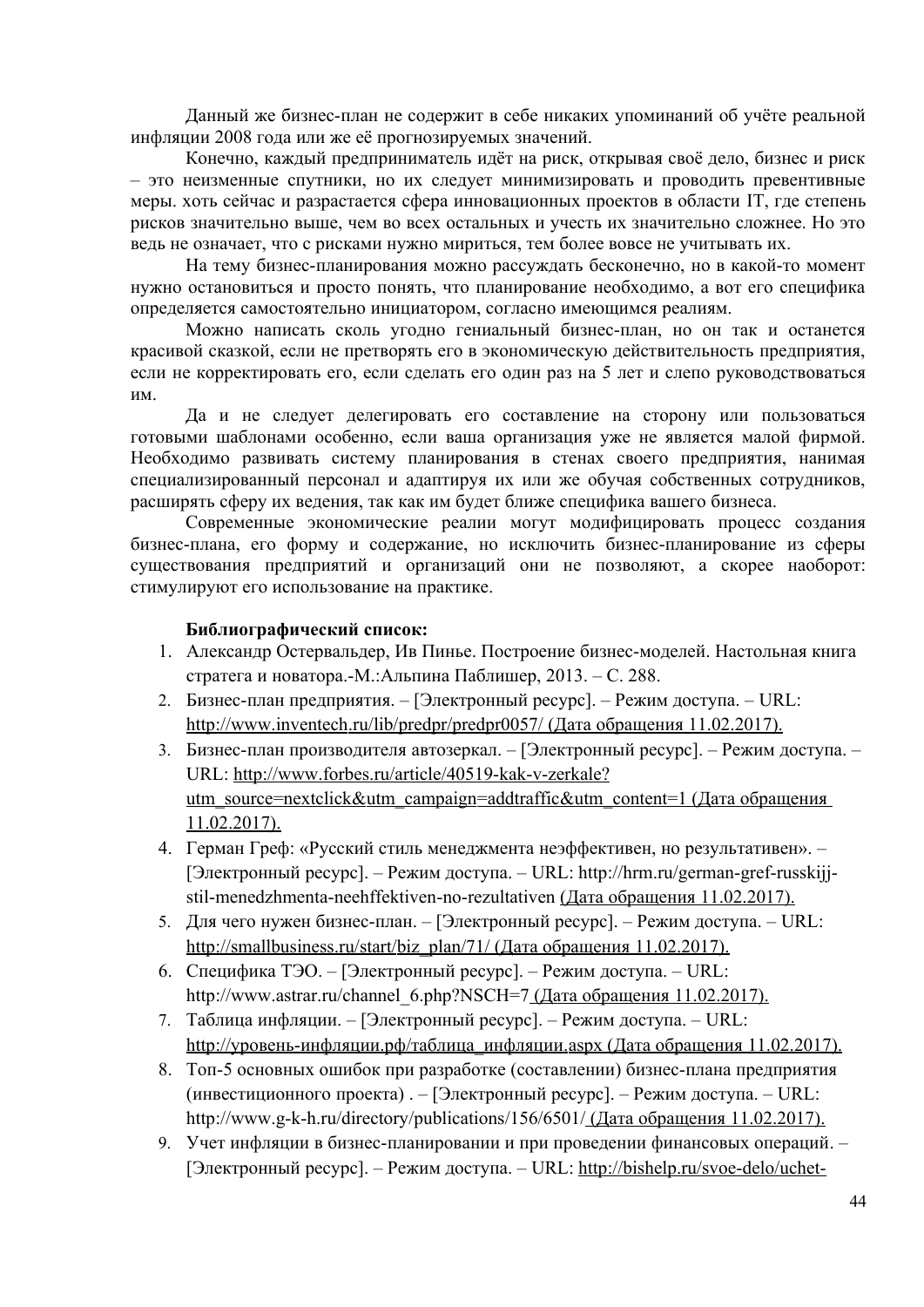inflyacii-v-biznes-planirovanii-i-pri-provedenii-finansovyh-operaciy (Дата обращения 11.02.2017).

10. Экономика и организация производства: учебное пособие/ [под ред. Ю.И. Трещевского, Л.П. Пидоймо]. – Воронеж: ВГПУ, 2010. – С. 356.

Научное издание

Коллектив авторов

Сборник cтатей IX Международной научной конференции «Современная экономика»